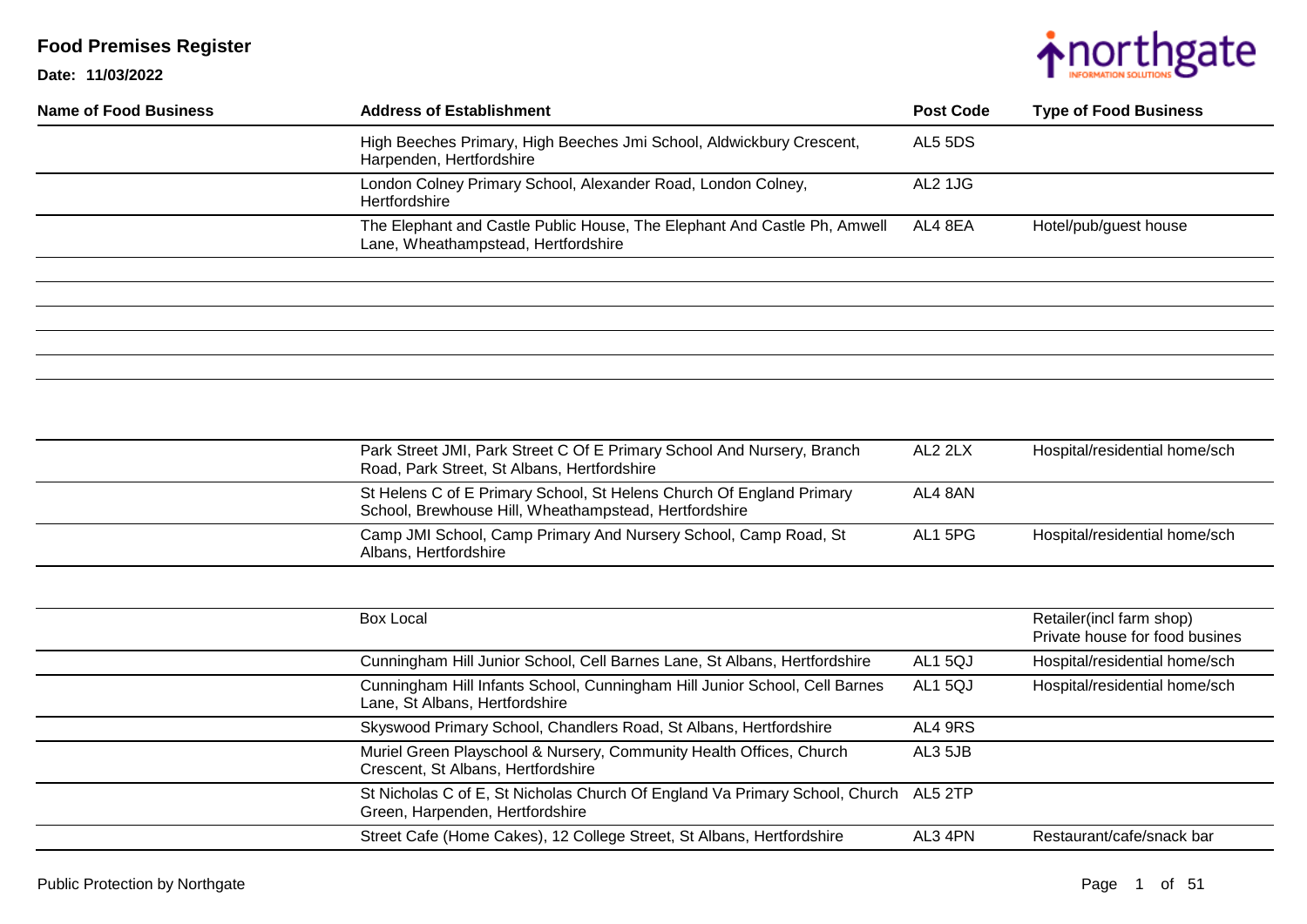

| <b>Name of Food Business</b> | <b>Address of Establishment</b>                                                                                                 | <b>Post Code</b> | <b>Type of Food Business</b>   |
|------------------------------|---------------------------------------------------------------------------------------------------------------------------------|------------------|--------------------------------|
|                              | St Peters JMI School, St Peters School, Cottonmill Lane, St Albans,<br>Hertfordshire                                            | AL1 1HL          | Hospital/residential home/sch  |
|                              | Crabtree Junior School, Crabtree Lane, Harpenden, Hertfordshire                                                                 | AL5 5PU          | Hospital/residential home/sch  |
|                              | Crabtree Infant School, Crabtree Lane, Harpenden, Hertfordshire                                                                 | AL5 5PU          |                                |
|                              | The Carpenters Arms Ph, The Carpenters Arms Ph, 14 Cravells Road,<br>Harpenden, Hertfordshire                                   | AL5 1BD          | Hotel/pub/guest house          |
|                              | Cross Street Centre, Church Hall, Cross Street, St Albans, Hertfordshire                                                        |                  | Restaurant/cafe/snack bar      |
|                              | Velik Coffee, 4 Dane Close, Harpenden, Hertfordshire                                                                            | AL5 5HX          |                                |
|                              | The Grove Junior School, Dark Lane, Harpenden, Hertfordshire                                                                    | AL5 1QB          |                                |
|                              | The Grove Infant and Nursery School, The Grove Infant School, Dark Lane,<br>Harpenden, Hertfordshire                            | AL5 1QD          | Hospital/residential home/sch  |
|                              | Humble Crumble London Hertfordshire                                                                                             |                  | Market/market stall            |
|                              | The Pantry (UK) catering @ Wheatfields Junior School, Wheatfields Junior<br>Mixed School, Downes Road, St Albans, Hertfordshire | AL4 9NT          |                                |
|                              | Killigrew Primary School, East Close, Chiswell Green, St Albans, Hertfordshire                                                  | AL2 3HD          |                                |
|                              | Aboyne Lodge School, Etna Road, St Albans, Hertfordshire                                                                        | AL3 5NL          | Hospital/residential home/sch  |
|                              | Sculpt & Bloom, 24 Forge End, Chiswell Green, St Albans, Hertfordshire                                                          | AL2 3EQ          |                                |
|                              | Sucker Punch, 26A George Street, St Albans, Hertfordshire                                                                       | AL3 4ES          | Hotel/pub/guest house          |
|                              |                                                                                                                                 |                  | Private house for food busines |
|                              | The Abbey C of E School, The Abbey C Of E Voluntary Aided Primary School,<br>Grove Road, St Albans, Hertfordshire               | AL1 1DQ          | Hospital/residential home/sch  |
|                              | Maple Primary School, Hall Place Gardens, St Albans, Hertfordshire                                                              | AL1 3SW          |                                |
|                              | Wainscot House Nursery, 5 Harpenden Road, St Albans, Hertfordshire                                                              | AL3 5LW          |                                |
|                              | Psycare, Lavender Lodge, 390 Hatfield Road, St Albans, Hertfordshire                                                            | AL4 0DU          | Hospital/residential home/sch  |
|                              | Sunshine Cafe Bar, Homebase Ltd, 2 Alban Park, Hatfield Road, St Albans,<br>Hertfordshire                                       | AL4 OJJ          | Movable (eg van/trailer)       |
|                              | Papa Johns Pizza, 182 Hatfield Road, St Albans, Hertfordshire                                                                   |                  |                                |
|                              | St John Fisher, St John Fisher Catholic Primary School, Hazelmere Road, St<br>Albans, Hertfordshire                             | AL4 9RW          |                                |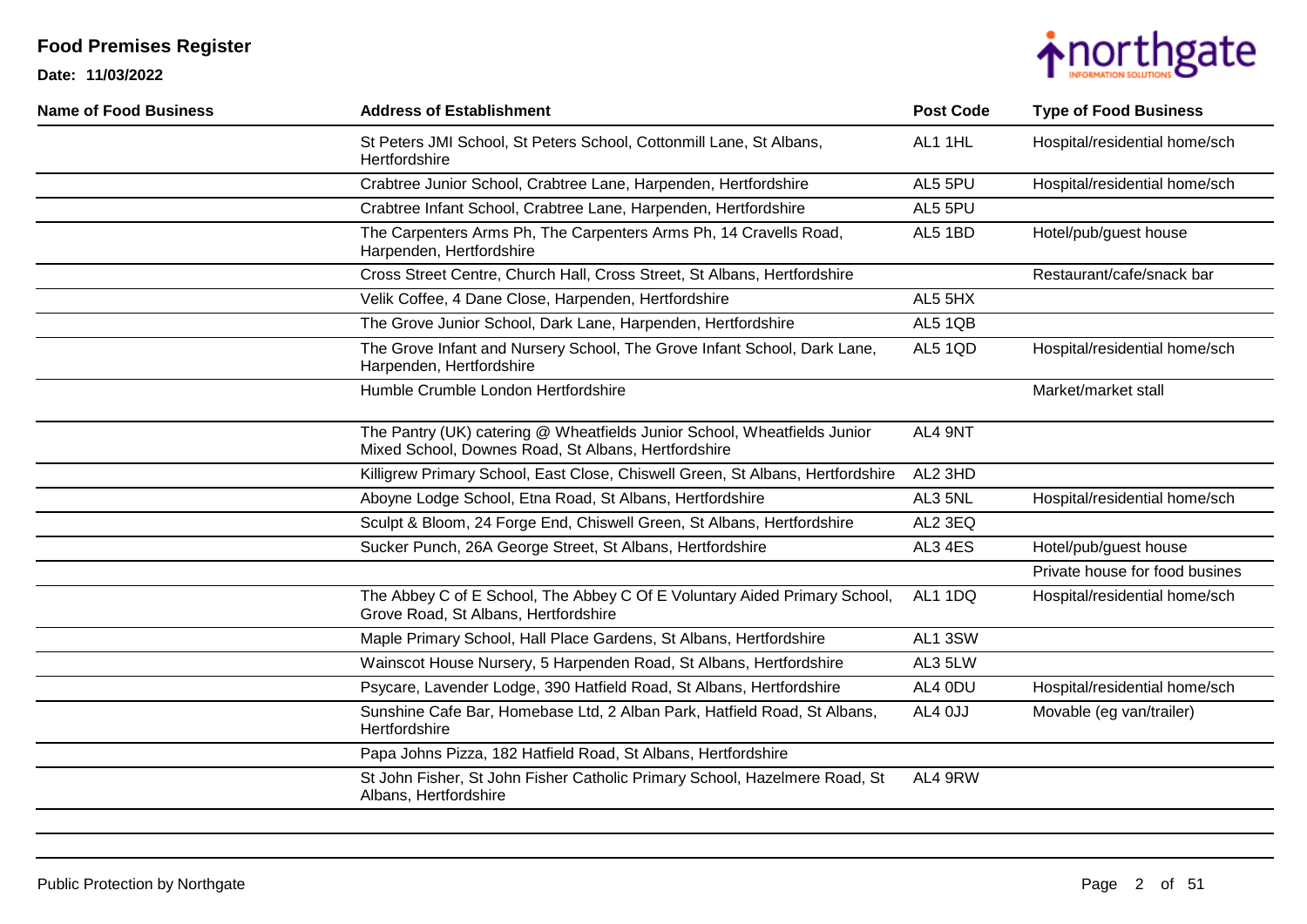

| <b>Name of Food Business</b> | <b>Address of Establishment</b>                                                                                     | <b>Post Code</b> | <b>Type of Food Business</b>                      |
|------------------------------|---------------------------------------------------------------------------------------------------------------------|------------------|---------------------------------------------------|
|                              |                                                                                                                     |                  |                                                   |
|                              | Cake Making                                                                                                         |                  | Market/market stall                               |
|                              | Margaret Wix Primary School, High Oaks, St Albans, Hertfordshire                                                    | AL3 6EL          | Hospital/residential home/sch                     |
|                              | Okka, 62 High Street, Harpenden, Hertfordshire                                                                      | AL5 2SP          |                                                   |
|                              | Papa Johns Pizza, 28 High Street, Harpenden, Hertfordshire                                                          | <b>AL5 2SX</b>   |                                                   |
|                              | The White Horse, The White Horse Ph, 182 High Street, London Colney,<br>Hertfordshire                               | AL2 1JY          |                                                   |
|                              | Golden Elephant, 43 High Street, Wheathampstead, Hertfordshire                                                      | AL4 8BD          | Restaurant/cafe/snack bar<br>Takeaway<br>Catering |
|                              | Childminder, 49 Kings Road, St Albans, Hertfordshire                                                                | AL3 4TQ          | Hospital/residential home/sch                     |
|                              | Childminder, 30 Kingsbury Avenue, St Albans, Hertfordshire                                                          | AL3 4TA          | Hospital/residential home/sch                     |
|                              | Childminder, 12 Kingsbury Avenue, St Albans, Hertfordshire                                                          | AL3 4TA          | Hospital/residential home/sch                     |
|                              | Childminder, 6 Liverpool Road, St Albans, Hertfordshire                                                             | AL1 3UJ          | Hospital/residential home/sch                     |
|                              | Childminder, 372 London Road, St Albans, Hertfordshire                                                              | AL1 1EA          | Hospital/residential home/sch                     |
|                              | The Pantry (UK) catering @ Redbourn Primary School, Redbourn Jm School,<br>Long Cutt, Redbourn, Hertfordshire       | AL3 7EX          |                                                   |
|                              | Sir John Lawes School, Manland Way, Harpenden, Hertfordshire                                                        | AL5 4QP          |                                                   |
|                              | W H Smith, 25 Market Place, St Albans, Hertfordshire                                                                | AL3 5DL          | Retailer(incl farm shop)                          |
|                              | Home Caterer                                                                                                        |                  | Private house for food busines                    |
|                              | The Lea Primary School and Nursery, The Lea Primary School, Moorland<br>Road, Harpenden, Hertfordshire              | AL5 4LE          |                                                   |
|                              | Mount Pleasant Lane JMI School, Mount Pleasant Lane, Bricket Wood,<br>Hertfordshire                                 | AL2 3XA          |                                                   |
|                              | Beech Hyde JMI School, Beech Hyde Junior Middle And Infant School,<br>Nurseries Road, Wheathampstead, Hertfordshire | AL4 8TP          |                                                   |
|                              |                                                                                                                     |                  |                                                   |
|                              |                                                                                                                     |                  |                                                   |
|                              | Sauncey Wood Primary School, Pickford Hill, Harpenden, Hertfordshire                                                | AL5 5HL          |                                                   |
|                              |                                                                                                                     |                  |                                                   |
|                              | The Grove, Pipers Lane, Harpenden, Hertfordshire                                                                    | AL5 1AJ          | Hotel/pub/guest house                             |
|                              |                                                                                                                     |                  |                                                   |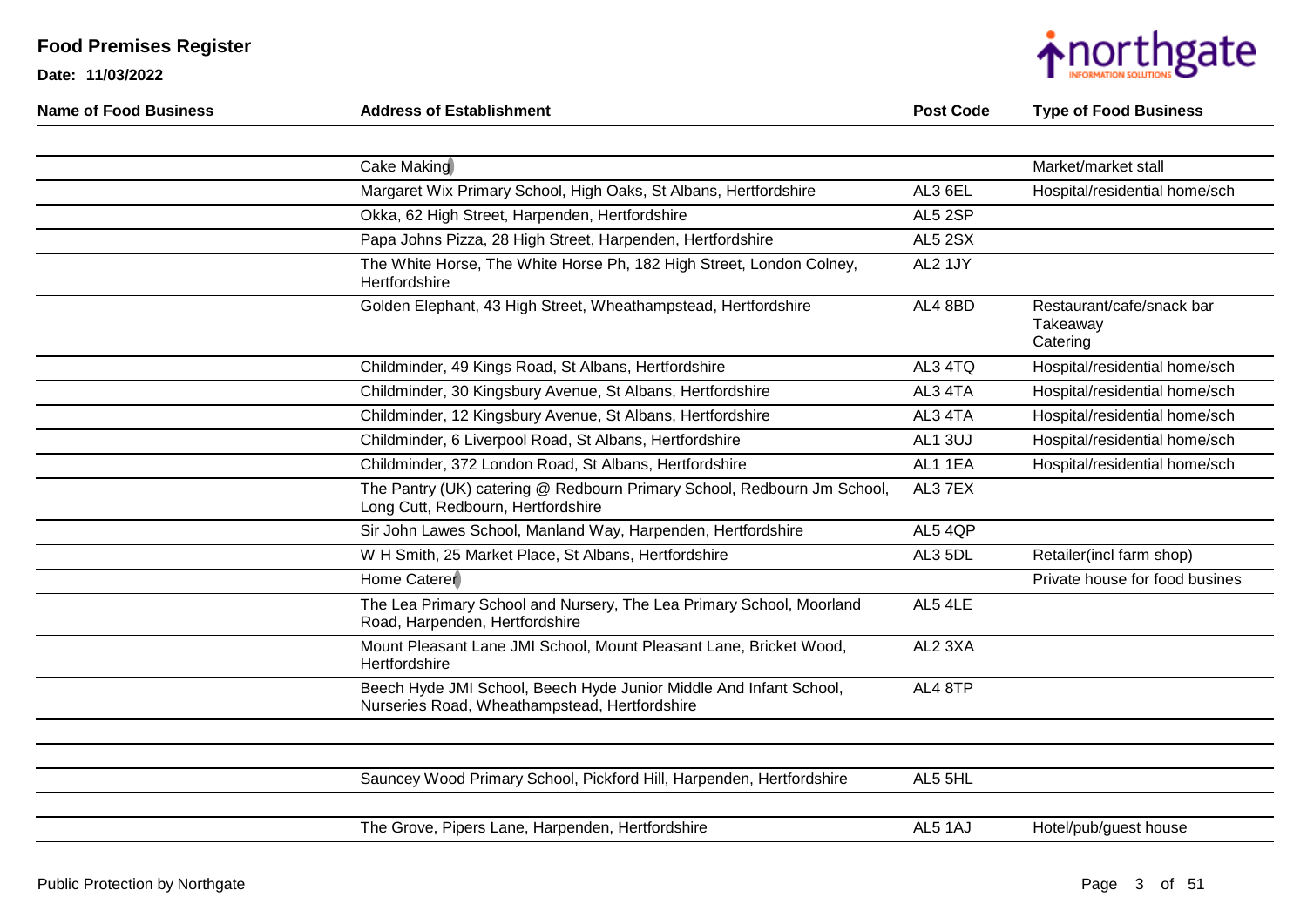



| <b>Name of Food Business</b> | <b>Address of Establishment</b>                                                                                         | <b>Post Code</b> | <b>Type of Food Business</b>               |
|------------------------------|-------------------------------------------------------------------------------------------------------------------------|------------------|--------------------------------------------|
|                              | Highfield Lane Day Nursery School, Highfield Lane Day Nursery School, 1<br>Puddingstone Drive, St Albans, Hertfordshire | AL4 0GX          | Hospital/residential home/sch              |
|                              | Harpenden Rugby Club, Redbourn Lane, Hatching Green, Harpenden,<br>Hertfordshire                                        | AL5 2BA          | commercial unit (large)                    |
|                              |                                                                                                                         |                  | Catering                                   |
|                              | Harpenden Golf Club, Redbourn Lane, Hatching Green, Harpenden,<br>Hertfordshire                                         | AL5 2AX          | Catering                                   |
|                              | Redbournbury Watermill, The Mill House, Redbournbury Mill, Redbournbury<br>Lane, Redbourn, Hertfordshire                | AL3 6RS          | Retailer(incl farm shop)                   |
|                              | Redbournbury Mill, Redbournbury Lane, Redbourn, Hertfordshire                                                           |                  | Retailer(incl farm shop)                   |
|                              | Bernards Heath Infant School, Bernards Heath Infants School, 154 Sandridge<br>Road, St Albans, Hertfordshire            | AL1 4AP          | Hospital/residential home/sch              |
|                              | Manland Primary School, Sauncey Avenue, Harpenden, Hertfordshire                                                        | AL5 4QW          |                                            |
|                              |                                                                                                                         |                  |                                            |
|                              |                                                                                                                         |                  |                                            |
|                              | St Dominic Catholic Primary School, St Dominics Roman Catholic Jmi School,<br>Southdown Road, Harpenden, Hertfordshire  | AL5 1PF          | Hospital/residential home/sch              |
|                              | Townsend C of E School, Sparrowswick Ride, St Albans, Hertfordshire                                                     | AL3 6DR          | Hospital/residential home/sch              |
|                              | How Wood Primary School, Spooners Drive, Park Street, St Albans,<br>Hertfordshire                                       | AL2 2HU          |                                            |
|                              | St Michael's C of E Primary School, Street Record, St Michaels Street, St<br>Albans, Hertfordshire                      |                  |                                            |
|                              | Gordon Osborn Ltd, Wheathampstead Post Office, 5 Station Road,<br>Wheathampstead, Hertfordshire                         | AL4 8BU          | Retailer(incl farm shop)                   |
|                              | St Georges School, 22A Sun Lane, Harpenden, Hertfordshire                                                               | AL5 4EY          | Hospital/residential home/sch              |
|                              |                                                                                                                         |                  |                                            |
|                              |                                                                                                                         |                  | Private house for food busines             |
|                              | Bowmansgreen JMI School, Bowmansgreen Primary School, Telford Road,<br>London Colney, Hertfordshire                     | AL2 1PH          |                                            |
|                              | By Anna                                                                                                                 |                  | Catering<br>Private house for food busines |
|                              | New Look, 21 The Maltings, St Albans, Hertfordshire                                                                     | AL1 3HL          | Retailer(incl farm shop)                   |
|                              |                                                                                                                         |                  |                                            |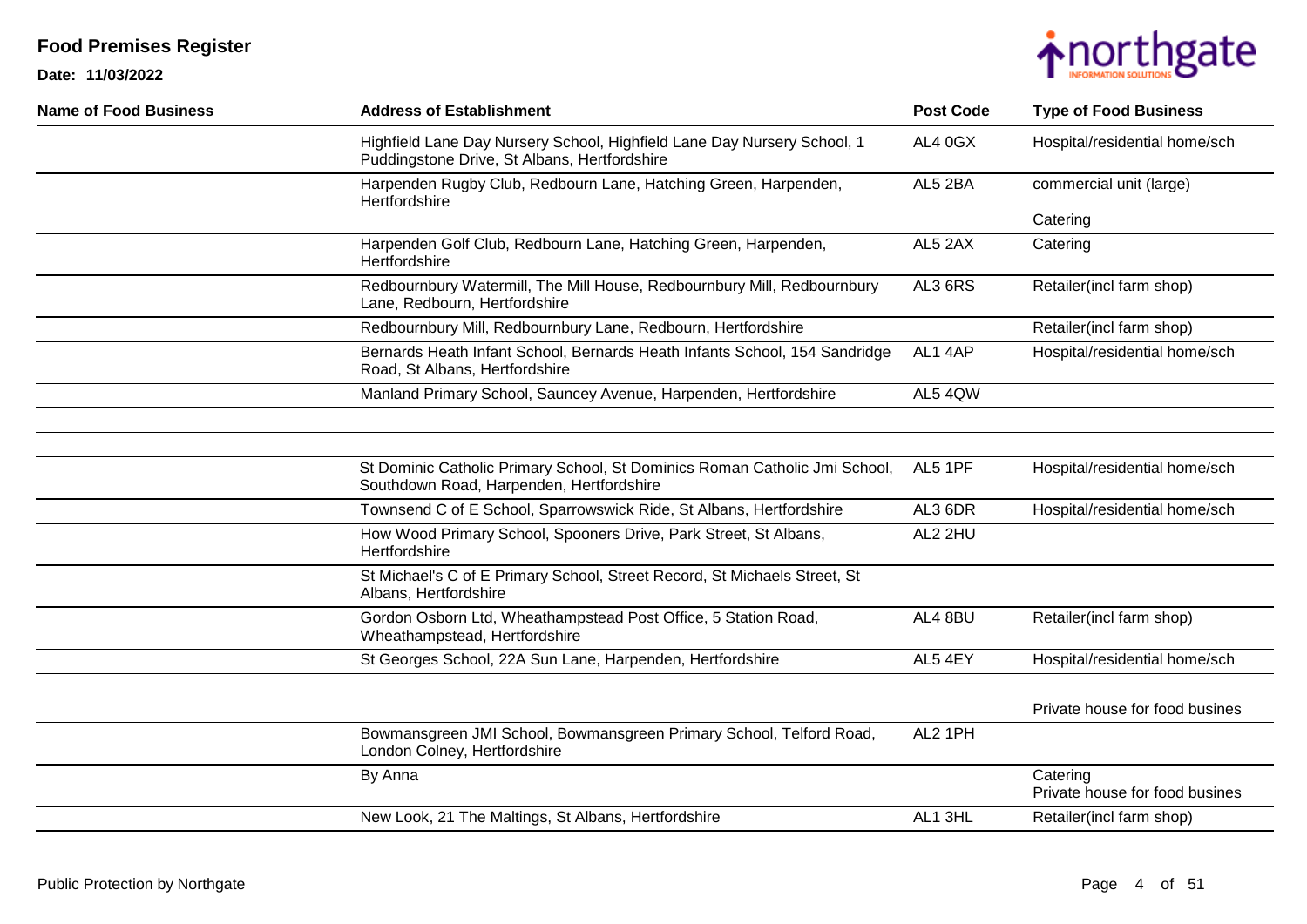

| <b>Name of Food Business</b> | <b>Address of Establishment</b>                                                                                                  | <b>Post Code</b> | <b>Type of Food Business</b>                               |
|------------------------------|----------------------------------------------------------------------------------------------------------------------------------|------------------|------------------------------------------------------------|
|                              | St Albans High School for Girls, St Albans High School For Girls, 1-3<br>Townsend Avenue, St Albans, Hertfordshire               | <b>AL1 3SJ</b>   |                                                            |
|                              | Garden Fields JMI School, Townsend Drive, St Albans, Hertfordshire                                                               | AL3 5RL          | Hospital/residential home/sch                              |
|                              | Batchwood School, Townsend Drive, St Albans, Hertfordshire                                                                       | AL3 5RP          |                                                            |
|                              |                                                                                                                                  |                  | Private house for food busines                             |
|                              | St Albans& St Stephens Infant School, St Albans& St Stephens Infants School, AL1 5EX<br>Vanda Crescent, St Albans, Hertfordshire |                  |                                                            |
|                              | United Reform Pre-School, Harpenden United Reformed Church, Vaughan<br>Road, Harpenden, Hertfordshire                            | AL5 4ED          | Hospital/residential home/sch                              |
|                              | Silver Palate Delicatessen, 2 Clayton House, Vaughan Road, Harpenden,<br>Hertfordshire                                           | AL5 4EF          | Catering                                                   |
|                              | Baked Nation, Ground Floor, 102 Victoria Street, St Albans, Hertfordshire                                                        | AL1 3TG          | commercial unit (small)                                    |
|                              | 6 Annables Court, 95 Victoria Street, St Albans, Hertfordshire                                                                   | AL1 3TJ          | Food broker/multi-business                                 |
|                              | St Bernadette RC Nursery and Primary, Walsingham Way, London Colney,<br>Hertfordshire                                            | AL2 1NL          |                                                            |
|                              |                                                                                                                                  |                  | Hospital/residential home/sch                              |
|                              | Watling View School, Watling View, St Albans, Hertfordshire                                                                      | AL1 2NU          |                                                            |
|                              | A Pinch of Spice, Hertfordshire                                                                                                  |                  | Private house for food busines                             |
|                              | Windermere JMI, Windermere Jmi School, Windermere Avenue, St Albans,<br>Hertfordshire                                            | AL15QP           | Hospital/residential home/sch                              |
|                              | Sandridge Jmi School, Sandridge School, Woodcock Hill, Sandridge,<br>Hertfordshire                                               | AL4 9EB          |                                                            |
|                              |                                                                                                                                  | AL4 0EN          |                                                            |
|                              | Ice Cream Van                                                                                                                    | AL1 4QB          | Movable (eg van/trailer)                                   |
| 1 Life Abbey View            | Abbey View Golf Course, Westminster Lodge, Holywell Hill, St Albans,<br>Hertfordshire                                            | AL1 2DJ          | Movable (eg van/trailer)                                   |
| 2 Scoops Ice cream           |                                                                                                                                  |                  | Movable (eg van/trailer)<br>Private house for food busines |
| 31 BakeHouse                 |                                                                                                                                  |                  | Private house for food busines                             |
|                              |                                                                                                                                  |                  |                                                            |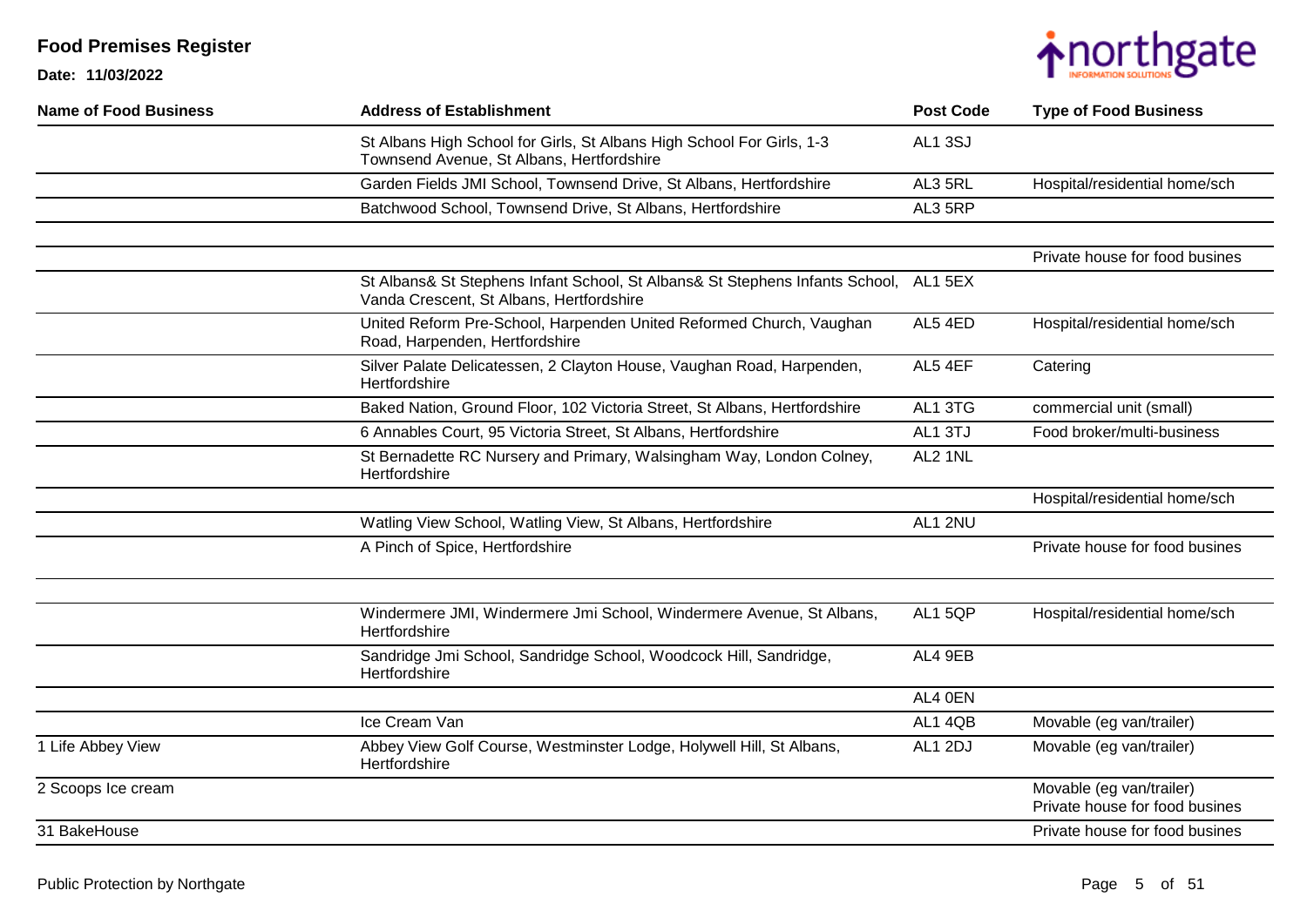

| <b>Name of Food Business</b>   | <b>Address of Establishment</b>                                                                                        | <b>Post Code</b> | <b>Type of Food Business</b>                                                        |
|--------------------------------|------------------------------------------------------------------------------------------------------------------------|------------------|-------------------------------------------------------------------------------------|
| 50Nine                         | 59 Stanhope Road, St Albans, Hertfordshire                                                                             | AL15BJ           | Restaurant/cafe/snack bar                                                           |
| A Little Lunch                 | Kinsbourne Common Hall, 453 Luton Road, Harpenden, Hertfordshire                                                       | AL5 3QE          | Other                                                                               |
| A V Simms & Son                | Kettlewells Farm, Hogg End Lane, St Albans, Hertfordshire                                                              | AL3 6RG          | Farm/smallholding/prod-arable                                                       |
| <b>ABA Market Research Ltd</b> | ABA Market Research Ltd, 6 London Road, St Albans, Hertfordshire                                                       |                  | Staff restaurant/canteen/kitch                                                      |
| Abbey View Golf Course         | Abbey View Golf Course, Westminster Lodge, Holywell Hill, St Albans,<br>Hertfordshire                                  | AL1 2DJ          | Restaurant/cafe/snack bar                                                           |
| Abbot's Kitchen                | The Chapter House, The Cathedral And Abbey Church Of St Alban Sumpter<br>Yard, Holywell Hill, St Albans, Hertfordshire | AL1 1BY          | Restaurant/cafe/snack bar<br>Staff restaurant/canteen/kitch<br>Catering<br>Takeaway |
|                                |                                                                                                                        |                  |                                                                                     |
| abm Catering                   | Alban City School (abm Catering), Alban City School, 7 Hatfield Road, St<br>Albans, Hertfordshire                      | AL1 3RR          | Hospital/residential home/sch<br>Catering<br>Staff restaurant/canteen/kitch         |
| <b>Accent Catering</b>         | Marlborough Science Academy (Accent Catering), Marlborough School,<br>Watling Street, St Albans, Hertfordshire         | AL1 2QA          | Hospital/residential home/sch                                                       |
| <b>Adam Nathan Catering</b>    | Adam Nathan Catering, 4 Park Industrial Estate, Frogmore, St Albans,<br>Hertfordshire                                  | AL2 2DR          | Catering                                                                            |
| Affuzion Kitchen & Grill       | Affies Kitchen                                                                                                         |                  | Private house for food busines<br>Takeaway                                          |
| Age Concern                    | Age Concern St Albans Welfare Centre, 1A Hall Place Close, Hall Place<br>Gardens, St Albans, Hertfordshire             | AL1 3SD          | Other                                                                               |
| Al Farid                       | 26 Holywell Hill, St Albans, Hertfordshire                                                                             | AL1 1BZ          | Restaurant/cafe/snack bar<br>Takeaway                                               |
| Alan McCullough                |                                                                                                                        |                  | Movable (eg van/trailer)                                                            |
| Alban Arena                    | The The Alban Arena, Civic Centre, St Peters Street, St Albans, Hertfordshire                                          | AL1 3LD          | Restaurant/cafe/snack bar<br>Hotel/pub/guest house                                  |
| Alban's Well                   | Former, 51-57 St Peters Street, St Albans, Hertfordshire                                                               |                  | Hotel/pub/guest house<br>Restaurant/cafe/snack bar                                  |
| Albany Montessori School       | Methodist Church, Hatfield Road Methodist Church, 133B Hatfield Road, St<br>Albans, Hertfordshire                      | AL1 4JX          | Hospital/residential home/sch                                                       |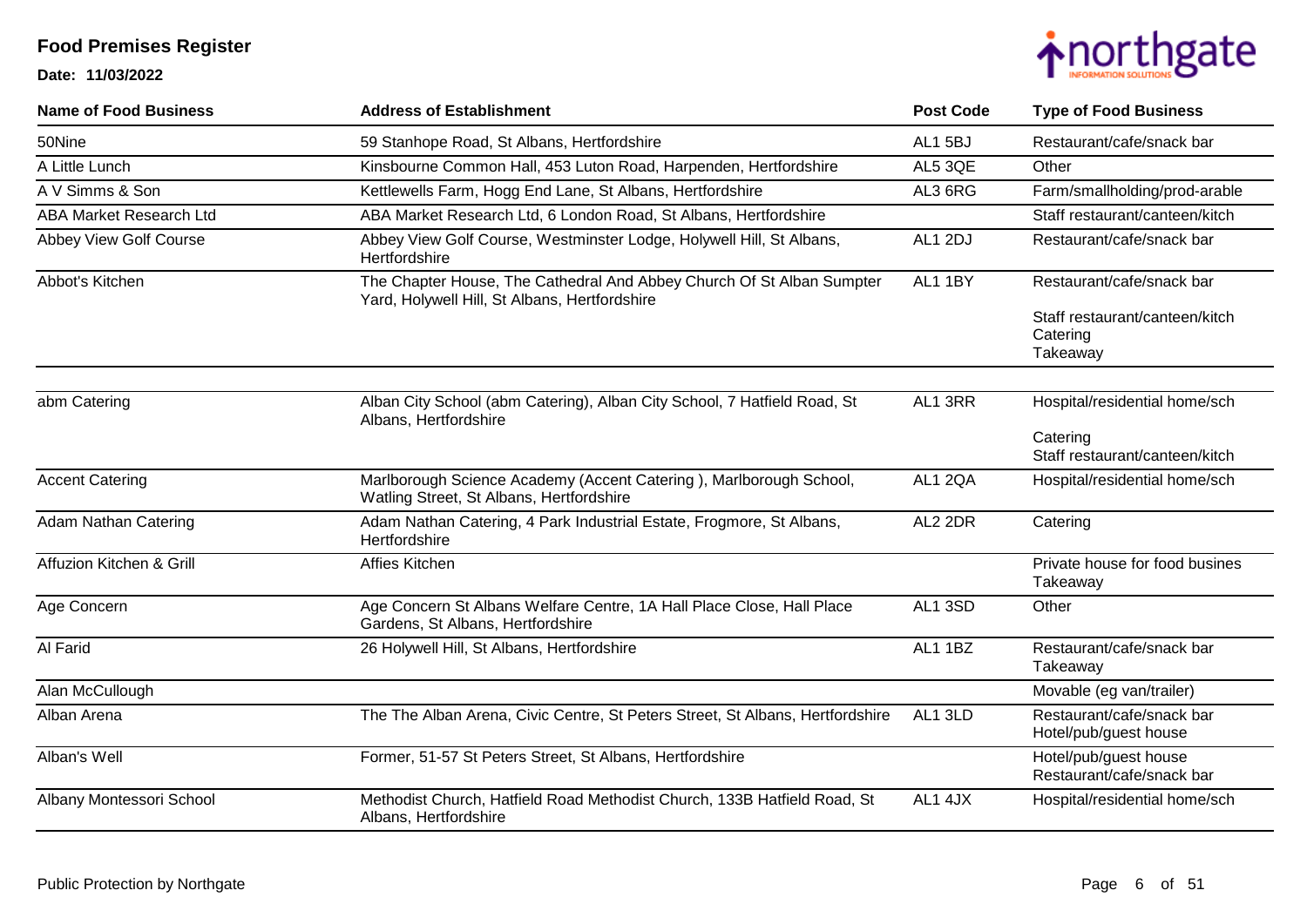

| <b>Name of Food Business</b>   | <b>Address of Establishment</b>                                                                      | <b>Post Code</b> | <b>Type of Food Business</b>                                           |
|--------------------------------|------------------------------------------------------------------------------------------------------|------------------|------------------------------------------------------------------------|
| Albany Montessori School       | St Albans Sea Cadets, Sea Cadets Hall, Westminster Lodge, Holywell Hill, St<br>Albans, Hertfordshire | AL1 2DJ          | Hospital/residential home/sch                                          |
| Albany Montessori School       | Albany Montessori, Sea Cadets Hall, Westminster Lodge, Holywell Hill, St<br>Albans, Hertfordshire    | AL1 2DJ          | Hospital/residential home/sch                                          |
| Aldi Stores Ltd                | Aldi Stores Ltd., 5 Graham Close, St Albans, Hertfordshire                                           | AL1 2DF          | Retailer(incl farm shop)                                               |
| Aldwickbury School             | Aldwickbury Friends Association, Wheathampstead Road, Harpenden,<br>Hertfordshire                    | AL5 1AD          | Retailer(incl farm shop)                                               |
| Alexandra's Pizza              | 4 De Novo Place, Granville Road, St Albans, Hertfordshire                                            | AL1 5BP          | Takeaway<br>Movable (eg van/trailer)<br>Private house for food busines |
| Alfie's Italian Kitchen        | 4A Frogmore, St Albans, Hertfordshire                                                                | AL2 2LP          | Restaurant/cafe/snack bar                                              |
| Alfred Franks and Bartlett PLC | Afb House, Alban Park, Hatfield Road, St Albans, Hertfordshire                                       | AL4 0JJ          | Distribution/warehousing<br>commercial unit (small)                    |
| All Things Catered Ltd         | 11 Short Lane, Bricket Wood, Hertfordshire                                                           | AL2 3SE          | Catering<br>Movable (eg van/trailer)<br>Private house for food busines |
| All You Can Treat              |                                                                                                      |                  | <b>House Detached</b><br>Private house for food busines                |
| Alloro                         | 5 High Street, St Albans, Hertfordshire                                                              | AL3 4ED          | Restaurant/cafe/snack bar<br>Takeaway                                  |
| aMAYESing Cake                 |                                                                                                      |                  | Private house for food busines                                         |
| Ama's Treats                   |                                                                                                      |                  | Private house for food busines                                         |
| Amla Spice                     |                                                                                                      |                  | Private house for food busines                                         |
| Amrit Indian Restaurant        | 80 St Peters Street, St Albans, Hertfordshire                                                        | AL1 3DQ          | Restaurant/cafe/snack bar<br>Takeaway                                  |
| Anatolia                       | Anatolia BBQ Kebab House, 93 Hatfield Road, St Albans, Hertfordshire                                 | AL1 4JL          | Restaurant/cafe/snack bar                                              |
| Anitas Cake Bakery             |                                                                                                      |                  | Private house for food busines                                         |
| Ann-Marie Geddie Cake Design   |                                                                                                      |                  | Private house for food busines                                         |
| Annapuna's                     |                                                                                                      |                  | Private house for food busines                                         |
| Annie's Sweets and Cakes       |                                                                                                      |                  | Catering                                                               |
| Appleside B & B                | 39 The Park, St Albans, Hertfordshire                                                                | AL1 4RX          | Private house for food busines                                         |
| Appleside B & B                | 39 The Park, St Albans, Hertfordshire                                                                | AL1 4RX          | Hotel/pub/guest house                                                  |
|                                |                                                                                                      |                  |                                                                        |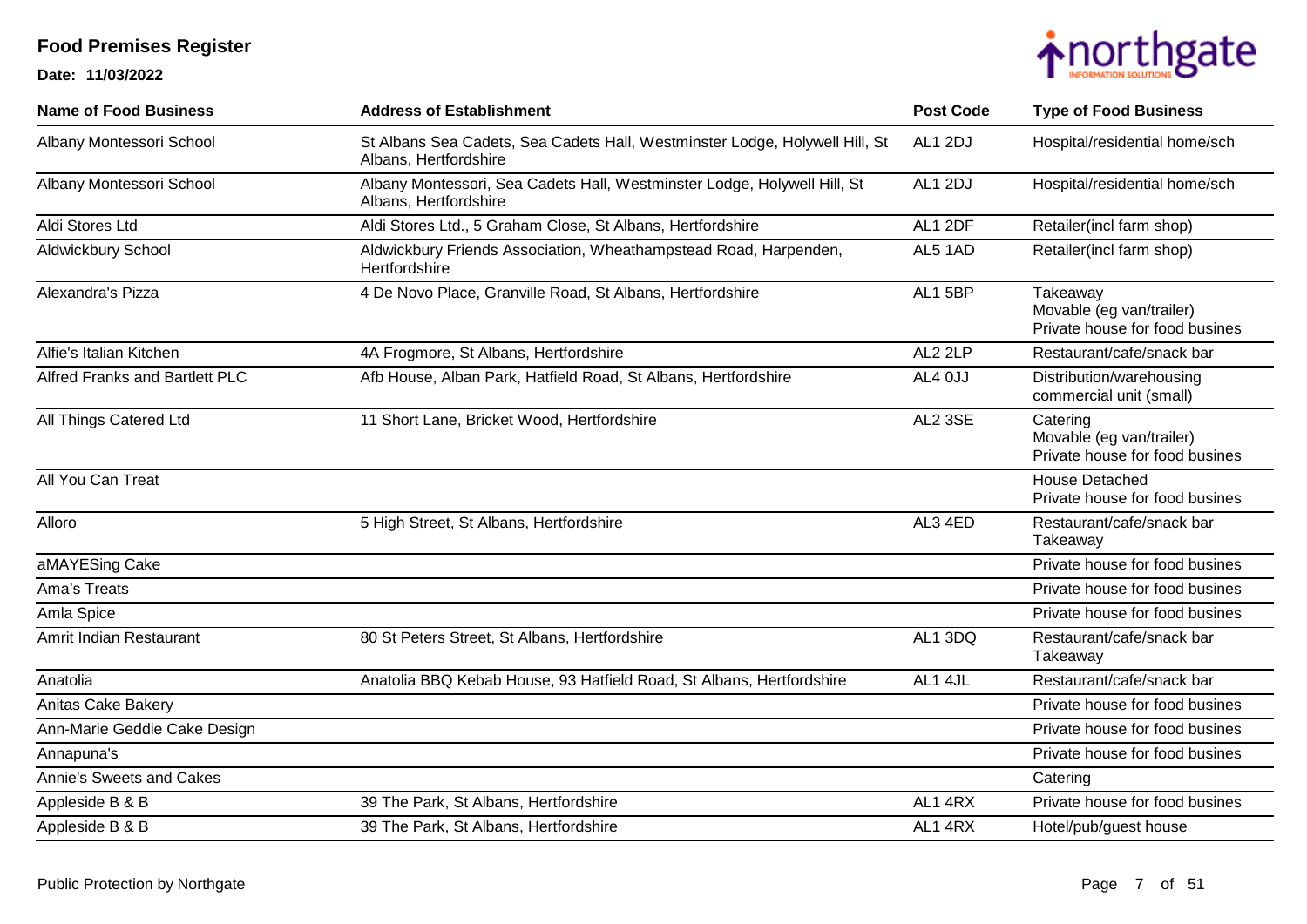

| <b>Name of Food Business</b>        | <b>Address of Establishment</b>                                                                                                    | <b>Post Code</b> | <b>Type of Food Business</b>                                                                        |
|-------------------------------------|------------------------------------------------------------------------------------------------------------------------------------|------------------|-----------------------------------------------------------------------------------------------------|
| April Indian                        |                                                                                                                                    |                  | Private house for food busines<br>Retailer(incl farm shop)                                          |
| Argos Ltd                           | Argos, Colney Fields Shopping Park, Barnet Road, London Colney,<br>Hertfordshire                                                   |                  | commercial unit (small)                                                                             |
| Argos Ltd                           | Sainsbury's, Sainsburys, Everard Close, St Albans, Hertfordshire                                                                   | AL1 2QU          | Retailer(incl farm shop)                                                                            |
| Artisan Catering                    |                                                                                                                                    |                  | Private house for food busines<br>Movable (eg van/trailer)<br>Catering<br>Restaurant/cafe/snack bar |
| Artisans Kindergarten               | The Scout Hut, Crabtree Fields, Waldegrave Park, Harpenden, Hertfordshire                                                          | AL5 5SF          | Hospital/residential home/sch                                                                       |
| Artist Locanda Bagutta              | Artist-Locanda Bagutta, 23a George Street, St Albans, Hertfordshire                                                                | AL3 4ES          | Restaurant/cafe/snack bar                                                                           |
| Ashbourne Day Nursery               | Marshalswick Community Centre, The Ridgeway, St Albans, Hertfordshire                                                              | AL4 9TU          | Hospital/residential home/sch                                                                       |
| Asian Allure                        |                                                                                                                                    |                  | Private house for food busines<br>Takeaway                                                          |
| Asian Food Stores                   | 81 Hatfield Road, St Albans, Hertfordshire                                                                                         | AL1 4JL          | Retailer(incl farm shop)<br>Importer                                                                |
| <b>ASO Developments Limited</b>     | Unit 25, North Orbital Commercial Park, Napsbury Lane, St Albans,<br>Hertfordshire                                                 | AL1 1XB          | Distribution/warehousing                                                                            |
| <b>Aspens Services</b>              | St Albans Girls School, Sandridgebury Lane, St Albans, Hertfordshire                                                               | AL3 6DB          | Restaurant/cafe/snack bar                                                                           |
| Aspens Services Ltd                 | Nicholas Breakspear RC School, Colney Heath Lane, St Albans, Hertfordshire                                                         | AL4 OTT          | Catering<br>Staff restaurant/canteen/kitch                                                          |
| Aspens Services Ltd                 | Loreto College, 104 Hatfield Road, St Albans, Hertfordshire                                                                        | AL1 3RL          | Hospital/residential home/sch                                                                       |
| Aspens Services Ltd                 | Aspens Services Ltd catering @ Prae Wood Primary & Nursery, Prae Wood<br>Primary School, King Harry Lane, St Albans, Hertfordshire | AL3 4HZ          | Staff restaurant/canteen/kitch                                                                      |
| <b>Asquith Nurseries Limited</b>    | Bright Horizons Harpenden Central, Peel House, 15 Vaughan Road,<br>Harpenden, Hertfordshire                                        | AL5 4EL          | Hospital/residential home/sch                                                                       |
| Astute Healthcare                   | Unit 2b, Brick Knoll Park, St Albans, Hertfordshire                                                                                | AL1 5UG          | Distribution/warehousing                                                                            |
| Atilganer Catering & Consulting Ltd |                                                                                                                                    |                  | Private house for food busines                                                                      |
| Ayos Restaurant                     | 2 Beaconsfield Road, St Albans, Hertfordshire                                                                                      | AL1 3RD          | Restaurant/cafe/snack bar                                                                           |
|                                     |                                                                                                                                    |                  |                                                                                                     |
| <b>B</b> Healthy                    | Olive Natural Health (B Healthy), 41 The Quadrant, St Albans, Hertfordshire                                                        | AL4 9RB          | Retailer(incl farm shop)                                                                            |
|                                     |                                                                                                                                    |                  |                                                                                                     |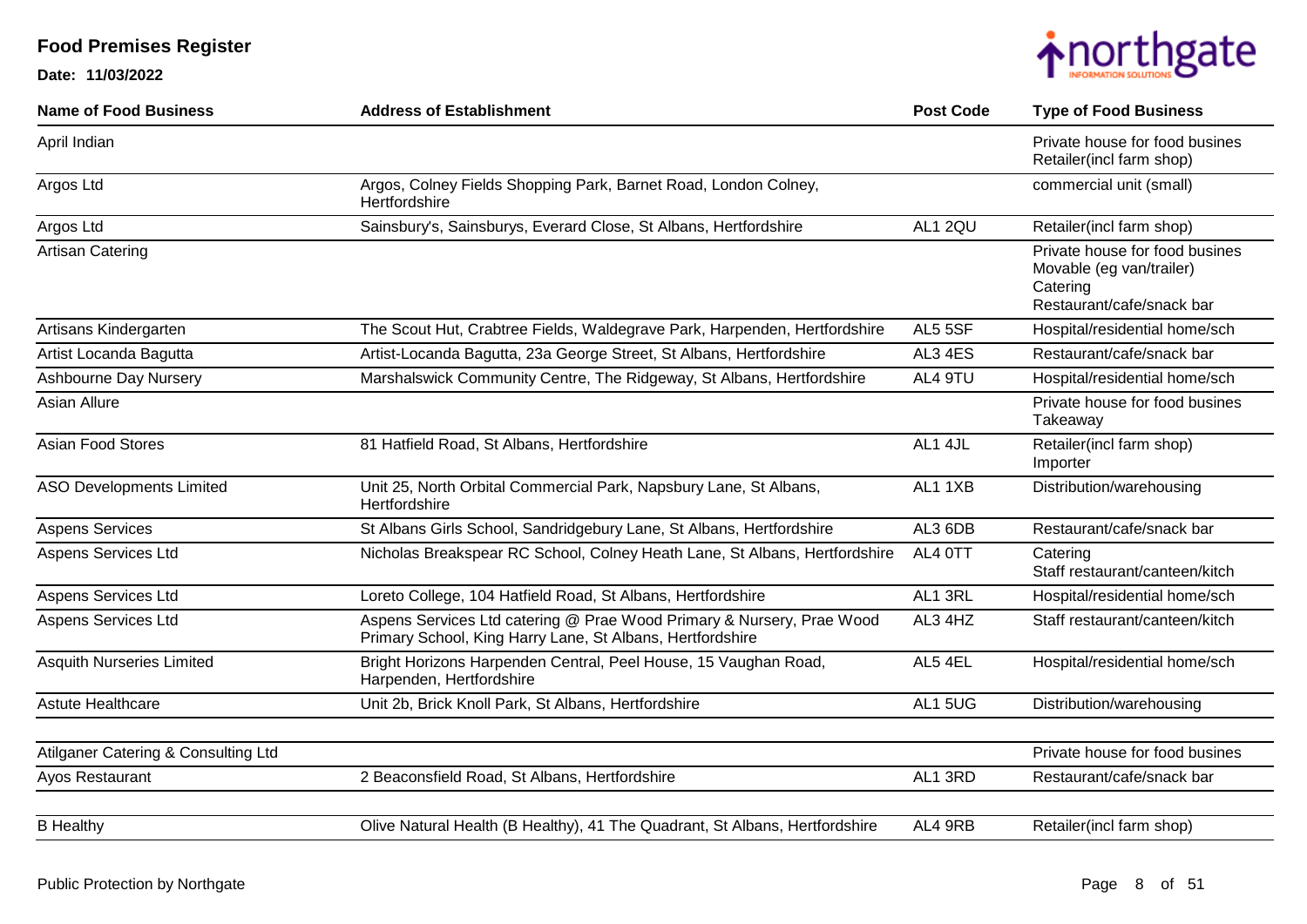

| <b>Name of Food Business</b>            | <b>Address of Establishment</b>                                                          | <b>Post Code</b> | <b>Type of Food Business</b>                                                                  |
|-----------------------------------------|------------------------------------------------------------------------------------------|------------------|-----------------------------------------------------------------------------------------------|
| <b>B&amp;M Care Ltd.</b>                | 18 Battlefield Road, St Albans, Hertfordshire                                            | AL1 4DD          | Hospital/residential home/sch                                                                 |
| <b>Backyard Kitchen</b>                 | <b>Backyard Kitchen</b>                                                                  |                  | Market/market stall                                                                           |
| <b>Bake Box</b>                         | Lemon Llama, 63 Northfield Road, Harpenden, Hertfordshire                                | AL5 5JA          | Catering<br>Takeaway                                                                          |
| Bakeables by LJ                         |                                                                                          |                  | Private house for food busines                                                                |
| <b>Baked Blessings</b>                  |                                                                                          |                  | Food manufacturing/processing                                                                 |
| <b>Baked By Nicky</b>                   | 10 Links View, St Albans, Hertfordshire                                                  | AL3 5UA          | Private house for food busines<br>Catering<br>Takeaway                                        |
| Bakery 22                               | Unit 22c, Hertfordshire Business Centre, Alexander Road, London Colney,<br>Hertfordshire | AL2 1JG          | commercial unit (small)                                                                       |
| Bakery 22                               |                                                                                          |                  | Private house for food busines                                                                |
| Bakery58                                |                                                                                          |                  | Private house for food busines                                                                |
| Banana Moon Day Nursery                 | Prime House, 14 Porters Wood, St Albans, Hertfordshire                                   | AL3 6PQ          | Hospital/residential home/sch                                                                 |
| Bangkok Lounge                          | 80 High Street, Harpenden, Hertfordshire                                                 | AL5 2SP          | Restaurant/cafe/snack bar<br>Staff restaurant/canteen/kitch                                   |
| <b>Bar Meze</b>                         | 8 Adelaide Street, St Albans, Hertfordshire                                              | AL3 5BH          | Restaurant/cafe/snack bar                                                                     |
| Bargin Booze                            | Spar, 225 Hatfield Road, St Albans, Hertfordshire                                        | AL1 4TB          | Retailer(incl farm shop)                                                                      |
| <b>Batchwood Golf and Tennis Centre</b> | Batchwood Drive, St Albans, Hertfordshire                                                |                  | Restaurant/cafe/snack bar                                                                     |
| <b>Baxter Storey Ltd</b>                | Baxter Storey Ltd, Park House, Park View, 39B Leyton Road, Harpenden,<br>Hertfordshire   | AL5 2JB          | Restaurant/cafe/snack bar                                                                     |
| <b>Bean Central</b>                     | Bean Central, 15 Central Drive, St Albans, Hertfordshire                                 |                  | Restaurant/cafe/snack bar                                                                     |
| Beats & Beigels                         |                                                                                          |                  | Market/market stall<br>Private house for food busines<br>Movable (eg van/trailer)<br>Catering |
| <b>Bellaccinos</b>                      | Bellacino's, 17 French Row, St Albans, Hertfordshire                                     | AL3 5DU          | Restaurant/cafe/snack bar                                                                     |
| <b>Bengal Spice</b>                     | 6 St Brelades Place, St Albans, Hertfordshire                                            | AL4 9RG          | Staff restaurant/canteen/kitch                                                                |
| <b>Bennets</b>                          | Bennet's Harpenden RBL, 21 Leyton Road, Harpenden, Hertfordshire                         | AL5 2HU          | Catering<br>Hotel/pub/guest house                                                             |
| <b>Best Friends Childcare Ltd</b>       | Best Friends Childcare, Samuel Ryder Academy, Drakes Drive, St Albans,<br>Hertfordshire  | AL1 5AR          | Hospital/residential home/sch                                                                 |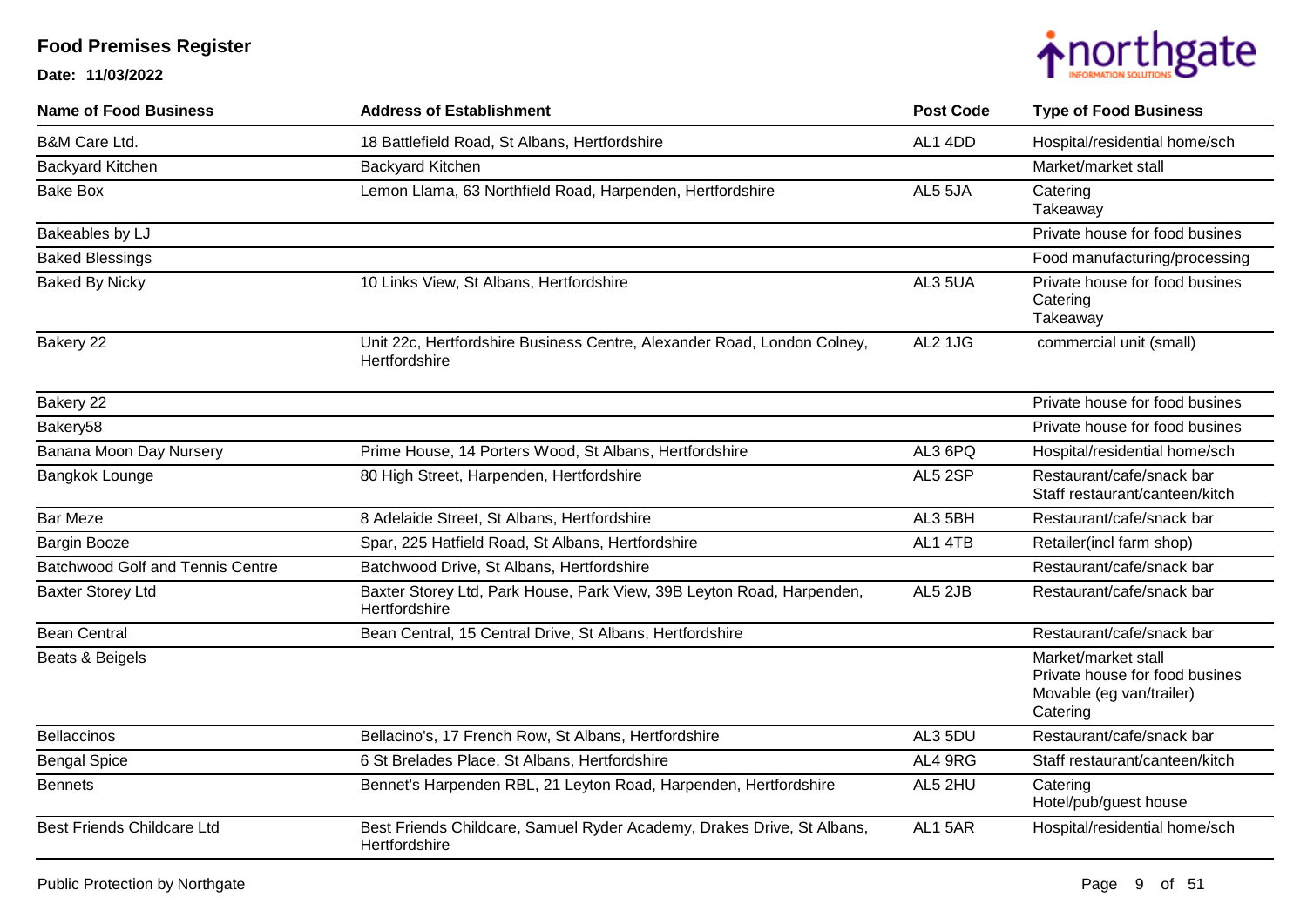

| <b>Name of Food Business</b>      | <b>Address of Establishment</b>                                                                                   | <b>Post Code</b> | <b>Type of Food Business</b>                          |
|-----------------------------------|-------------------------------------------------------------------------------------------------------------------|------------------|-------------------------------------------------------|
| Best Imports Ltd                  | Unit 5, Alban Park, Hatfield Road, St Albans, Hertfordshire                                                       | AL4 OJJ          | Distribution/warehousing<br>Wholesale/cash&carry      |
| <b>Bethany Community Church</b>   | Unit 5, 40 Coldharbour Lane, Harpenden, Hertfordshire                                                             |                  | Other                                                 |
| <b>Betsy Buckley</b>              |                                                                                                                   |                  | Movable (eg van/trailer)                              |
| Betty's "Best Before" Bargains    | Betty's Bargains, 409 Hatfield Road, St Albans, Hertfordshire                                                     | AL4 0XP          | Retailer(incl farm shop)                              |
| beyond living                     | 2 Christopher Place, St Albans, Hertfordshire                                                                     | AL3 5DQ          | Retailer(incl farm shop)                              |
| <b>Big Cat Pub Services Ltd</b>   | The Lower Red Lion, The Lower Red Lion Ph, 36 Fishpool Street, St Albans,<br>Hertfordshire                        | AL3 4RX          | Hotel/pub/guest house                                 |
| <b>Bill's Restaurants Limited</b> | Bills Restaurant, 2 Chequer Street, St Albans, Hertfordshire                                                      | AL1 3XZ          | Restaurant/cafe/snack bar<br>Retailer(incl farm shop) |
| <b>BirthBalm</b>                  |                                                                                                                   |                  | Private house for food busines                        |
| <b>Bistro Gautier</b>             | Amble Inn, 182 Station Road, Harpenden, Hertfordshire                                                             | AL5 4UL          | Restaurant/cafe/snack bar<br>Hotel/pub/guest house    |
| <b>Blacks Retail Limited</b>      | Millets, 30 The Maltings, St Albans, Hertfordshire                                                                | AL1 3HL          | Retailer(incl farm shop)                              |
| <b>Blacksmiths Arms</b>           | The The Blacksmiths Arms, 56 St Peters Street, St Albans, Hertfordshire                                           | AL1 3HG          | Hotel/pub/guest house                                 |
| Blackwood Fish & Kebab            | 19 Black Boy Wood, Bricket Wood, Hertfordshire                                                                    | AL2 3LW          | Takeaway                                              |
| <b>Blue Fennel</b>                |                                                                                                                   |                  | Private house for food busines<br><b>Food Stall</b>   |
| <b>Bluebelle Bakes</b>            |                                                                                                                   |                  | Private house for food busines                        |
| Body Limit Gym Ltd                | Unit B1, 156 St Albans Road, Sandridge, Hertfordshire                                                             |                  | Catering                                              |
| boibu Ltd                         |                                                                                                                   |                  | Private house for food busines<br><b>Food Stall</b>   |
| Bok & Rose                        | The Bok and Rose Butchery, 20-22 How Wood, Park Street, St Albans,<br>Hertfordshire                               | AL2 2RA          | Retailer(incl farm shop)                              |
| Books on the Hill                 | 1 Holywell Hill, St Albans, Hertfordshire                                                                         | AL1 1ER          | Restaurant/cafe/snack bar                             |
| Bosphorus Kebab                   | 37 Vesta Avenue, St Albans, Hertfordshire                                                                         | AL1 2PG          | Takeaway                                              |
| Bowmansgreen Primary School       | Telford Road, London Colney, Hertfordshire                                                                        | AL2 1PH          | Hospital/residential home/sch                         |
| <b>BP Connect</b>                 | BP Mount Simply Food Connect, Mount Service Station, 113 Watling Street,<br>Park Street, St Albans, Hertfordshire | AL2 2NN          | Retailer(incl farm shop)                              |
|                                   |                                                                                                                   |                  | Staff restaurant/canteen/kitch<br>Takeaway            |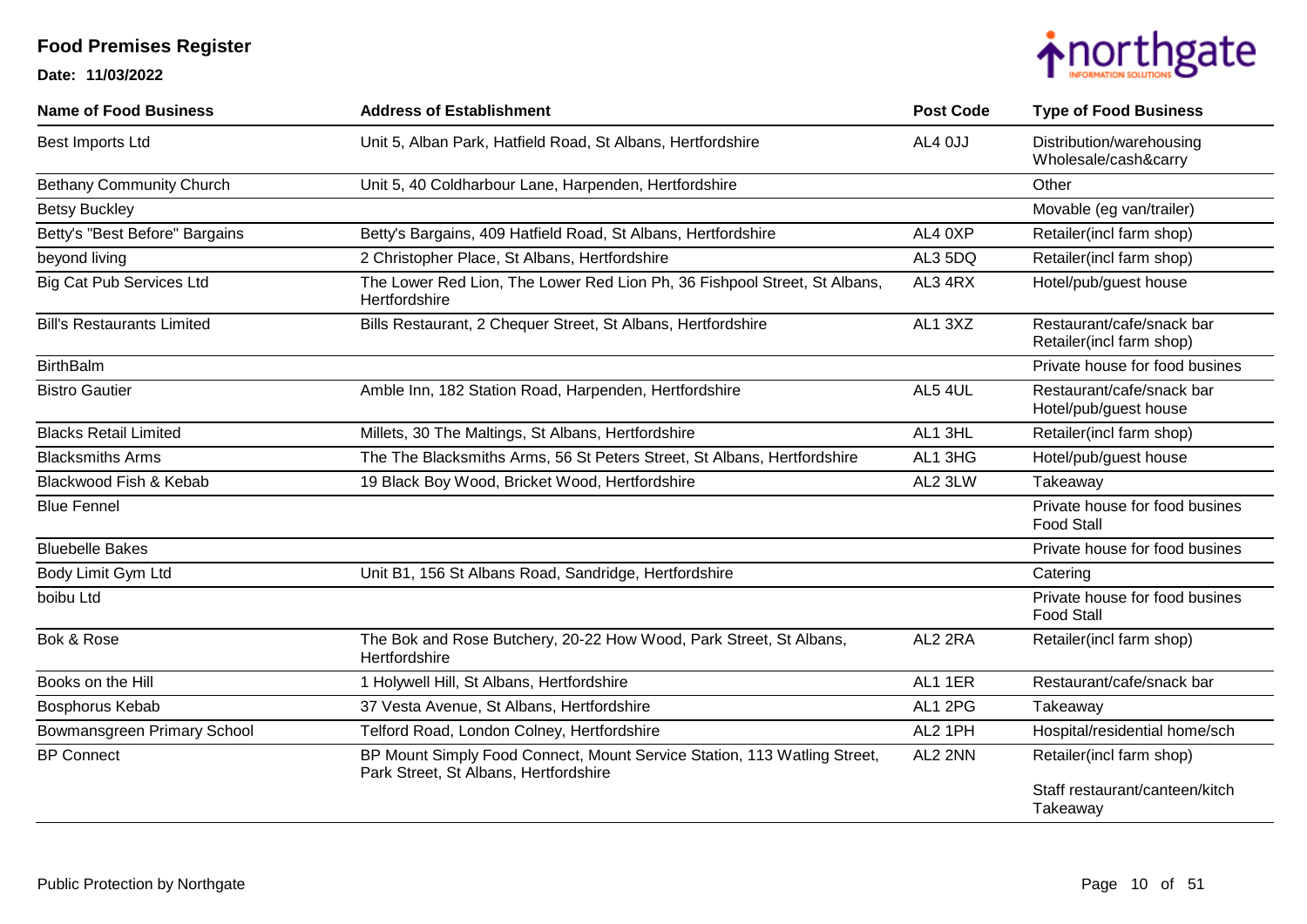

| <b>Name of Food Business</b>      | <b>Address of Establishment</b>                                                                                   | <b>Post Code</b> | <b>Type of Food Business</b>                     |
|-----------------------------------|-------------------------------------------------------------------------------------------------------------------|------------------|--------------------------------------------------|
| <b>BP Oil UK Ltd</b>              | Townsend Simply Food Connect, Townsend Service Station, 17 Luton Road,<br>Harpenden, Hertfordshire                | AL5 2UA          | Staff restaurant/canteen/kitch                   |
|                                   |                                                                                                                   |                  | Retailer(incl farm shop)<br>Takeaway             |
| <b>Brad &amp; Dills</b>           | 67 High Street, Harpenden, Hertfordshire                                                                          |                  | Restaurant/cafe/snack bar                        |
| <b>Brewhouse</b>                  | 17-19 Brewhouse Hill, Wheathampstead, Hertfordshire                                                               | AL4 8AN          | Restaurant/cafe/snack bar                        |
| <b>Broadwood Residential</b>      | The Pines, 31 Watford Road, St Albans, Hertfordshire                                                              | AL1 2AD          | Hospital/residential home/sch                    |
| <b>Brock House nursery School</b> | 6 Lemsford Road, St Albans, Hertfordshire                                                                         | AL1 3PB          | Hospital/residential home/sch                    |
| <b>Brusketta</b>                  | Market, St Peters Street, St Albans, Hertfordshire                                                                |                  | Movable (eg van/trailer)<br>Takeaway<br>Catering |
| <b>Bua Thai Restaurant</b>        | 99 St Peters Street, St Albans, Hertfordshire                                                                     | AL1 3EN          | Restaurant/cafe/snack bar                        |
| <b>Bull</b>                       | Miller & Carter (Wheathampstead), The 11 High Street, Wheathampstead,<br>Hertfordshire                            | AL4 8BS          | Hotel/pub/guest house                            |
| <b>Busy Bees</b>                  | Busy Bees @ Bernard Street, 52 Bernard Street, St Albans, Hertfordshire                                           | AL3 5QN          | Hospital/residential home/sch                    |
| <b>Busy Bees</b>                  | Busy Bees @ Bernard Street, 52 Bernard Street, St Albans, Hertfordshire                                           | AL3 5QN          | Hospital/residential home/sch                    |
| <b>Busy Bees</b>                  | Busy Bees @ Rothamsted Lodge, Rothamsted Lodge, Hatching Green,<br>Harpenden, Hertfordshire                       | AL5 2JS          | Hospital/residential home/sch                    |
| <b>Busy Bees</b>                  | Busy Bees @ Leyton Road, 23 Leyton Road, Harpenden, Hertfordshire                                                 | AL5 2HZ          | Staff restaurant/canteen/kitch                   |
| <b>Busy Bees</b>                  | Busy Bees @ St Albans City Hospital, Nursery, St Albans City Hospital,<br>Waverley Road, St Albans, Hertfordshire | AL3 5PN          | Hospital/residential home/sch                    |
| <b>Busy Bees at Glenalmond</b>    | Busy Bees @ Glenalmond, 14 King Harry Lane, St Albans, Hertfordshire                                              | AL3 4AP          | Hospital/residential home/sch                    |
| <b>Busy Bees Nursery</b>          | St Albans Nursery & Montessori, 601A Hatfield Road, Smallford, St Albans,<br>Hertfordshire                        | AL4 OHL          | Hospital/residential home/sch                    |
| <b>Busy Bees Nursery</b>          | Busy Bees @ Glenalmond, 14 King Harry Lane, St Albans, Hertfordshire                                              | AL3 4AP          | Hospital/residential home/sch                    |
| <b>Busy Bees Nursery</b>          | Busy Bees @ St Albans City Hospital, Nursery, St Albans City Hospital,<br>Waverley Road, St Albans, Hertfordshire | AL3 5PN          | Hospital/residential home/sch                    |
| Cafe Aroma                        | Cafe Aroma, 135 Southdown Road, Harpenden, Hertfordshire                                                          | AL5 1PU          | Restaurant/cafe/snack bar                        |
| Cafe Glisto                       | Caffe Gusto, 1 Thompsons Close, Harpenden, Hertfordshire                                                          | AL5 4ES          | Catering                                         |
| Cafe Jeera                        | 36B Station Road, Harpenden, Hertfordshire                                                                        | AL5 4ST          | Restaurant/cafe/snack bar                        |
| Cafe Nino                         | Nino, 47 Hatfield Road, St Albans, Hertfordshire                                                                  | AL1 4JE          | Restaurant/cafe/snack bar<br>Catering            |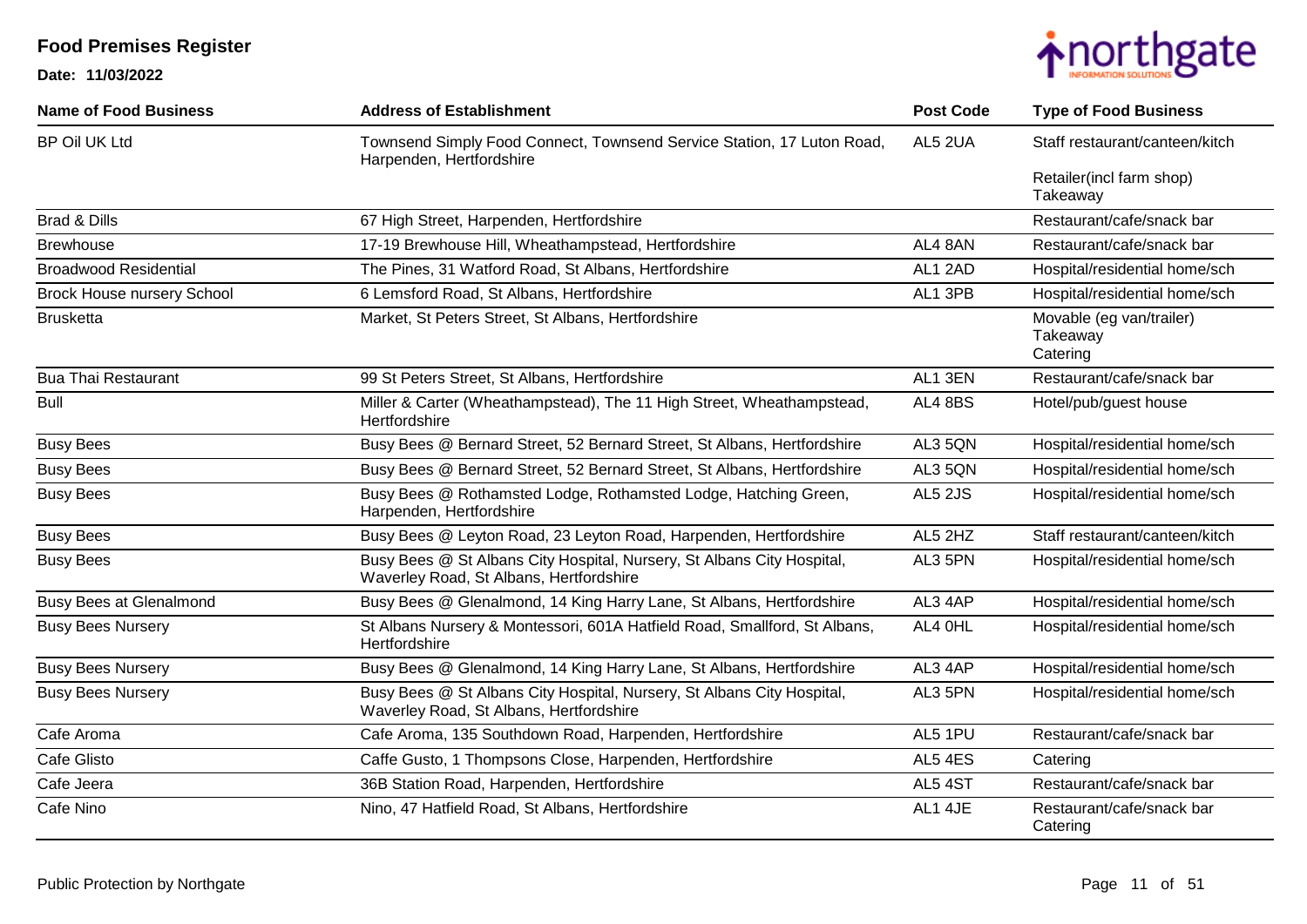

| <b>Name of Food Business</b>  | <b>Address of Establishment</b>                                                                                  | <b>Post Code</b> | <b>Type of Food Business</b>                                                                        |
|-------------------------------|------------------------------------------------------------------------------------------------------------------|------------------|-----------------------------------------------------------------------------------------------------|
| Cafe on the Corner            | 39 Catherine Street, St Albans, Hertfordshire                                                                    | AL3 5BJ          | Restaurant/cafe/snack bar<br>Retailer(incl farm shop)<br>Staff restaurant/canteen/kitch<br>Takeaway |
| Cafe Rouge St Albans          | Cafe Rouge, 29 Holywell Hill, St Albans, Hertfordshire                                                           | AL1 1HD          | Restaurant/cafe/snack bar<br>Takeaway                                                               |
| Cafe W                        | 8 St Peters Street, St Albans, Hertfordshire                                                                     | AL1 3LF          | Restaurant/cafe/snack bar                                                                           |
| Caffe Pausa                   | Cafe Pausa @ Dunelm Mill, Unit 2, Alban Park, Hatfield Road, St Albans,<br>Hertfordshire                         | AL4 0JJ          | Retailer(incl farm shop)                                                                            |
|                               |                                                                                                                  |                  | Restaurant/cafe/snack bar<br>Catering                                                               |
| Cake to the Occasion          |                                                                                                                  |                  | Private house for food busines<br>Catering<br><b>House Detached</b>                                 |
| Cakeface Harpenden            |                                                                                                                  |                  | Private house for food busines<br>Catering                                                          |
| Cakerella                     |                                                                                                                  |                  | Private house for food busines                                                                      |
| Cakes by Alpa                 |                                                                                                                  |                  | Private house for food busines                                                                      |
| Cakes By Dali                 |                                                                                                                  |                  | Food manufacturing/processing<br>Private house for food busines                                     |
| Cakes by Toni                 |                                                                                                                  |                  | Food manufacturing/processing<br>Market/market stall<br>Catering<br>Private house for food busines  |
| <b>Cakes From Nicola</b>      |                                                                                                                  |                  | Private house for food busines<br>Catering                                                          |
| Campaign For Real Ale (Camra) | Campaign For Real Ale (Camra) Ltd, Unit 2, Sphere Industrial Estate,<br>Campfield Road, St Albans, Hertfordshire | AL1 5HT          | Retailer(incl farm shop)                                                                            |
| Cannatella & Colletti Ltd     | Smallford Nurseries, Hatfield Road, St Albans, Hertfordshire                                                     | AL4 OHE          | Food manufacturing/processing                                                                       |
| Canners & Packers Intl Ltd    | Canners & Packers International Ltd, Harvest House, 37 London Road, St<br>Albans, Hertfordshire                  | <b>AL1 1LJ</b>   | Distribution/warehousing                                                                            |
| Card Factory                  | Card Factory, 73 St Peters Street, St Albans, Hertfordshire                                                      | AL1 3ED          | Retailer(incl farm shop)                                                                            |
| Carmelos Kitchen              | 15 Haseldine Road, London Colney, Hertfordshire                                                                  | AL2 1RR          | Restaurant/cafe/snack bar<br>Takeaway                                                               |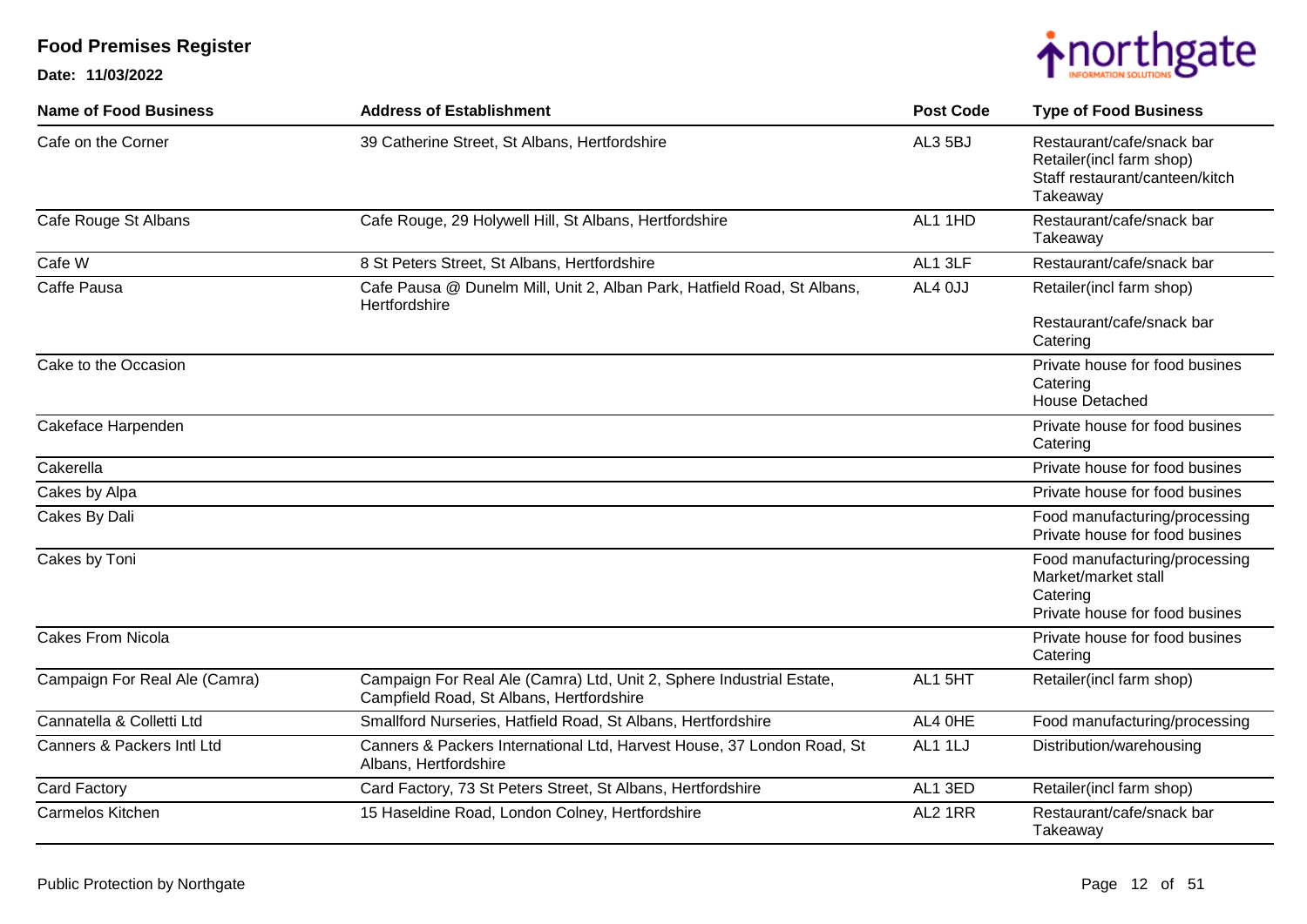| <b>Name of Food Business</b>            | <b>Address of Establishment</b>                                                                      | <b>Post Code</b> | <b>Type of Food Business</b>                               |
|-----------------------------------------|------------------------------------------------------------------------------------------------------|------------------|------------------------------------------------------------|
|                                         |                                                                                                      |                  |                                                            |
| <b>Caroline's Cakes</b>                 |                                                                                                      |                  | Private house for food busines                             |
| <b>Carpenters Nursery</b>               | Farm Shop & The Potting Shed Cafe, 106 St Albans Road, Sandridge,<br>Hertfordshire                   | AL4 9LJ          | Retailer(incl farm shop)                                   |
| Cathy Cakes                             |                                                                                                      |                  | Private house for food busines                             |
| Centre 33 catering @ The Salvation Army | 16-18 Victoria Street, St Albans, Hertfordshire                                                      | AL1 3JB          | Catering                                                   |
| <b>Centurion Club</b>                   | Hemel Hempstead Road, Leverstock Green, Hemel Hempstead, Hertfordshire                               | HP3 8LA          | Restaurant/cafe/snack bar                                  |
| Cha Cha Street Food                     |                                                                                                      |                  | Movable (eg van/trailer)<br>Takeaway                       |
| Chambers Beverages Ltd                  |                                                                                                      |                  | Private house for food busines<br>Retailer(incl farm shop) |
| Champneys                               | 23 Market Place, St Albans, Hertfordshire                                                            | AL3 5DP          | Restaurant/cafe/snack bar<br>Retailer(incl farm shop)      |
| Chandler's Eatery                       | 18A High Street, Redbourn, Hertfordshire                                                             | AL3 7LJ          | Restaurant/cafe/snack bar                                  |
| Charlies Coffee + Company               | Charlie's Coffee and Company, 87 London Road, St Albans, Hertfordshire                               | AL1 1LN          | Restaurant/cafe/snack bar                                  |
|                                         |                                                                                                      |                  |                                                            |
| <b>Cheeky Sidelines</b>                 | Thrales End Farm, Thrales End Lane, Harpenden, Hertfordshire                                         | AL5 3NS          | Movable (eg van/trailer)                                   |
| <b>Cheers Pizza</b>                     | Cheerz Pizza, 119 Hatfield Road, St Albans, Hertfordshire                                            | AL1 4JS          | Takeaway                                                   |
| <b>Chef Cas Consultancy</b>             |                                                                                                      |                  | Private house for food busines                             |
| <b>Chef Express</b>                     | 8 High Oaks, St Albans, Hertfordshire                                                                | AL3 6DL          | Catering                                                   |
| <b>Chef Express</b>                     | 8 High Oaks, St Albans, Hertfordshire                                                                | AL3 6DL          | Takeaway<br>Catering<br>Restaurant/cafe/snack bar          |
| <b>Chef Peking</b>                      | 5-6 Church Green, Harpenden, Hertfordshire                                                           | AL5 2TP          | Restaurant/cafe/snack bar                                  |
| Chez Mumtaj                             | Second Floor, Centurion House, 136-142 London Road, St Albans,<br>Hertfordshire                      | AL1 1PQ          | Restaurant/cafe/snack bar                                  |
| Chez Mumtaj                             | KW Wright Financial Services Ltd., Centurion House, 136-142 London Road,<br>St Albans, Hertfordshire | AL1 1PQ          | Catering                                                   |
| Chickenliscious                         | 1 Haseldine Road, London Colney, Hertfordshire                                                       | AL2 1RR          | Takeaway                                                   |
| Chikizza                                | 34B Abbots Avenue West, St Albans, Hertfordshire                                                     | AL1 2JZ          | Takeaway                                                   |
|                                         |                                                                                                      |                  |                                                            |

**Date: 11/03/2022**

**Food Premises Register**

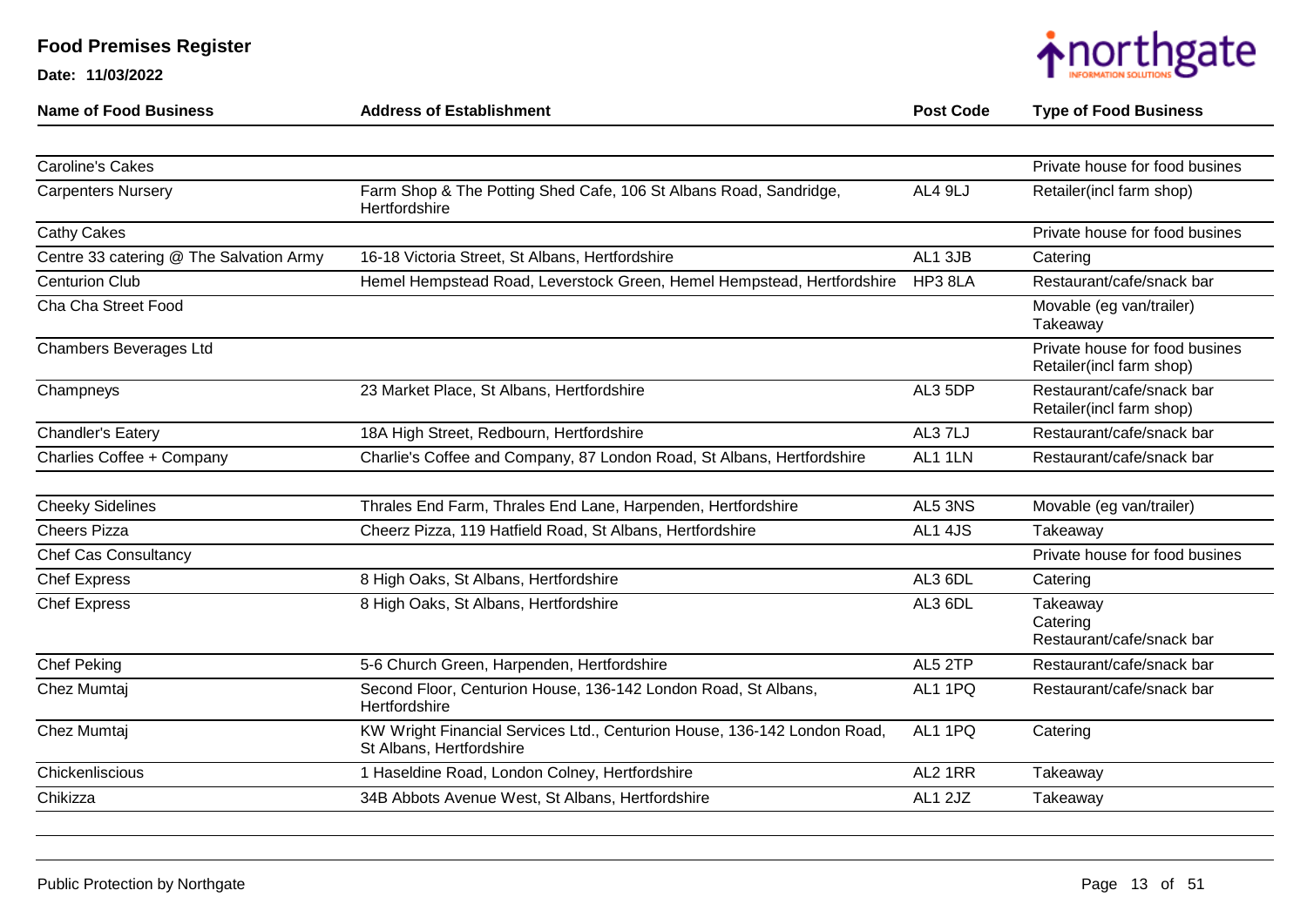| <b>Food Premises Register</b><br>Date: 11/03/2022 |                                 |                  | <u>inorthgate</u>            |
|---------------------------------------------------|---------------------------------|------------------|------------------------------|
| <b>Name of Food Business</b>                      | <b>Address of Establishment</b> | <b>Post Code</b> | <b>Type of Food Business</b> |
|                                                   |                                 |                  |                              |
|                                                   |                                 |                  |                              |
|                                                   |                                 |                  |                              |
|                                                   |                                 |                  |                              |
|                                                   |                                 |                  |                              |
|                                                   |                                 |                  |                              |
|                                                   |                                 |                  |                              |
|                                                   |                                 |                  |                              |
|                                                   |                                 |                  |                              |
|                                                   |                                 |                  |                              |
|                                                   |                                 |                  |                              |
|                                                   |                                 |                  |                              |
|                                                   |                                 |                  |                              |
|                                                   |                                 |                  |                              |
|                                                   |                                 |                  |                              |
|                                                   |                                 |                  |                              |
|                                                   |                                 |                  |                              |
|                                                   |                                 |                  |                              |
|                                                   |                                 |                  |                              |
|                                                   |                                 |                  |                              |
|                                                   |                                 |                  |                              |
|                                                   |                                 |                  |                              |
|                                                   |                                 |                  |                              |
|                                                   |                                 |                  |                              |
|                                                   |                                 |                  |                              |
|                                                   |                                 |                  |                              |
|                                                   |                                 |                  |                              |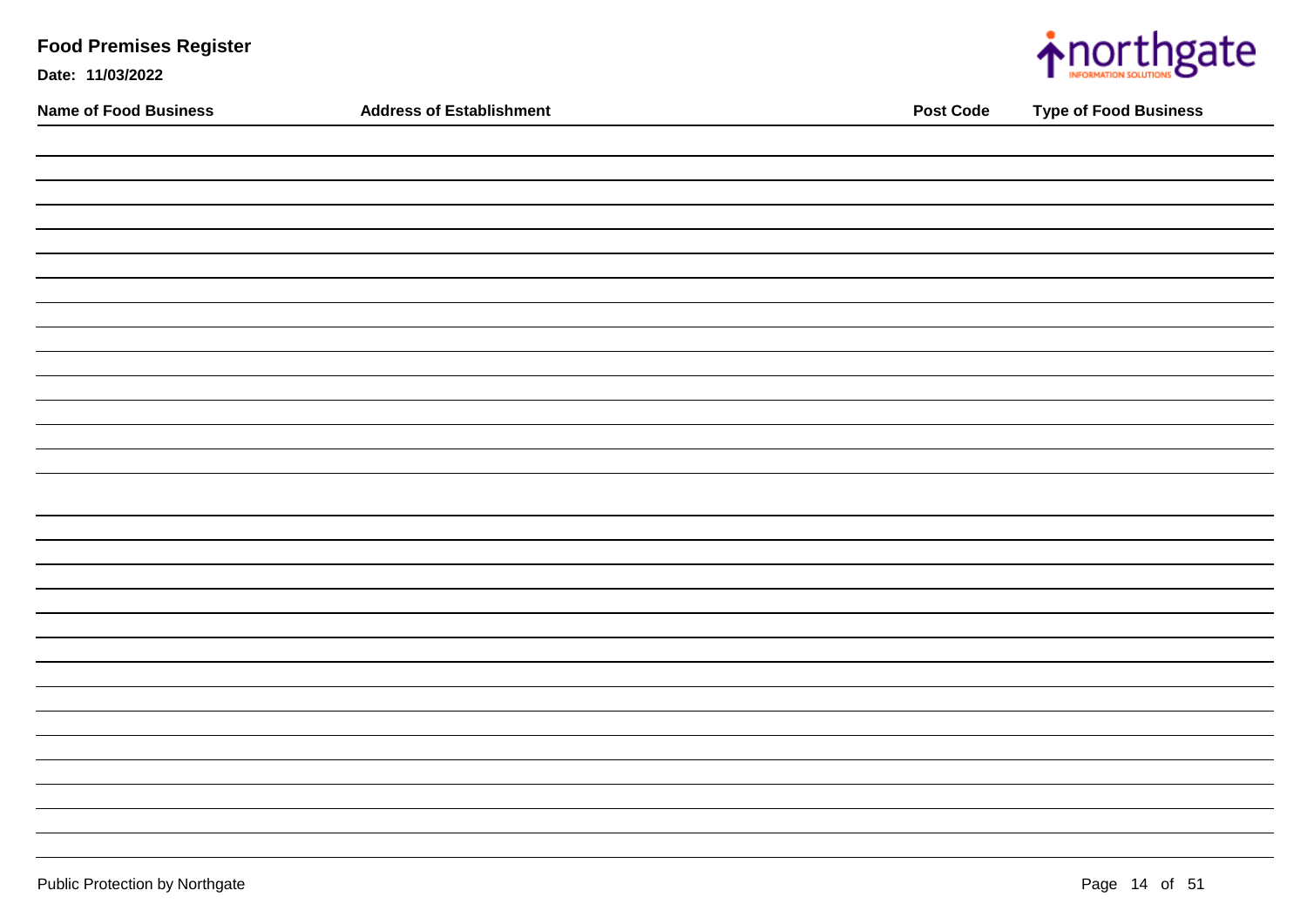| <b>Food Premises Register</b> |                                                                                                                               |                  | $\bigwedge$ northgate                      |
|-------------------------------|-------------------------------------------------------------------------------------------------------------------------------|------------------|--------------------------------------------|
| Date: 11/03/2022              |                                                                                                                               |                  |                                            |
| <b>Name of Food Business</b>  | <b>Address of Establishment</b>                                                                                               | <b>Post Code</b> | <b>Type of Food Business</b>               |
|                               |                                                                                                                               |                  |                                            |
|                               |                                                                                                                               |                  |                                            |
|                               |                                                                                                                               |                  |                                            |
|                               |                                                                                                                               |                  |                                            |
|                               |                                                                                                                               |                  |                                            |
|                               |                                                                                                                               |                  |                                            |
|                               |                                                                                                                               |                  |                                            |
|                               |                                                                                                                               |                  |                                            |
|                               |                                                                                                                               |                  |                                            |
|                               |                                                                                                                               |                  |                                            |
|                               |                                                                                                                               |                  |                                            |
|                               |                                                                                                                               |                  |                                            |
|                               |                                                                                                                               |                  |                                            |
|                               |                                                                                                                               |                  |                                            |
| China House                   | 10 High Oaks, St Albans, Hertfordshire                                                                                        | AL3 6DL          | Restaurant/cafe/snack bar                  |
|                               |                                                                                                                               |                  | Takeaway                                   |
| Chinese Express Takeaway      | Chinese Express, 91 Hatfield Road, St Albans, Hertfordshire                                                                   | AL1 4JL          | Takeaway                                   |
| <b>Chiswell Pre-School</b>    | Chiswell Pre School Nursery, Chiswell Green United Reformed Church,<br>Watford Road, Chiswell Green, St Albans, Hertfordshire | AL2 3HG          | Hospital/residential home/sch              |
| Choc'O'Bake                   |                                                                                                                               |                  | Private house for food busines             |
| <b>Christine Powdrell</b>     | Christchurch Redbourn, Mount Zion Church, Fish Street, Redbourn,<br>Hertfordshire                                             | AL37LP           | Other                                      |
| Cinnamon Indian Restaurant    | 3 Thompsons Close, Harpenden, Hertfordshire                                                                                   | AL5 4ES          | Restaurant/cafe/snack bar                  |
| Cinnamon Lounge               | 1 Shenley Lane, London Colney, Hertfordshire                                                                                  | AL2 1LP          | Takeaway<br>Staff restaurant/canteen/kitch |
| <b>Citronelle Fine Food</b>   |                                                                                                                               |                  | Private house for food busines             |
| City Church, Unity Works      | Unity Works, Lyon Way, St Albans, Hertfordshire                                                                               | AL4 OLB          | Catering                                   |

 $\overline{\phantom{a}}$ 

×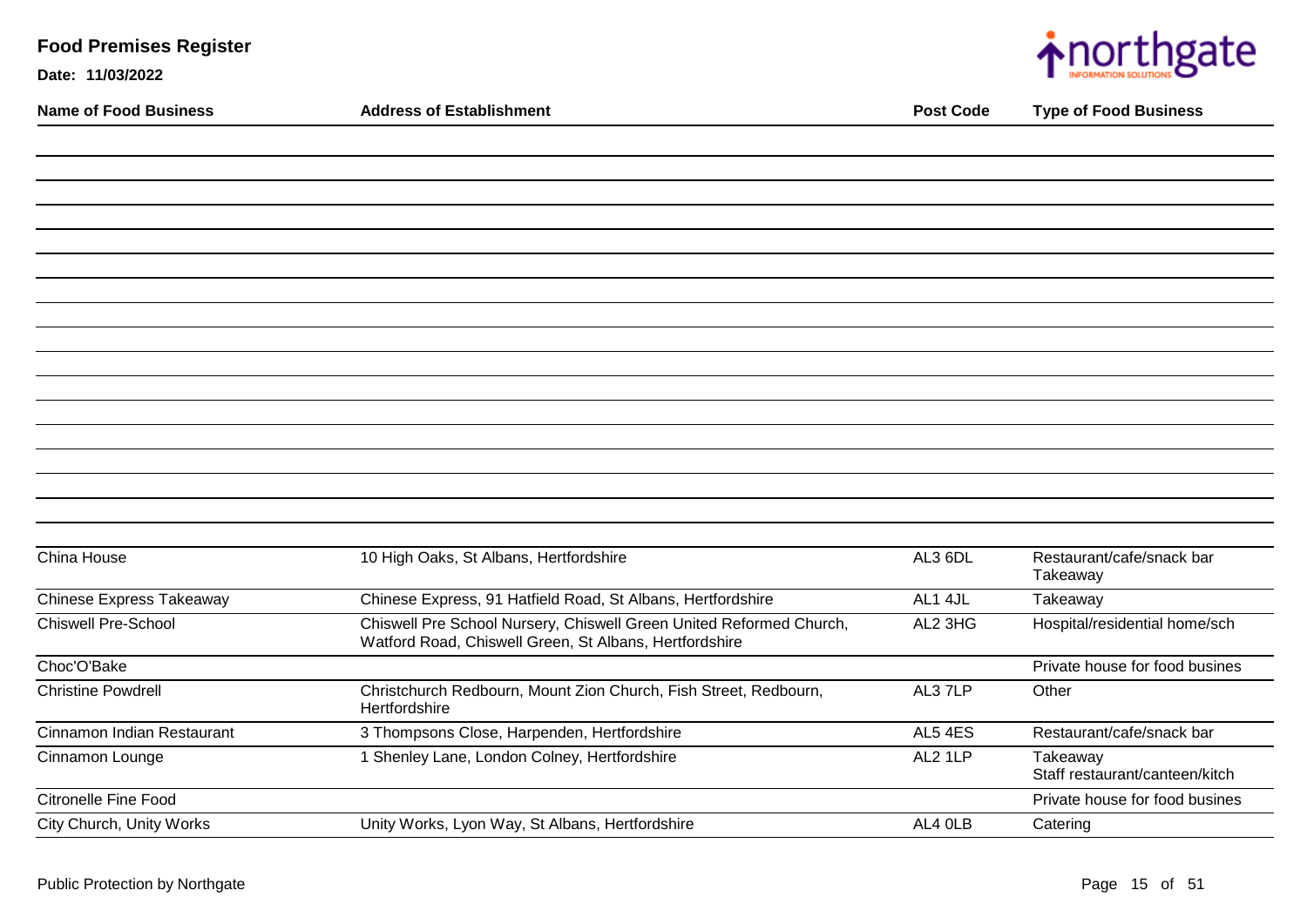

| <b>Name of Food Business</b>                         | <b>Address of Establishment</b>                                                              | <b>Post Code</b> | <b>Type of Food Business</b>                          |
|------------------------------------------------------|----------------------------------------------------------------------------------------------|------------------|-------------------------------------------------------|
| City Food and Wine                                   | 49-51 Catherine Street, St Albans, Hertfordshire                                             | AL3 5BN          | Retailer(incl farm shop)                              |
| <b>City Spice</b>                                    | 63 Lattimore Road, St Albans, Hertfordshire                                                  | AL1 3XL          | Takeaway                                              |
| <b>City Spice</b>                                    | 63 Lattimore Road, St Albans, Hertfordshire                                                  | AL1 3XL          | Restaurant/cafe/snack bar<br>Takeaway                 |
| Clara's Coffee                                       |                                                                                              |                  | Movable (eg van/trailer)                              |
| Clare Lodge Residential Care Home                    | B&M Care, Clare Lodge, 8 Battlefield Road, St Albans, Hertfordshire                          | AL1 4DD          | Hospital/residential home/sch                         |
| <b>Clarion Collection Hotel</b>                      | Ryder House, Holywell Hill, St Albans, Hertfordshire                                         | AL1 1HG          | Hotel/pub/guest house                                 |
| <b>Classic Service Station</b>                       | 1 Old Watford Road, Bricket Wood, Hertfordshire                                              | AL2 3RS          | Retailer(incl farm shop)                              |
| Club Kidz Limited (After School Club                 | Club Kidz, Wadley Hut, 56 Watford Road, St Albans, Hertfordshire                             | AL1 2AG          | Other                                                 |
| <b>Clubroom Brasserie</b>                            | 72 High Street, Harpenden, Hertfordshire                                                     | AL5 2SP          | Restaurant/cafe/snack bar<br>Takeaway                 |
| Co-op                                                | Co-operative Group Food, 199-201 Cell Barnes Lane, St Albans, Hertfordshire                  | AL1 5PX          | Retailer(incl farm shop)                              |
| Co-Op                                                | Co-op Welcome, 24-26 How Wood, Park Street, St Albans, Hertfordshire                         | AL2 2RA          | Retailer(incl farm shop)                              |
| Co-op Redbourn High Street                           | The Bull Ph, 43 High Street, Redbourn, Hertfordshire                                         | AL37LW           | Retailer(incl farm shop)                              |
| Co-Op Welcome                                        | Co-operative Group Food, 7-8 Haseldine Road, London Colney, Hertfordshire                    | AL2 1RR          | Retailer(incl farm shop)                              |
| Co-operative Group Food                              | 40 London Road, St Albans, Hertfordshire                                                     | AL1 1NG          | Retailer(incl farm shop)                              |
| Coffee and Kitchen                                   | 6 Waddington Road, St Albans, Hertfordshire                                                  | AL3 5EX          | Restaurant/cafe/snack bar                             |
| Cold Candy                                           | Unit 18, Hertfordshire Business Centre, Alexander Road, London Colney,<br>Hertfordshire      | AL2 1JG          | Retailer(incl farm shop)                              |
| <b>Colney Heath News</b>                             | 13 High Street, Colney Heath, St Albans, Hertfordshire                                       | AL4 ONS          | Retailer(incl farm shop)                              |
| <b>Common Clubhouse</b>                              | Harpenden Common Golf Club, Cravells Road, East Common, Harpenden,<br>Hertfordshire          | AL5 1BL          | Hotel/pub/guest house                                 |
|                                                      |                                                                                              |                  | Restaurant/cafe/snack bar                             |
| <b>Compass Contract Services</b>                     | Beaumont School (Compass Catering), Beaumont School, Austen Way, St<br>Albans, Hertfordshire | AL4 0XB          | Hospital/residential home/sch                         |
| <b>CoNatur Gourmet Deli&amp;Cafe</b>                 | 5 French Row, St Albans, Hertfordshire                                                       | AL3 5DU          | Restaurant/cafe/snack bar<br>Retailer(incl farm shop) |
| Connect Catering Ltd catering @ St Hilda's<br>School | St Hildas School, 28 Douglas Road, Harpenden, Hertfordshire                                  | AL5 2ES          | Hospital/residential home/sch                         |
| Cook                                                 | 11 Bowers Parade, High Street, Harpenden, Hertfordshire                                      | AL5 2SH          | Retailer(incl farm shop)                              |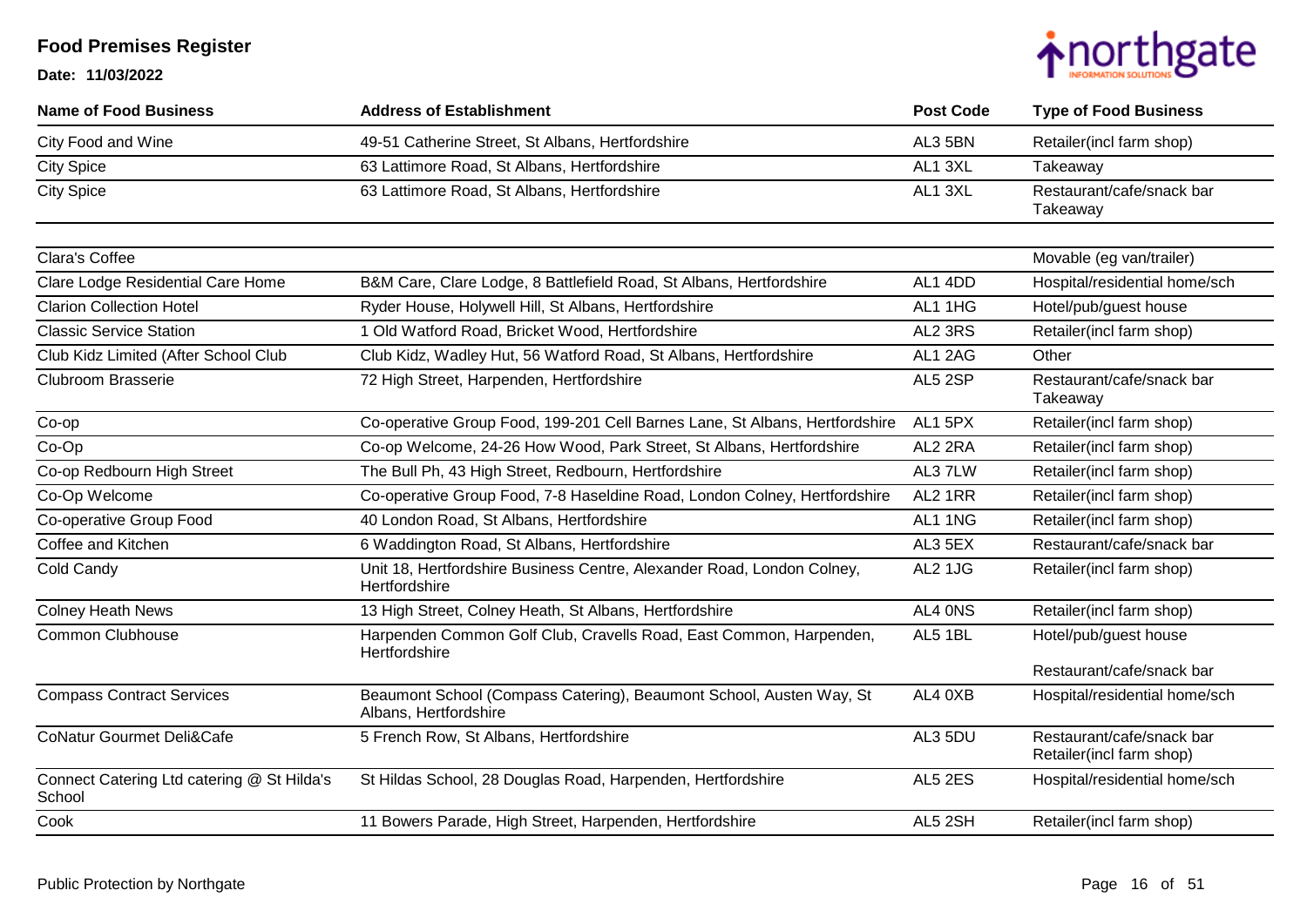

| <b>Name of Food Business</b>      | <b>Address of Establishment</b>                                                                 | <b>Post Code</b> | <b>Type of Food Business</b>                               |
|-----------------------------------|-------------------------------------------------------------------------------------------------|------------------|------------------------------------------------------------|
| Copley and Buckley Honey          |                                                                                                 |                  | Private house for food busines<br>Retailer(incl farm shop) |
| Costa                             | Costa @ Next, Unit 5, Colney Fields Shopping Park, Barnet Road, London<br>Colney, Hertfordshire | AL2 1AB          | Restaurant/cafe/snack bar                                  |
| Costa                             | Costa Coffee, 29 St Peters Street, St Albans, Hertfordshire                                     | AL1 3DP          | Restaurant/cafe/snack bar                                  |
| <b>Costa Coffee</b>               | 11 High Street, Harpenden, Hertfordshire                                                        | AL5 2RT          | Restaurant/cafe/snack bar                                  |
| Costa Coffee                      | The Albert Bygrave Retail Park, North Orbital Road, St Albans, Hertfordshire                    |                  | Retailer(incl farm shop)<br>Restaurant/cafe/snack bar      |
| Costa Coffee                      | 9-10 Harding Parade, Station Road, Harpenden, Hertfordshire                                     | AL5 4SW          | commercial unit (small)                                    |
| Costa Coffee Drive Thru           | Costa Coffee, 3 Graham Close, St Albans, Hertfordshire                                          | AL1 2DF          | Takeaway<br>Restaurant/cafe/snack bar<br>Catering          |
| Costa Ltd                         | Costa Coffee, 5-6 The Maltings, St Albans, Hertfordshire                                        | AL1 3HS          | Restaurant/cafe/snack bar                                  |
| Cote Brasserie                    | 3 High Street, St Albans, Hertfordshire                                                         | AL3 4ED          | Restaurant/cafe/snack bar                                  |
| <b>County Constitutional Club</b> | Ridgmont Road, St Albans, Hertfordshire                                                         | AL1 3AG          | Restaurant/cafe/snack bar                                  |
| <b>Courtyard Cafe</b>             | 11 Hatfield Road, St Albans, Hertfordshire                                                      |                  | Restaurant/cafe/snack bar                                  |
| <b>Cracking Cakes</b>             |                                                                                                 |                  | Private house for food busines                             |
| <b>Craft and Cleaver</b>          | Craft and Cleaver, Craft And Cleaver, 62 Catherine Street, St Albans,<br>Hertfordshire          | AL3 5BU          | Restaurant/cafe/snack bar                                  |
|                                   |                                                                                                 |                  | Hotel/pub/guest house                                      |
| <b>Crave Cakes</b>                |                                                                                                 |                  | Private house for food busines                             |
| <b>Crave Cakes</b>                |                                                                                                 |                  | Private house for food busines                             |
| Crepeaffaire                      | 37 Market Place, St Albans, Hertfordshire                                                       | AL3 5DL          | Restaurant/cafe/snack bar                                  |
| <b>Crescent Pharmacy</b>          | 7 St Brelades Place, St Albans, Hertfordshire                                                   | AL4 9RG          | Retailer(incl farm shop)                                   |
| Crocus Digital Ltd                | 20 Ashtree Court, Granville Road, St Albans, Hertfordshire                                      | AL1 5UE          | Food broker/multi-business                                 |
| <b>CRUNCH</b>                     | 1-2 Waxhouse Gate, High Street, St Albans, Hertfordshire                                        | AL3 4EW          | Restaurant/cafe/snack bar<br>Takeaway                      |
| Crussh Juice                      | Crussh Juice Bars, Westminster Lodge Leisure Centre, Holywell Hill, St<br>Albans, Hertfordshire | AL1 2DJ          | Restaurant/cafe/snack bar                                  |
| <b>CUP</b>                        | 14 High Street, Colney Heath, St Albans, Hertfordshire                                          | AL4 0NU          | Restaurant/cafe/snack bar<br>Takeaway<br>Catering          |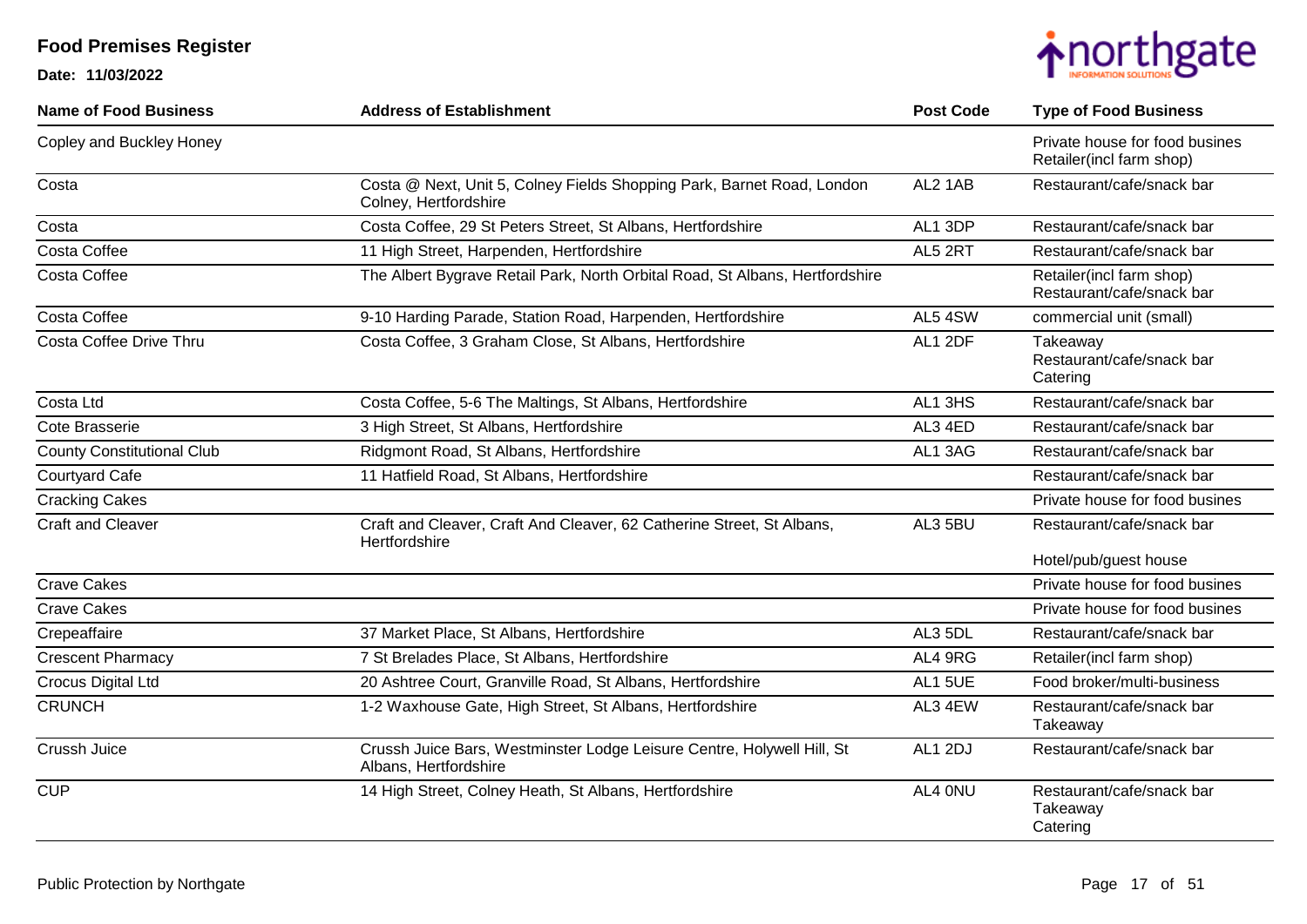

| <b>Name of Food Business</b>  | <b>Address of Establishment</b>                                                      | <b>Post Code</b> | <b>Type of Food Business</b>                                      |
|-------------------------------|--------------------------------------------------------------------------------------|------------------|-------------------------------------------------------------------|
| <b>Curry Leaf</b>             | 44 New House Park, St Albans, Hertfordshire                                          | AL1 1UJ          | Takeaway<br>Restaurant/cafe/snack bar                             |
| Dandy Candy UK                |                                                                                      |                  | Private house for food busines<br>Retailer(incl farm shop)        |
| Davvero                       | DavVero Restaurant, 9 The Quadrant, St Albans, Hertfordshire                         | AL4 9RA          | Restaurant/cafe/snack bar                                         |
| Deb's Dream Cakes             |                                                                                      |                  | Private house for food busines                                    |
| Dee Dee's Family Cafe         | Unit 1, Griffiths Way, St Albans, Hertfordshire                                      | AL1 2RJ          | Restaurant/cafe/snack bar                                         |
| Delumptious                   |                                                                                      |                  | Private house for food busines                                    |
| <b>Dessert Domain Ltd</b>     | <b>Dessert Domain</b>                                                                |                  | Private house for food busines                                    |
| Dildar II Tandoori Restaurant |                                                                                      | AL4 8BB          | Restaurant/cafe/snack bar                                         |
| Dizzybee Kitchen              | 104 Gurney Court Road, St Albans, Hertfordshire                                      | AL1 4RJ          | Other                                                             |
| DLMdesignsCo                  | <b>DLM Designs Co</b>                                                                |                  | Private house for food busines                                    |
| Dolce Forno                   | Dolce Forno                                                                          |                  | <b>Food Deliv Vehicle</b>                                         |
| Domino's Pizza                | 3A Canberra House, London Road, St Albans, Hertfordshire                             | AL1 1LE          | Takeaway                                                          |
| Dosa Clique                   | Dosa Clique (Indian Takeaway), Market, St Peters Street, St Albans,<br>Hertfordshire |                  | Movable (eg van/trailer)                                          |
|                               |                                                                                      |                  | Catering<br>Market/market stall<br>Takeaway                       |
| <b>DPSK Ltd</b>               | Domino's Pizza, 30 Station Road, Harpenden, Hertfordshire                            | AL5 4SE          | Takeaway                                                          |
| <b>Duke's Sauces</b>          |                                                                                      |                  | Private house for food busines                                    |
| Dum Kitchen                   |                                                                                      |                  | Private house for food busines<br>Catering                        |
| <b>Dylans</b>                 | The Old Kings Arms, 7 George Street, St Albans, Hertfordshire                        | AL3 4ER          |                                                                   |
| Dylans The Plough             | The Plough Ph, Sleapshyde, Smallford, St Albans, Hertfordshire                       | AL4 0SE          | Restaurant/cafe/snack bar                                         |
| E S Hulse & Son Ltd           | E S Hulse & Son, Unit 4, Batford Mill, Lower Luton Road, Harpenden,<br>Hertfordshire | AL5 5BZ          | Distribution/warehousing                                          |
| Earthworks St. Albans         | Earthworks, Earthworks St Albans, Hixberry Lane, St Albans, Hertfordshire            | AL4 0TZ          | Retailer(incl farm shop)<br>Restaurant/cafe/snack bar<br>Catering |
| <b>East Street Kitchen</b>    |                                                                                      |                  | Private house for food busines                                    |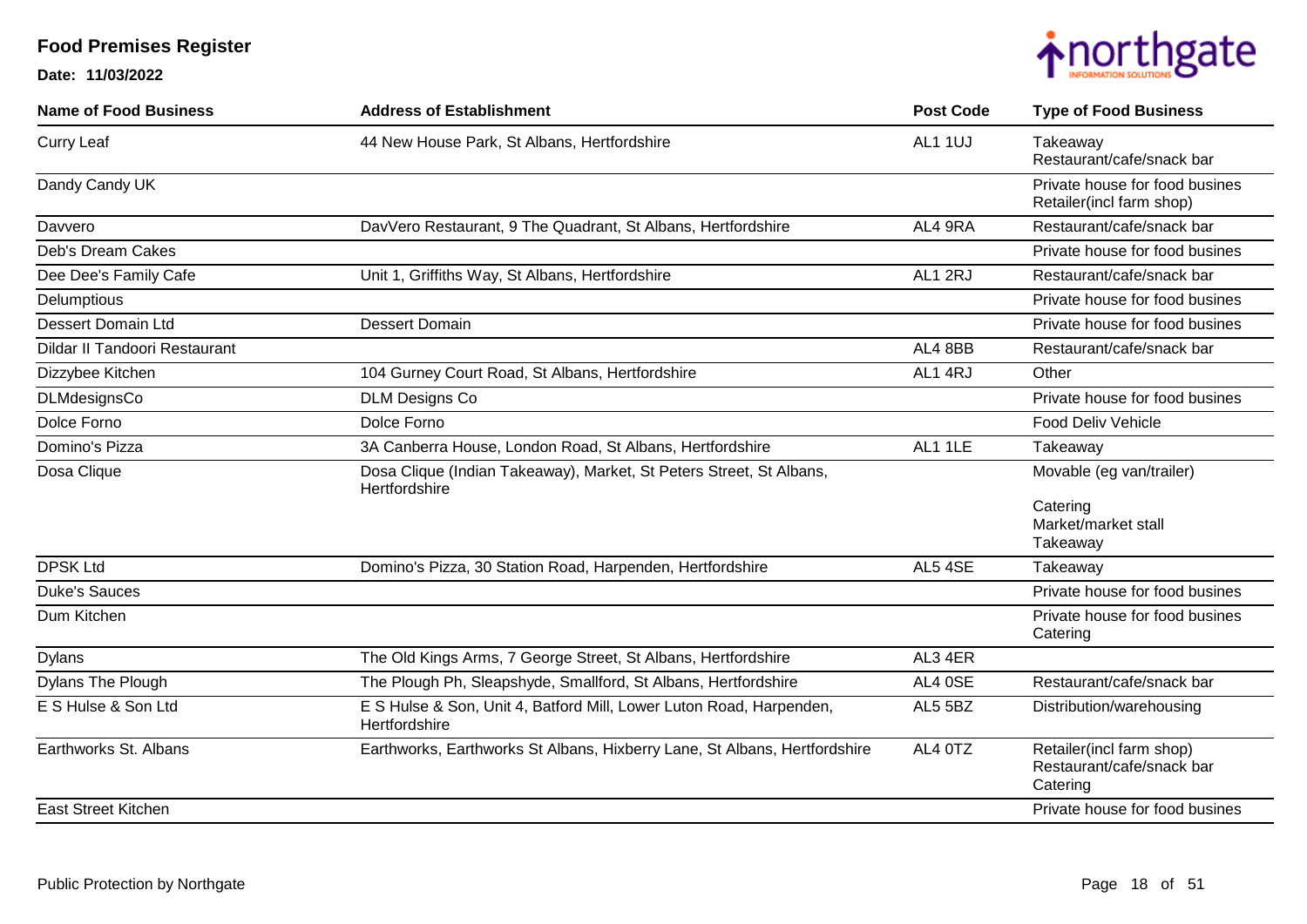

| <b>Name of Food Business</b>                           | <b>Address of Establishment</b>                                            | <b>Post Code</b> | <b>Type of Food Business</b>                                                                              |
|--------------------------------------------------------|----------------------------------------------------------------------------|------------------|-----------------------------------------------------------------------------------------------------------|
| Eat Wholefoods also trading at St Albans<br>Wholefoods | 117 Hatfield Road, St Albans, Hertfordshire                                |                  | Retailer(incl farm shop)                                                                                  |
|                                                        |                                                                            |                  | Market/market stall<br>Wholesale/cash&carry                                                               |
| EAT2GO LTD                                             |                                                                            |                  | Market/market stall                                                                                       |
| <b>Eden Events</b>                                     |                                                                            |                  | Movable (eg van/trailer)                                                                                  |
| <b>Eight Ounce</b>                                     | 33B High Street, Harpenden, Hertfordshire                                  | AL5 2RU          | Restaurant/cafe/snack bar                                                                                 |
| Elena Hogg                                             | Food by Elena                                                              |                  | Private house for food busines<br>Catering                                                                |
| Elevenses                                              | Westwick Hall Farm, St Albans, Hertfordshire                               | AL3 6AP          | Catering<br>Takeaway<br>Movable (eg van/trailer)                                                          |
| <b>Elisabeth Cakes</b>                                 |                                                                            |                  | Private house for food busines                                                                            |
| <b>Ella Rose Cakes</b>                                 |                                                                            |                  | Private house for food busines                                                                            |
| ELSA Events (ELSA's Kitchen)                           |                                                                            |                  | Private house for food busines<br>Takeaway<br>Catering<br>Market/market stall<br>Movable (eg van/trailer) |
| <b>Emilio's Outside Catering</b>                       | The Concourse, High Street, Harpenden, Hertfordshire                       |                  | Movable (eg van/trailer)<br>Takeaway<br>Catering                                                          |
| <b>End Product Inns Ltd</b>                            | The Mermaid Ph, The Mermaid Ph, 98 Hatfield Road, St Albans, Hertfordshire | AL1 3RL          | Hotel/pub/guest house                                                                                     |
| Everyone's Favourite Cakes & Bakes                     | Everyone's Favourite Cakes & Bakes, Hertfordshire                          |                  | Private house for food busines                                                                            |
| Evolve, Unit B5                                        | Evolve, Unit B5, 156 St Albans Road, Sandridge, Hertfordshire              |                  | Restaurant/cafe/snack bar                                                                                 |
| <b>FABA</b>                                            |                                                                            |                  | Private house for food busines                                                                            |
| <b>Fabulous Fizz Limited</b>                           |                                                                            |                  | Movable (eg van/trailer)                                                                                  |
| Fade to Black                                          | 65 The Quadrant, St Albans, Hertfordshire                                  | AL4 9RD          | Restaurant/cafe/snack bar                                                                                 |
| <b>Fadias Food Adventure</b>                           |                                                                            |                  | Private house for food busines                                                                            |
| Farley_bakes_cakes                                     |                                                                            |                  | Private house for food busines                                                                            |
| Farm House Pizza                                       | Farmhouse Pizza,                                                           |                  | Takeaway                                                                                                  |
|                                                        |                                                                            |                  |                                                                                                           |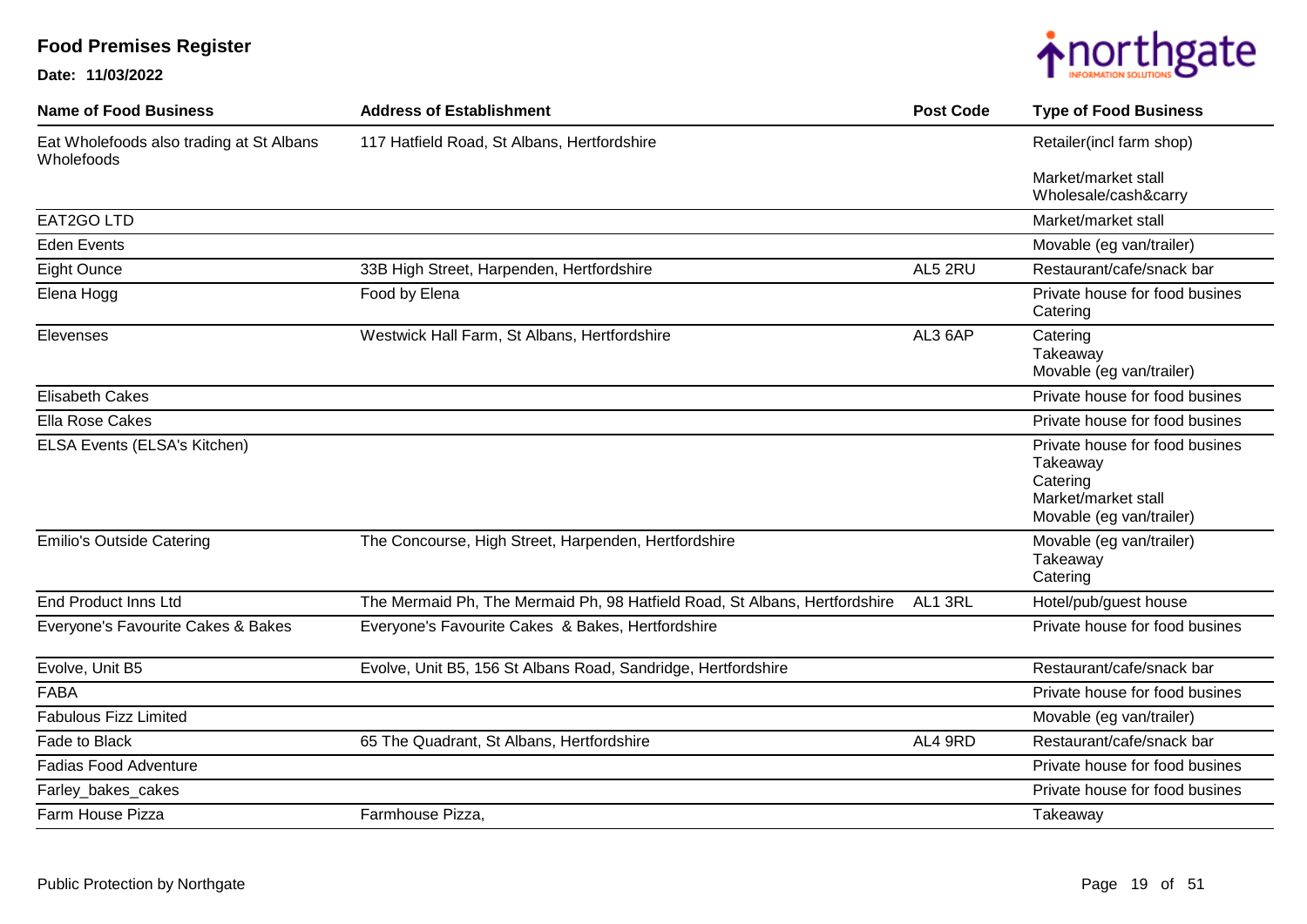

| <b>Name of Food Business</b>          | <b>Address of Establishment</b>                                                                                  | <b>Post Code</b> | <b>Type of Food Business</b>                                    |
|---------------------------------------|------------------------------------------------------------------------------------------------------------------|------------------|-----------------------------------------------------------------|
| <b>Favourite Chicken</b>              | Favorite Chicken, 49 Hatfield Road, St Albans, Hertfordshire                                                     | AL1 4JE          | Takeaway<br>Restaurant/cafe/snack bar                           |
| <b>Feeding Time</b>                   |                                                                                                                  |                  | Private house for food busines                                  |
| Fingertips Creative Art Preschool Ltd | Fingertips Creative Art Preschool, All Saints Church Hall, Station Road,<br>Harpenden, Hertfordshire             |                  | Hospital/residential home/sch                                   |
| Fire & Fry                            | 96 London Road, St Albans, Hertfordshire                                                                         | AL1 1NX          | Takeaway<br>Restaurant/cafe/snack bar<br>Catering               |
| <b>Fishy Delishy</b>                  | Fishy Plaice, 1-3 Catherine Street, St Albans, Hertfordshire                                                     | AL3 5BJ          | Restaurant/cafe/snack bar<br>Takeaway                           |
| Fitt41                                | Fitt 41, Rothamsted Research, West Common, Harpenden, Hertfordshire                                              | AL5 2JQ          | Restaurant/cafe/snack bar<br>Takeaway                           |
| <b>Five Guys</b>                      | 17 St Peters Street, St Albans, Hertfordshire                                                                    | AL1 3DN          | Restaurant/cafe/snack bar                                       |
| FizzBug BASC                          | Crabtree Junior School, Crabtree Lane, Harpenden, Hertfordshire                                                  | AL5 5PU          | Hospital/residential home/sch                                   |
| Flame Light LTD                       | Flamelight Chinese Take Away, 303 Watford Road, Chiswell Green, St Albans,<br>Hertfordshire                      | AL2 3DA          | Takeaway                                                        |
|                                       |                                                                                                                  |                  | Staff restaurant/canteen/kitch                                  |
| <b>Fonthill House Retirement Home</b> | Fonthill House, Cassius Drive, Kings Park, St Albans, Hertfordshire                                              | AL3 4GD          | Hospital/residential home/sch                                   |
| Food On Wheels                        | Food On Wheels                                                                                                   |                  | Catering                                                        |
| Food2you                              | Food2U                                                                                                           |                  | Catering<br>Takeaway<br><b>Food Deliv Vehicle</b>               |
| <b>French Fancies</b>                 | <b>French Fancies</b>                                                                                            |                  | Catering                                                        |
| Fresh Liquid Fruit                    |                                                                                                                  |                  | Private house for food busines<br>Market/market stall           |
| <b>Fruits for Drinks</b>              | 17 Alban Park, Hatfield Road, St Albans, Hertfordshire                                                           | AL4 0JJ          | Importer<br>Distribution/warehousing<br>commercial unit (large) |
| <b>Fusion Childcare</b>               | The Grove Infants And Nursery School, Dark Lane, Harpenden, Hertfordshire                                        | AL5 1QD          | Hospital/residential home/sch                                   |
| <b>Fusions Catering Ltd</b>           | Fusion Catering Limited, Unit 23, Hertfordshire Business Centre, Alexander<br>Road, London Colney, Hertfordshire | AL2 1JG          | Takeaway                                                        |
|                                       |                                                                                                                  |                  | Catering                                                        |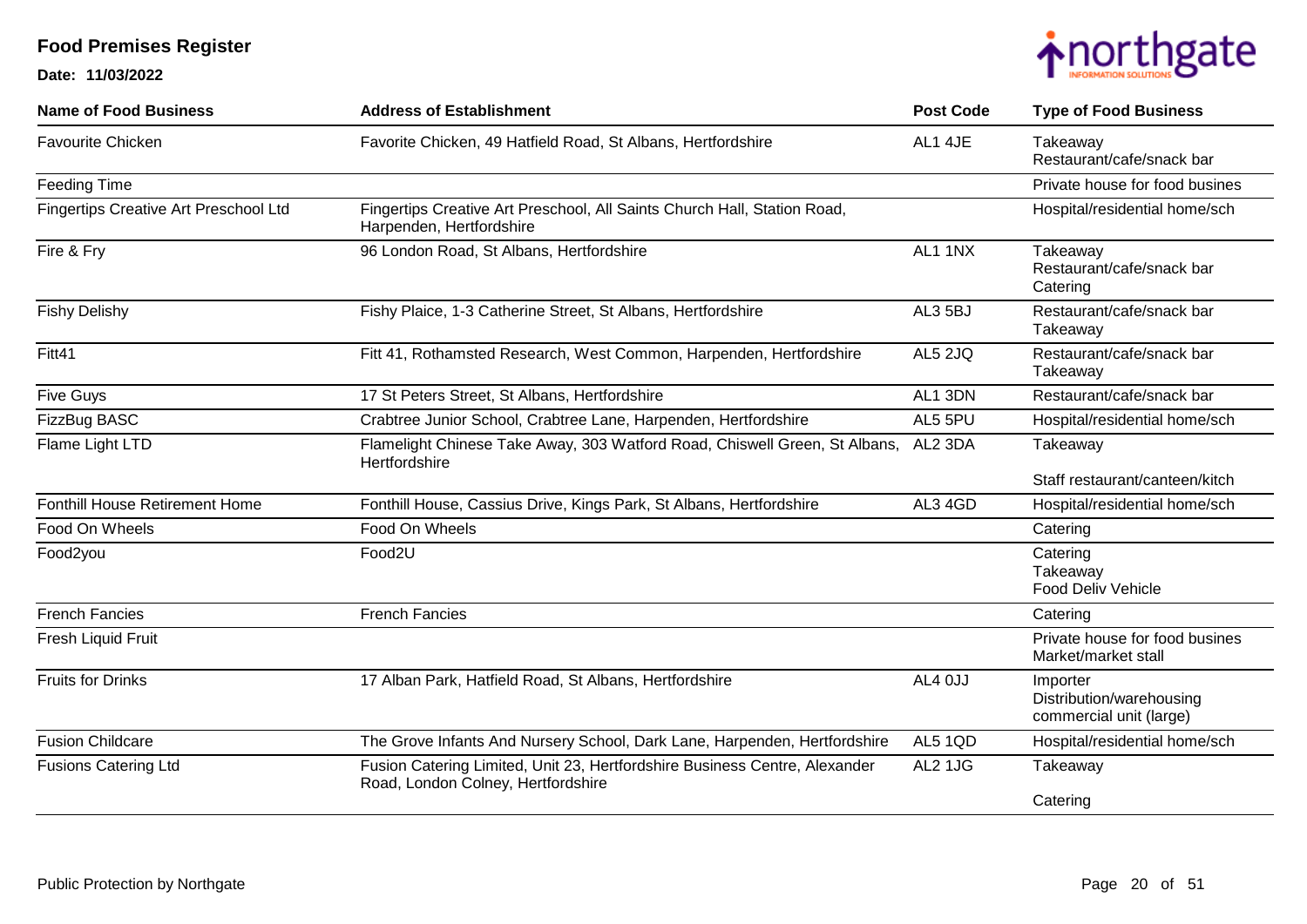

| <b>Name of Food Business</b>       | <b>Address of Establishment</b>                                                                    | <b>Post Code</b> | <b>Type of Food Business</b>                                                 |
|------------------------------------|----------------------------------------------------------------------------------------------------|------------------|------------------------------------------------------------------------------|
| Gail's Bakery (Harpenden)          | 21 High Street, Harpenden, Hertfordshire                                                           | AL5 2RU          | Retailer(incl farm shop)<br>Restaurant/cafe/snack bar<br>Takeaway            |
| Gail's Bakery St Albans            | Gail's Bakery (St Albans), 6 Market Place, St Albans, Hertfordshire                                | AL3 5DG          | Restaurant/cafe/snack bar                                                    |
| Garden of Vegan Takeout            | Suite 10, Phoenix House, 63 Campfield Road, St Albans, Hertfordshire                               | AL1 5FL          | Catering<br>commercial unit (small)<br>Takeaway                              |
| Gastropharm Ltd                    | Dagnall House, 2 Lower Dagnall Street, St Albans, Hertfordshire                                    |                  | Wholesale/cash&carry<br>Distribution/warehousing<br>Retailer(incl farm shop) |
| George of Harpenden                | The The George, 4 High Street, Harpenden, Hertfordshire                                            | AL5 2TB          | Hotel/pub/guest house                                                        |
| George Street Cantten              | George Street Canteen, The Secret Garden Cafe, 9A George Street, St<br>Albans, Hertfordshire       | AL3 4ER          | Restaurant/cafe/snack bar                                                    |
| Gersene's Kitchen Limited          |                                                                                                    |                  | Private house for food busines                                               |
| <b>Getir UK Limited</b>            | Unit 3, Executive Park, Hatfield Road, St Albans, Hertfordshire                                    | AL1 4TA          | Distribution/warehousing<br><b>Food Deliv Vehicle</b><br>Other               |
| <b>Giggling Squid</b>              | Giggling Squid, Victoria Works, Amenbury Lane, Harpenden, Hertfordshire                            | AL5 2BS          | Restaurant/cafe/snack bar                                                    |
| Gingersbreadhouse                  |                                                                                                    |                  | Private house for food busines                                               |
| <b>Glinwells Marketing Limited</b> | Glinwells PLC / Marketing Limited, Smallford Nurseries, Hatfield Road, St<br>Albans, Hertfordshire | AL4 OHE          | Importer                                                                     |
|                                    |                                                                                                    |                  | Distribution/warehousing<br>Farm/smallholding/prod-arable                    |
| Godfrey's Fish and Chip Company    | Godfreys Fish and Chip Shop, 41 High Street, Harpenden, Hertfordshire                              | AL5 2SD          | Restaurant/cafe/snack bar<br>Movable (eg van/trailer)<br>Takeaway            |
| <b>Gorhambury Shoot Limited</b>    | Gorhambury Estate, St Albans, Hertfordshire                                                        |                  | Slaughterer/prod-livestock                                                   |
| Gourmet Kitchen                    |                                                                                                    |                  | Restaurant/cafe/snack bar                                                    |
| <b>GRAB DELI</b>                   | 19 George Street, St Albans, Hertfordshire                                                         | AL3 4ES          |                                                                              |
| Gracey's Pizza                     | 339 Watford Road, Chiswell Green, St Albans, Hertfordshire                                         | AL2 3DA          | Takeaway                                                                     |
| Granology UK                       |                                                                                                    |                  | Catering<br>Retailer(incl farm shop)<br>Private house for food busines       |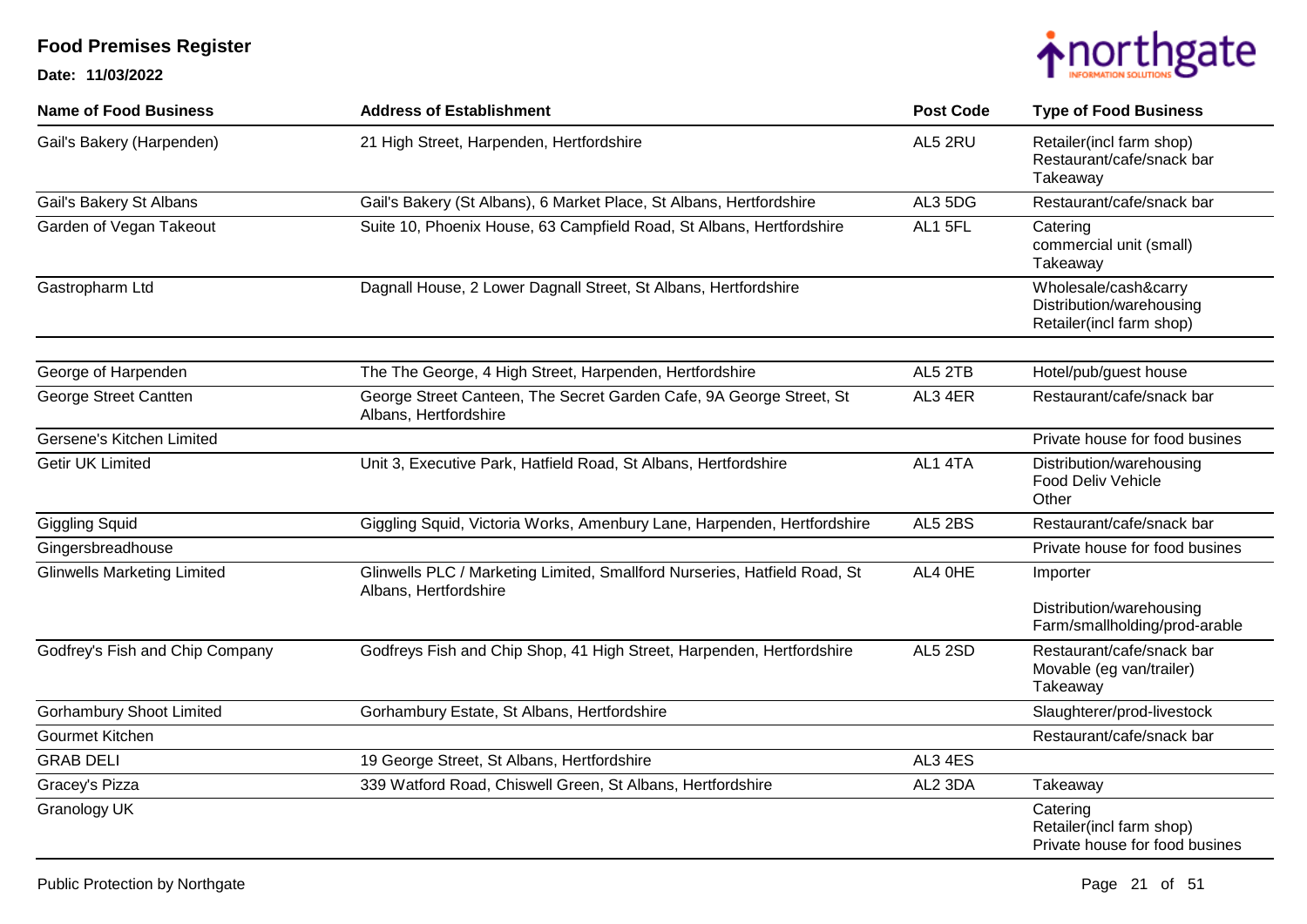

| <b>Name of Food Business</b>    | <b>Address of Establishment</b>                                                                            | <b>Post Code</b> | <b>Type of Food Business</b>                                                                                                                                                                         |
|---------------------------------|------------------------------------------------------------------------------------------------------------|------------------|------------------------------------------------------------------------------------------------------------------------------------------------------------------------------------------------------|
| <b>Grasshoppers Day Nursery</b> | 20 York Road, St Albans, Hertfordshire                                                                     | AL1 4PL          | Hospital/residential home/sch                                                                                                                                                                        |
| <b>Greenwood Cottage</b>        | 40 Tippendell Lane, Chiswell Green, St Albans, Hertfordshire                                               | AL2 3HL          | Hospital/residential home/sch                                                                                                                                                                        |
| Greggs                          | 45 The Quadrant, St Albans, Hertfordshire                                                                  | AL4 9RB          | Takeaway<br>Restaurant/cafe/snack bar                                                                                                                                                                |
| <b>Grove Fruits</b>             | Mr C Chandler (Grove Fruit), Market, St Peters Street, St Albans,<br>Hertfordshire                         |                  | Market/market stall                                                                                                                                                                                  |
| <b>Gurkha Hut</b>               |                                                                                                            |                  | Catering<br>Private house for food busines                                                                                                                                                           |
| <b>Gusto Catering Limited</b>   | Gusto Catering Limited @, Eric Morecambe Centre, Rothamsted Park, Leyton<br>Road, Harpenden, Hertfordshire | AL5 2FR          | Catering                                                                                                                                                                                             |
| H&H Food & Wine                 | 153 Victoria Street, St Albans, Hertfordshire                                                              | AL1 3TA          | Retailer(incl farm shop)                                                                                                                                                                             |
| H&H Fried Chicken & Kebabs      | H & H Fried Chicken, 155 Victoria Street, St Albans, Hertfordshire                                         | AL1 3TA          | Takeaway                                                                                                                                                                                             |
| Hakuna Foods                    | Hakuna Foods, 6 North Common, Redbourn, Hertfordshire                                                      | AL3 7DA          | Catering                                                                                                                                                                                             |
| <b>Halfords</b>                 | Unit 2, St Albans Retail Park, Griffiths Way, St Albans, Hertfordshire                                     | AL1 2RJ          | Retailer(incl farm shop)                                                                                                                                                                             |
| Handmade & Heavenly             |                                                                                                            |                  | Private house for food busines                                                                                                                                                                       |
| <b>Handy Shop</b>               | 38 Lybury Lane, Redbourn, Hertfordshire                                                                    | AL3 7HY          | Retailer(incl farm shop)                                                                                                                                                                             |
| Hank Marvin Catering            |                                                                                                            |                  | Movable (eg van/trailer)                                                                                                                                                                             |
| <b>Hanrox Turkeys</b>           | Hanrox Meadow, Blunts Lane, Potters Crouch, St Albans, Hertfordshire                                       | AL2 3NJ          | Food manufacturing/processing<br>Staff restaurant/canteen/kitch<br>Retailer(incl farm shop)<br>Catering<br>Restaurant/cafe/snack bar<br>Private house for food busines<br>Slaughterer/prod-livestock |
| <b>Hansons Catering</b>         | Canteen Building 28, Building Research Establishment, Bucknalls Lane,<br>Garston, Hertfordshire            |                  | Catering                                                                                                                                                                                             |
|                                 |                                                                                                            |                  | Restaurant/cafe/snack bar<br>Staff restaurant/canteen/kitch                                                                                                                                          |
| Harpenden Day Nursery           | 34 Sun Lane, Harpenden, Hertfordshire                                                                      | AL5 4HA          | Hospital/residential home/sch                                                                                                                                                                        |
| Harpenden Town Football Club    | Amenbury Lane, Harpenden, Hertfordshire                                                                    | AL5 2EF          | Restaurant/cafe/snack bar                                                                                                                                                                            |
| Harpenden Wines                 | 28 Station Road, Harpenden, Hertfordshire                                                                  | AL5 4SE          | Retailer(incl farm shop)                                                                                                                                                                             |
| Harpendenbury Farm Honey        |                                                                                                            |                  | Retailer(incl farm shop)<br>Private house for food busines                                                                                                                                           |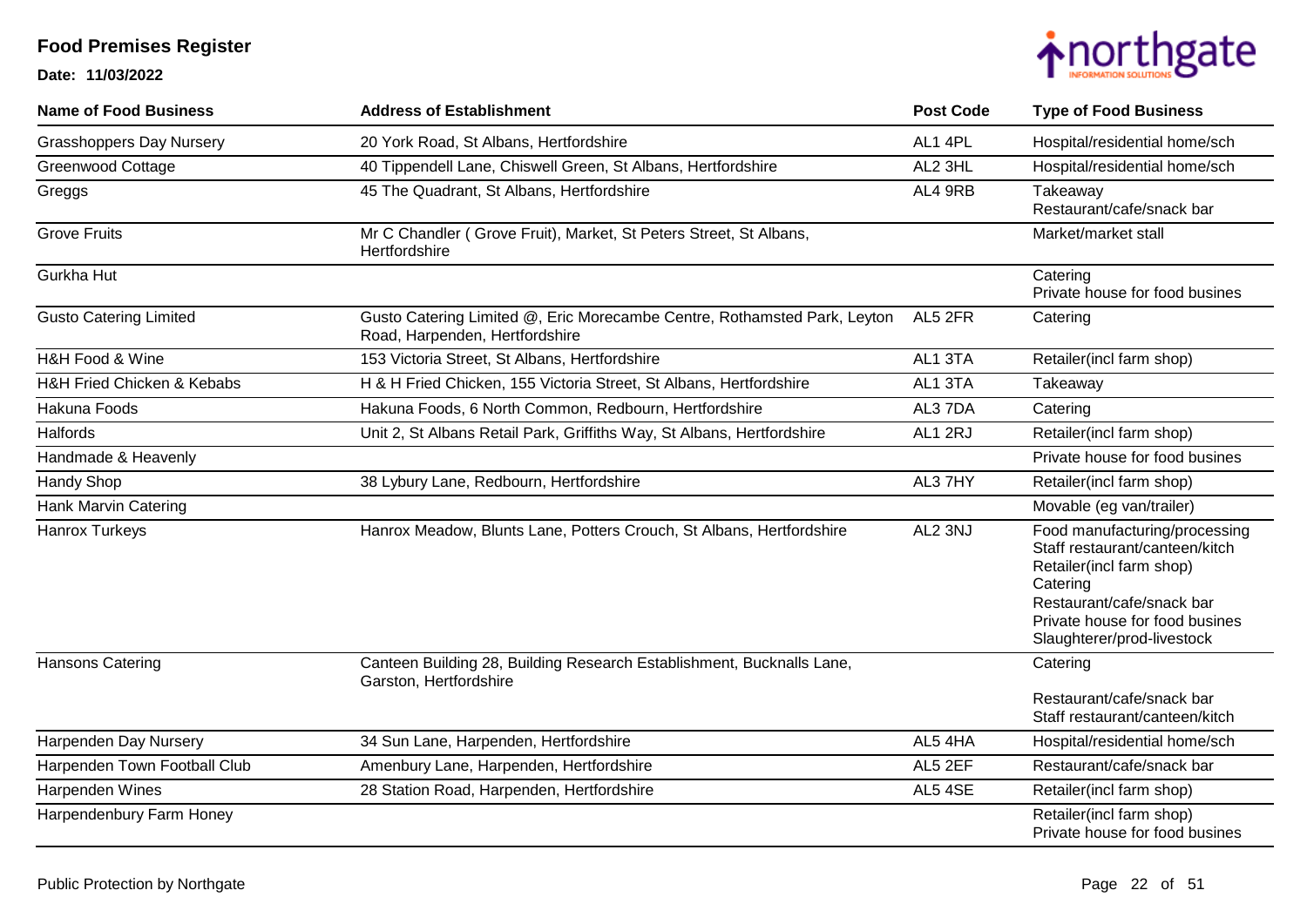

| <b>Name of Food Business</b>       | <b>Address of Establishment</b>                                                                                       | <b>Post Code</b> | <b>Type of Food Business</b>                                                                       |
|------------------------------------|-----------------------------------------------------------------------------------------------------------------------|------------------|----------------------------------------------------------------------------------------------------|
| Harpers Kebabs                     | Harpers Kebab, 2 Loyd Court, 63 Russet Drive, St Albans, Hertfordshire                                                | AL4 0AZ          | Restaurant/cafe/snack bar                                                                          |
| Hatch                              | Hatch, 20 Holywell Hill, St Albans, Hertfordshire                                                                     | AL1 1BZ          | Restaurant/cafe/snack bar<br>Takeaway                                                              |
| Hatfield Road Sports & Social Club | 87 Hatfield Road, St Albans, Hertfordshire                                                                            | AL1 4JL          | Hotel/pub/guest house                                                                              |
| Havin Turkish Kitchen              | 13 High Street, St Albans, Hertfordshire                                                                              | AL3 4ED          | Restaurant/cafe/snack bar<br>Staff restaurant/canteen/kitch<br>Takeaway                            |
| Hayley - Jane's Cakes              | Hayley -Jane's Cakes, 14 High Street, Colney Heath, St Albans, Hertfordshire                                          | AL4 0NU          | Food manufacturing/processing<br>Retailer(incl farm shop)<br>Restaurant/cafe/snack bar<br>Catering |
| <b>HCL Ltd</b>                     | Lunch Club (HCL Catering), Caledon Community Centre, Community Centre,<br>Caledon Road, London Colney, Hertfordshire  | AL2 1PU          | Catering                                                                                           |
| <b>HCL Ltd</b>                     | The Pantry (UK) catering @ Redbourn Primary School, Redbourn Jm School,<br>Long Cutt, Redbourn, Hertfordshire         | AL3 7EX          | Hospital/residential home/sch                                                                      |
| <b>Heartwood Tea Rooms</b>         | 27 High Street, Sandridge, Hertfordshire                                                                              |                  | Staff restaurant/canteen/kitch                                                                     |
| Heaven is a Cupcake                | Unit 1, St Albans Enterprise Centre, Long Spring, St Albans, Hertfordshire                                            |                  | Catering                                                                                           |
| Hertfordshire Catering Limited     | St Luke's Foundation School, St Lukes School, Crouch Hall Lane, Redbourn,<br>Hertfordshire                            | AL3 7ET          | Hospital/residential home/sch                                                                      |
| Hertfordshire Catering Limited     | Samuel Ryder Academy, Drakes Drive, St Albans, Hertfordshire                                                          | AL1 5AR          | Hospital/residential home/sch                                                                      |
| Hertfordshire Catering Limited     | Heathlands School, Heathlands Drive, St Albans, Hertfordshire                                                         | AL3 5AY          | Hospital/residential home/sch                                                                      |
| Hertfordshire Catering Limited     | Katherine Warington School, Lower Luton Road, Harpenden, Hertfordshire                                                | AL5 5FH          | Hospital/residential home/sch                                                                      |
| Hertfordshire Catering Ltd         | St Alban & Stephen Catholic Jnr Scho, Ss Alban And Stephen R C Junior<br>School, Cecil Road, St Albans, Hertfordshire | AL1 5EG          | Hospital/residential home/sch                                                                      |
| <b>Herts Community Meals</b>       | Herts Independent Living Service, Jubilee Centre, Catherine Street, St Albans,<br>Hertfordshire                       | AL3 5NX          | Staff restaurant/canteen/kitch                                                                     |
|                                    |                                                                                                                       |                  | Catering                                                                                           |
| <b>Herts County Market</b>         |                                                                                                                       |                  | Market/market stall                                                                                |
| Herts Fruit & Veg                  | Fairfolds Farm, Woodcock Hill, Sandridge, Hertfordshire                                                               | AL4 9HG          | Farm/smallholding/prod-arable                                                                      |
| Herts Hogfather                    |                                                                                                                       |                  | Catering                                                                                           |
| <b>Highland Fisheries</b>          | Highland Fisheries (Fishmonger), Market, St Peters Street, St Albans,<br>Hertfordshire                                |                  | Market/market stall                                                                                |
| <b>Holland and Barrett</b>         | Holland and Barratt, 11 St Peters Street, St Albans, Hertfordshire                                                    | AL1 3DH          | Retailer(incl farm shop)                                                                           |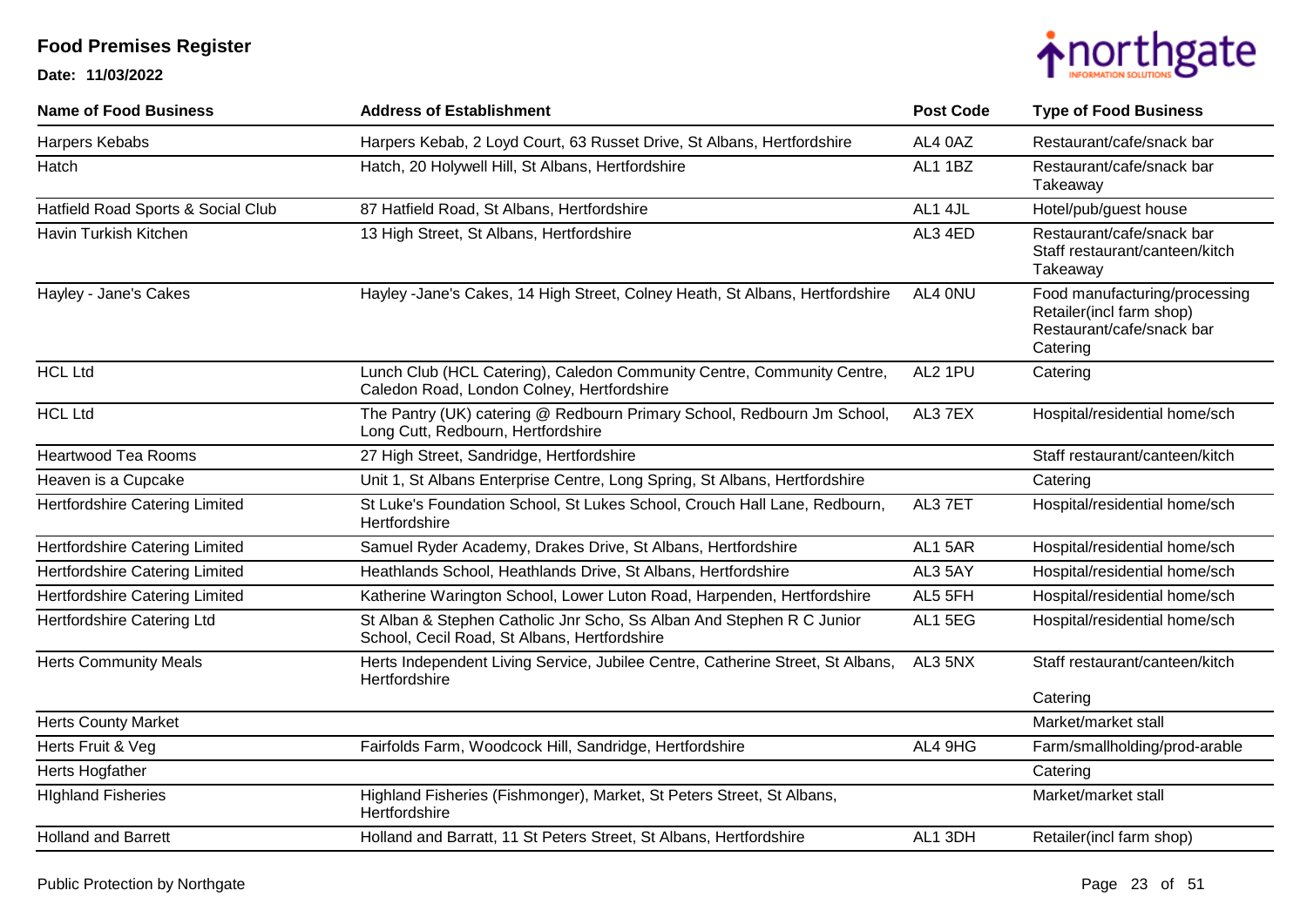

| <b>Name of Food Business</b>             | <b>Address of Establishment</b>                                                                                                 | <b>Post Code</b> | <b>Type of Food Business</b>                          |
|------------------------------------------|---------------------------------------------------------------------------------------------------------------------------------|------------------|-------------------------------------------------------|
| Holroyd Howe Independent                 | St Columba's College, St Columbas College, King Harry Lane, St Albans,<br>Hertfordshire                                         | AL3 4AW          | Staff restaurant/canteen/kitch                        |
|                                          |                                                                                                                                 |                  | Catering<br>Hospital/residential home/sch             |
| <b>Holroyd Howe Limited</b>              | Haberdashers Aske's Boys Pre Prep., Homewood Independent School, Hazel<br>Road, Park Street, St Albans, Hertfordshire           | AL2 2AH          | Hospital/residential home/sch                         |
| <b>Home Caterer</b>                      |                                                                                                                                 |                  | Private house for food busines                        |
| <b>Home Caterer</b>                      |                                                                                                                                 |                  | Private house for food busines                        |
| Home Cooked                              |                                                                                                                                 |                  | Private house for food busines<br>Takeaway            |
| Homebase                                 | 1 Alban Park, Hatfield Road, St Albans, Hertfordshire                                                                           | AL4 OJJ          | Restaurant/cafe/snack bar<br>Retailer(incl farm shop) |
| Homecater                                | Home Caterer                                                                                                                    |                  | Market/market stall                                   |
| <b>Honest Burgers</b>                    | 7-8 Christopher Place, St Albans, Hertfordshire                                                                                 | AL3 5DQ          | Restaurant/cafe/snack bar<br>Catering<br>Takeaway     |
| Hong Kong Inn                            | 122 London Road, St Albans, Hertfordshire                                                                                       | AL1 1PQ          | Restaurant/cafe/snack bar                             |
| <b>Hot Stones Pizza</b>                  | Hot Stones Pizza catering @, The Peacock Ph, 13 Hatfield Road, St Albans,<br>Hertfordshire                                      | AL1 3RR          | Restaurant/cafe/snack bar                             |
|                                          |                                                                                                                                 |                  | Catering<br>Hotel/pub/guest house                     |
| Houndswood House                         | Four Seasons Healthcare BrighterKind, Houndswood House Nursing Home,<br>Harper Lane, Shenley, Radlett, Hertfordshire            | WD77HU           | Hospital/residential home/sch                         |
| House of Poutine                         | 12 Chequer Street, St Albans, Hertfordshire                                                                                     | AL1 3XZ          | Restaurant/cafe/snack bar<br>Takeaway                 |
| Housing and Care 21                      | Waterfall Elior catering @ H21, Lea Springs, 14 Lower Luton Road,<br>Harpenden, Hertfordshire                                   |                  | Restaurant/cafe/snack bar                             |
| How Wood Breakfast and After School Club | How Wood After School/Breakfast Club, How Wood Primary School, Spooners AL2 2HU<br>Drive, Park Street, St Albans, Hertfordshire |                  | Hospital/residential home/sch                         |
| HSN Care (Bricket Wood)                  | 4 The Kestrels, Bricket Wood, Hertfordshire                                                                                     | AL2 3YB          | Hospital/residential home/sch                         |
| Imelda's Bakes                           |                                                                                                                                 |                  | Catering<br>Private house for food busines            |
| India Garden                             | 24 Catherine Street, St Albans, Hertfordshire                                                                                   | AL3 5BX          | Takeaway                                              |
| Infuse                                   | 4-5 Waddington Road, St Albans, Hertfordshire                                                                                   | AL3 5EX          | Movable (eg van/trailer)                              |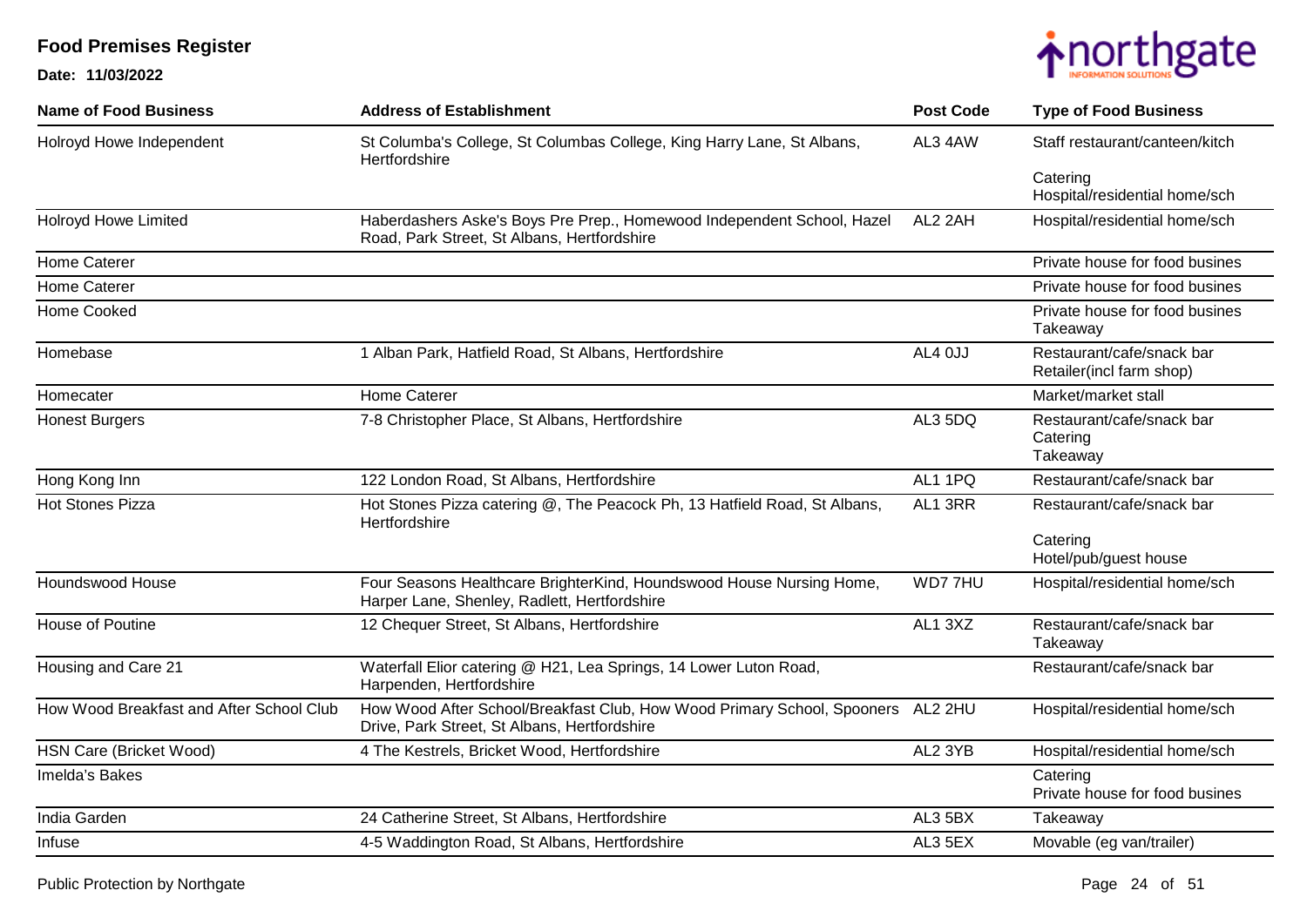

| <b>Name of Food Business</b>        | <b>Address of Establishment</b>                                                              | <b>Post Code</b> | <b>Type of Food Business</b>               |
|-------------------------------------|----------------------------------------------------------------------------------------------|------------------|--------------------------------------------|
| Ingredients Bar                     | Unit 2a, Hertfordshire Business Centre, Alexander Road, London Colney,<br>Hertfordshire      | AL2 1JG          | Food manufacturing/processing              |
| itsu                                | 23 St Peters Street, St Albans, Hertfordshire                                                | AL1 3DP          | Restaurant/cafe/snack bar<br>Takeaway      |
| Ivana Slaba                         | 18 Elizabeth Court, St Albans, Hertfordshire                                                 | AL4 9JB          | Market/market stall                        |
| Jane Parker Catering Limited        | Parker & Vine, 6B Leyton Road, Harpenden, Hertfordshire                                      | AL5 2TL          | Retailer(incl farm shop)                   |
| Jane's Bakes                        |                                                                                              |                  | Private house for food busines             |
| Jelly's Meats                       | Jelley's Meats, 137 Southdown Road, Harpenden, Hertfordshire                                 | AL5 1PU          | commercial unit (small)                    |
| Jems Crepelicious                   |                                                                                              | AL2 1JB          | Private house for food busines             |
| Jersey Farm Cuisine                 | 6 Field Close, St Albans, Hertfordshire                                                      | AL4 9NW          |                                            |
| Jersey Farm Fish and Chips & Kebabs | 8A St Brelades Place, St Albans, Hertfordshire                                               | AL4 9RG          | Takeaway                                   |
| Jhoots Pharmacy                     | 3 Loyd Court, 63 Russet Drive, St Albans, Hertfordshire                                      | AL4 0AZ          | Retailer(incl farm shop)                   |
| Jhp Ot Services                     | <b>Magnificent Munchers</b>                                                                  |                  | Catering                                   |
|                                     |                                                                                              |                  |                                            |
| Jousers                             | Jousters, Wood End School, Yeomans Avenue, Harpenden, Hertfordshire                          | AL5 3EF          | Other                                      |
| Jousters                            | Wheatfields Jm School, Downes Road, St Albans, Hertfordshire                                 | AL4 9NT          | Other                                      |
| Jousters                            | Oakwood Primary School, Oakwood Drive, St Albans, Hertfordshire                              | AL4 0XA          | Other                                      |
| Jousters Childcare Limited          | Jousters, High Beeches Primary School, Aldwickbury Crescent, Harpenden,<br>Hertfordshire     | AL5 5SD          | Other                                      |
| Jousters Childcare Ltd              | Jousters at Roundwood, Roundwood Primary School, Roundwood Park,<br>Harpenden, Hertfordshire | AL5 3AD          | Staff restaurant/canteen/kitch             |
| Jousters Childcare Ltd              | Bowmansgreen Primary School, Telford Road, London Colney, Hertfordshire                      | AL2 1PH          | Hospital/residential home/sch              |
|                                     |                                                                                              |                  |                                            |
| Judy's Kitchen                      |                                                                                              |                  | Private house for food busines             |
| Julie's Cake Company                |                                                                                              |                  | Private house for food busines             |
| Karibu                              | 62 Aldwick Court, Cell Barnes Lane, St Albans, Hertfordshire                                 | AL15QQ           | Market/market stall                        |
| Kate's Cakes                        |                                                                                              |                  | Private house for food busines             |
|                                     |                                                                                              |                  |                                            |
| <b>Kats Oriental Cuisine</b>        |                                                                                              |                  | Private house for food busines<br>Takeaway |
| <b>Kelamity Cakes</b>               |                                                                                              |                  | Private house for food busines             |
|                                     |                                                                                              |                  |                                            |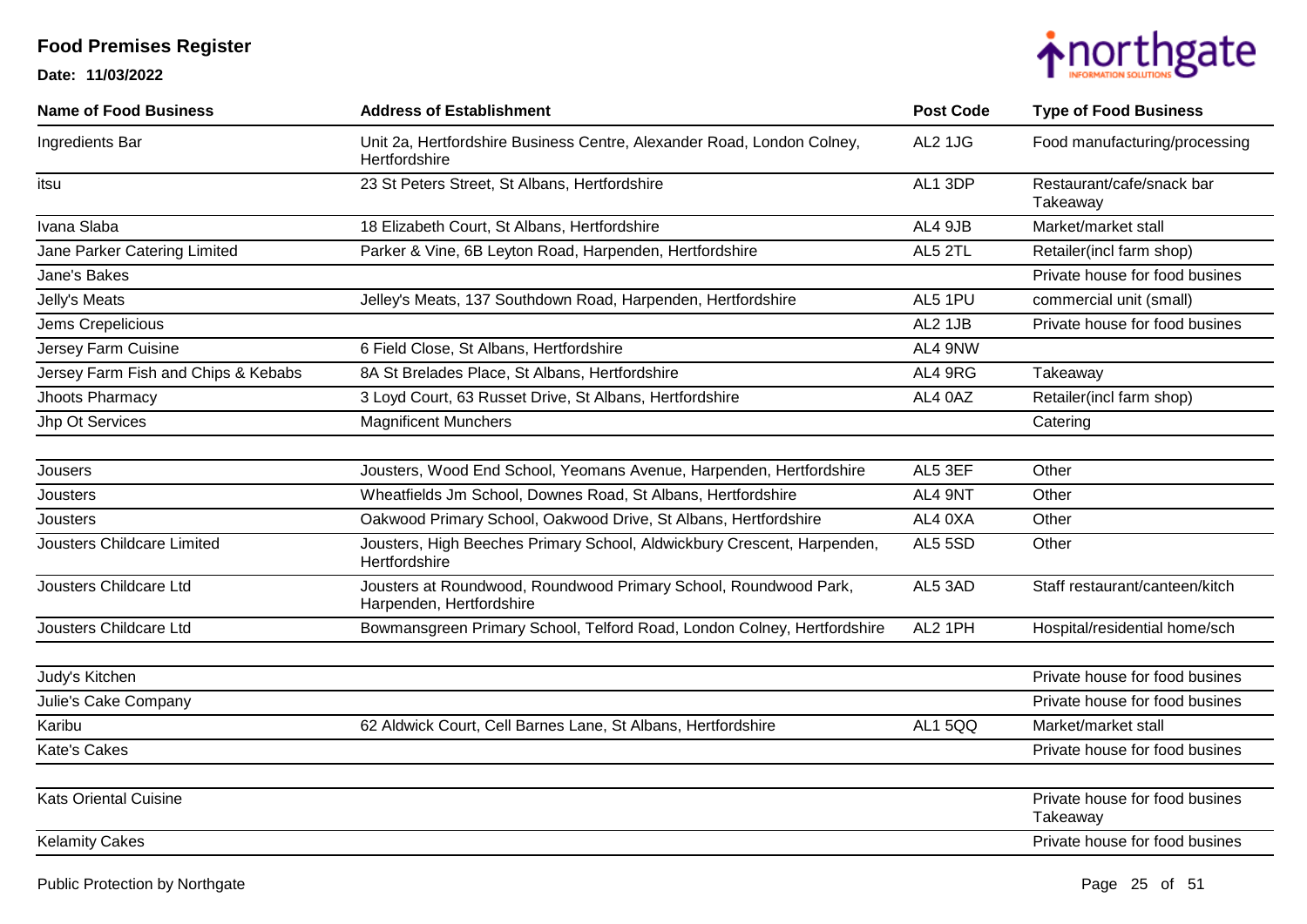

| <b>Name of Food Business</b> | <b>Address of Establishment</b>                                                                                 | <b>Post Code</b> | <b>Type of Food Business</b>                                   |
|------------------------------|-----------------------------------------------------------------------------------------------------------------|------------------|----------------------------------------------------------------|
| King William                 | 2 Beech Road, St Albans, Hertfordshire                                                                          | AL3 5AS          | Retailer(incl farm shop)<br>Food manufacturing/processing      |
| Kinsbourne Common Nursery    | Kinsbourne Common Nursery / Hall, St Mary's, Church Hall, Luton Road,<br>Harpenden, Hertfordshire               | AL5 3QE          | Other                                                          |
| Kiosk                        | 55 The Maltings, St Albans, Hertfordshire                                                                       | AL1 3HL          | Takeaway<br>Catering                                           |
| Kirsty's Bakes               |                                                                                                                 |                  | Private house for food busines                                 |
| Kitchen Front CIC            |                                                                                                                 |                  | Private house for food busines                                 |
| Kitchen Front CIC            |                                                                                                                 |                  | Private house for food busines                                 |
| Kween V                      |                                                                                                                 |                  | <b>Food Stall</b>                                              |
| Kwik-Kitchen                 | Catering Business At, 246 Hatfield Road, St Albans, Hertfordshire                                               | AL1 4UN          | Restaurant/cafe/snack bar<br>Catering<br>Hotel/pub/guest house |
| L'Olivo                      | 135 Marford Road, Wheathampstead, Hertfordshire                                                                 | AL4 8NH          | Restaurant/cafe/snack bar                                      |
| La Pasta Fresca              | Pasta Fresca                                                                                                    |                  | Movable (eg van/trailer)<br>Takeaway<br>Catering               |
|                              |                                                                                                                 |                  |                                                                |
| <b>Laurel House</b>          | 69 Hatfield Road, St Albans, Hertfordshire                                                                      | AL1 4JL          | Restaurant/cafe/snack bar                                      |
| Lawes & Sons                 | 35 Catherine Street, St Albans, Hertfordshire                                                                   | AL3 5BJ          | Retailer(incl farm shop)                                       |
| Leafi Limited                | Leafi Limited, Town Hall, St Peters Street, St Albans, Hertfordshire                                            |                  | Restaurant/cafe/snack bar                                      |
| Leafy                        | 2 Christopher Place, St Albans, Hertfordshire                                                                   | AL3 5DQ          | Staff restaurant/canteen/kitch<br>Takeaway                     |
| Legends Cafe                 | 299 High Street, London Colney, Hertfordshire                                                                   | AL2 1EJ          | Restaurant/cafe/snack bar<br>Takeaway                          |
| Leon Catering                | Leons Catering, Canteen Building 28, Building Research Establishment,<br>Bucknalls Lane, Garston, Hertfordshire |                  | Catering                                                       |
|                              |                                                                                                                 |                  | Restaurant/cafe/snack bar<br>Staff restaurant/canteen/kitch    |
| Lift Your Spirits Online     |                                                                                                                 |                  | Retailer(incl farm shop)<br>Private house for food busines     |
| Lindees Ltd.                 | Colney Heath JMI School, High Street, Colney Heath, St Albans, Hertfordshire                                    | AL4 ONP          | Hospital/residential home/sch                                  |
|                              |                                                                                                                 |                  |                                                                |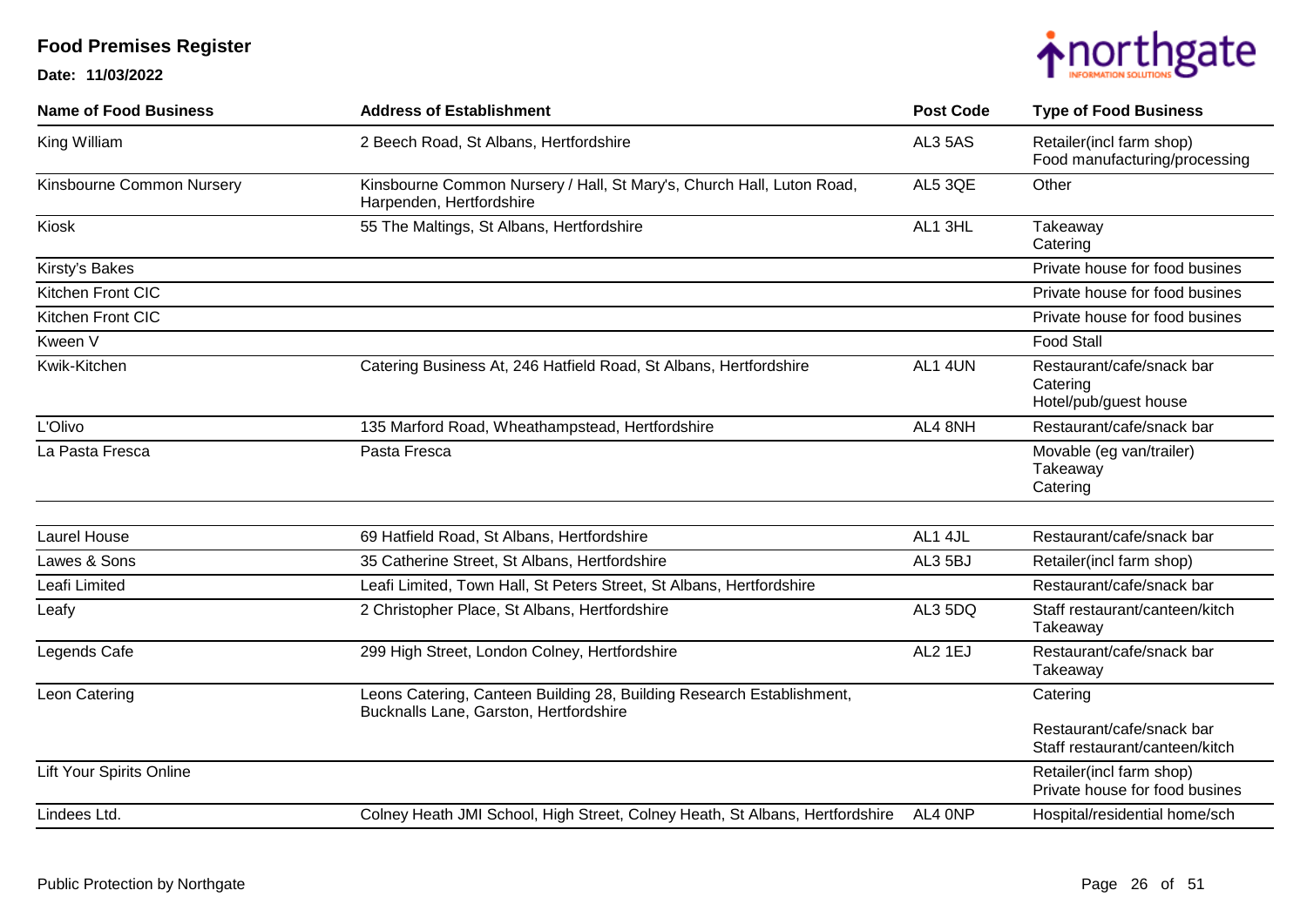| <b>Name of Food Business</b>          | <b>Address of Establishment</b>                                                                     | <b>Post Code</b> | <b>Type of Food Business</b>                               |
|---------------------------------------|-----------------------------------------------------------------------------------------------------|------------------|------------------------------------------------------------|
| Little Big Greens                     |                                                                                                     |                  | Private house for food busines<br>Takeaway                 |
| Little Cake Baking Company            |                                                                                                     |                  | Private house for food busines                             |
| Little Marrakech                      | 31 Market Place, St Albans, Hertfordshire                                                           | AL3 5DL          | Restaurant/cafe/snack bar                                  |
| Little Nightingales                   | Nightingale Cottage, Barnet Road, London Colney, Hertfordshire                                      | AL2 1BG          | Hospital/residential home/sch                              |
| Little Star Cafe                      | 90 Sandridge Road, St Albans, Hertfordshire                                                         |                  | Hospital/residential home/sch                              |
| Little Stars Pre-School & Nursery     | St Lukes Church, Cell Barnes Lane, St Albans, Hertfordshire                                         | AL15QJ           | Hospital/residential home/sch                              |
| <b>Little Steps Day Nursery</b>       | 1 Lancaster Road, St Albans, Hertfordshire                                                          | AL1 4EP          | Hospital/residential home/sch                              |
| Lloyds Pharmacey                      | Lloyds Pharmacy, Pharmacy At, Parkbury House Surgery, St Peters Street, St<br>Albans, Hertfordshire | AL1 3HD          | Retailer(incl farm shop)                                   |
| Loaf                                  | The Albert Bygrave Retail Park, North Orbital Road, St Albans, Hertfordshire                        |                  | Retailer(incl farm shop)                                   |
| Loafing                               | 4B High Street, Wheathampstead, Hertfordshire                                                       | AL4 8AA          | Restaurant/cafe/snack bar                                  |
| Loft                                  | 23B George Street, St Albans, Hertfordshire                                                         | AL3 4ES          | Restaurant/cafe/snack bar                                  |
| Londis                                | Saar Convenience Store, 211 Hatfield Road, St Albans, Hertfordshire                                 | AL1 4SY          | Retailer(incl farm shop)                                   |
| Loukakos Estate Ltd                   | Loukakos Estate, 24 Birchwood Way, Park Street, St Albans, Hertfordshire                            | <b>AL2 2SG</b>   |                                                            |
| Love Brownies                         | 1 Market Place, St Albans, Hertfordshire                                                            |                  | Restaurant/cafe/snack bar<br>Takeaway                      |
| Lucy's Candy Shop                     | Noke Nurseries, Noke Lane, St Albans, Hertfordshire                                                 |                  | Movable (eg van/trailer)                                   |
| Lukka Boutique Cakes                  |                                                                                                     |                  | Private house for food busines                             |
| Lussmanns                             | Lussmanns Fish & Grill, 20A Leyton Road, Harpenden, Hertfordshire                                   | AL5 2HU          | Restaurant/cafe/snack bar                                  |
| Lussmanns Fish & Grill                | Lussmanns Restaurants Ltd, 14-16 Heritage Close, High Street, St Albans,<br>Hertfordshire           | AL3 4EB          | Restaurant/cafe/snack bar                                  |
| Lyndon House Care Home                | Lyndon Residential Home, Lyndon House, 2 High Street, Sandridge,<br>Hertfordshire                   | AL4 9DH          | Hospital/residential home/sch                              |
| Lynmore House Nursery                 | Harpenden Day Nursery, 34 Sun Lane, Harpenden, Hertfordshire                                        | AL5 4HA          | Catering                                                   |
| Lynne Harvie - Freshly Prepared Meals |                                                                                                     |                  | Catering<br>Private house for food busines                 |
| Macarons by Kavita                    |                                                                                                     |                  | Private house for food busines                             |
| <b>Mad Eaters</b>                     |                                                                                                     |                  | Private house for food busines<br>Movable (eg van/trailer) |

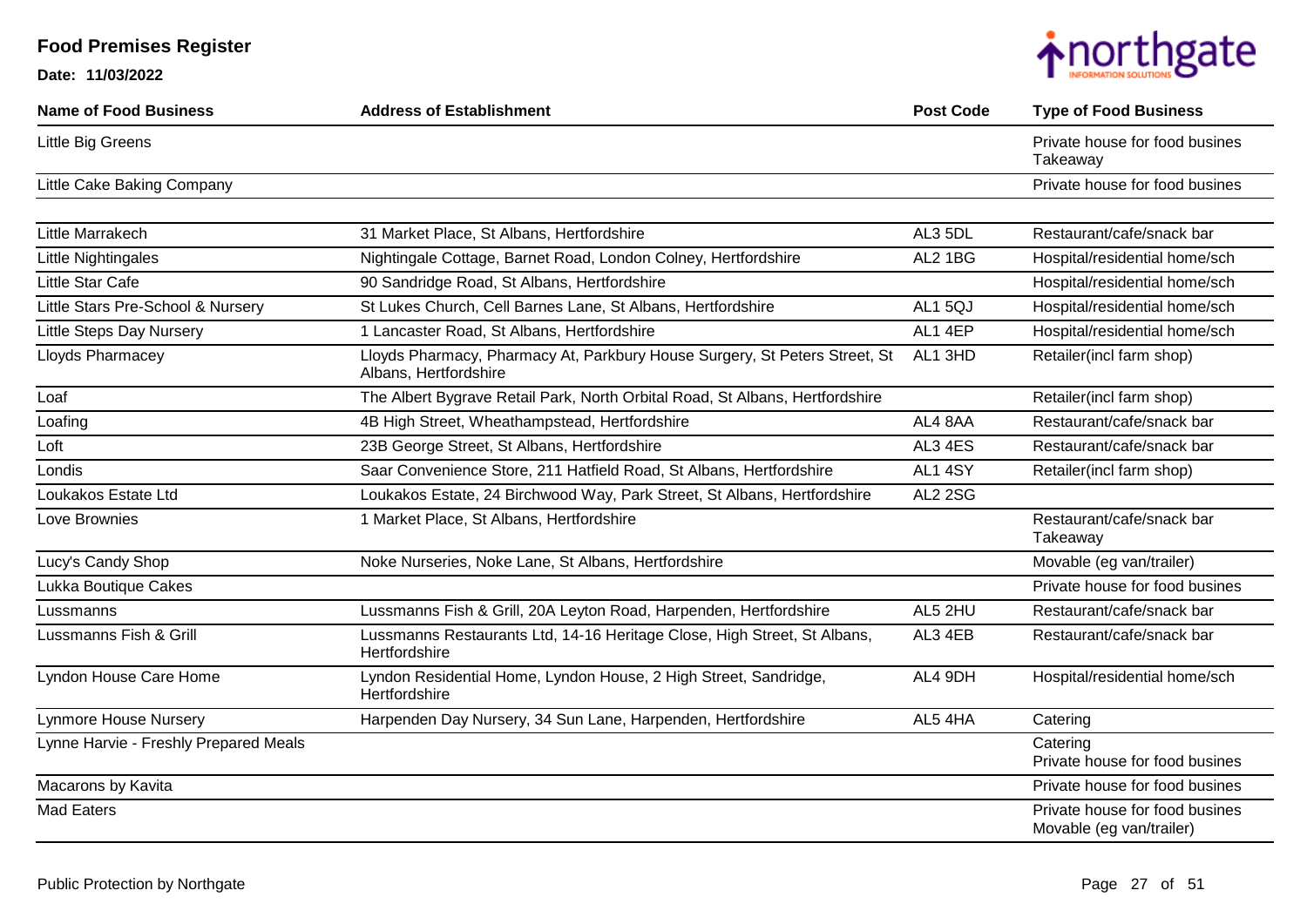**Date: 11/03/2022**



| <b>Name of Food Business</b> | <b>Address of Establishment</b>                                                                                    | <b>Post Code</b> | <b>Type of Food Business</b>                                                                             |
|------------------------------|--------------------------------------------------------------------------------------------------------------------|------------------|----------------------------------------------------------------------------------------------------------|
| Made by Doz                  |                                                                                                                    |                  | Private house for food busines                                                                           |
| <b>Madina Stores</b>         | 55 Hatfield Road, St Albans, Hertfordshire                                                                         | AL1 4JE          | Retailer(incl farm shop)                                                                                 |
| <b>MAI SUSHI</b>             | MAI SUSHI @ Marks & Spencer Plc, Unit 7, Colney Fields Shopping Park,<br>Barnet Road, London Colney, Hertfordshire | AL2 1AB          | Retailer(incl farm shop)                                                                                 |
|                              |                                                                                                                    |                  | Takeaway                                                                                                 |
| Mamas and Bubbas             | 1 Lower Paxton Road, St Albans, Hertfordshire                                                                      | AL1 1PG          | Hospital/residential home/sch                                                                            |
| Marhaba                      | Al Barka Mini Market, 151 Hatfield Road, St Albans, Hertfordshire                                                  | AL1 4LB          | Retailer(incl farm shop)                                                                                 |
| Market stall                 | Mr P Groome (fruit/veg), Market, St Peters Street, St Albans, Hertfordshire                                        |                  | Market/market stall                                                                                      |
| Marks & Spencer              | The Ridgeway, St Albans, Hertfordshire                                                                             | AL4 9TU          | Retailer(incl farm shop)<br>Restaurant/cafe/snack bar<br>Takeaway                                        |
| <b>Martinas Catering</b>     | Harpenden Common Golf Club, Cravells Road, East Common, Harpenden,<br>Hertfordshire                                | AL5 1BL          | Restaurant/cafe/snack bar                                                                                |
|                              |                                                                                                                    |                  | Catering                                                                                                 |
| <b>Martins</b>               | 195 Cell Barnes Lane, St Albans, Hertfordshire                                                                     | AL1 5PX          | Retailer(incl farm shop)                                                                                 |
| <b>Martins</b>               | 46 High Street, Harpenden, Hertfordshire                                                                           | <b>AL5 2SX</b>   | Retailer(incl farm shop)                                                                                 |
| <b>Martins</b>               | McColl's The Newsagent, 29 The Quadrant, St Albans, Hertfordshire                                                  | AL4 9RB          | Retailer(incl farm shop)                                                                                 |
| <b>Master Fryer</b>          | 8 Beech Road, St Albans, Hertfordshire                                                                             | AL3 5AS          | Takeaway                                                                                                 |
| <b>Maverick Touch Bakery</b> |                                                                                                                    |                  | Market/market stall                                                                                      |
| Maya's Chilli Company        |                                                                                                                    |                  | Private house for food busines                                                                           |
| Mayflower Chinese Takeaway   | Mayflower Chinese Takeaway, 81A Old Watford Road, Bricket Wood,<br>Hertfordshire                                   | AL2 3UN          | Takeaway                                                                                                 |
| <b>McColls</b>               | 18-20 High Oaks, St Albans, Hertfordshire                                                                          | AL3 6DL          | Retailer(incl farm shop)                                                                                 |
| <b>McDonalds Restaurants</b> | Mc Donalds Restaurant, Unit 6, St Albans Retail Park, Griffiths Way, St<br>Albans, Hertfordshire                   | AL1 2RJ          | Takeaway                                                                                                 |
|                              |                                                                                                                    |                  | Staff restaurant/canteen/kitch<br>Food manufacturing/processing<br>Restaurant/cafe/snack bar<br>Catering |
| McKirdy's Organic            |                                                                                                                    |                  | Food manufacturing/processing<br>Private house for food busines<br>Market/market stall                   |

#### Meals4munchkins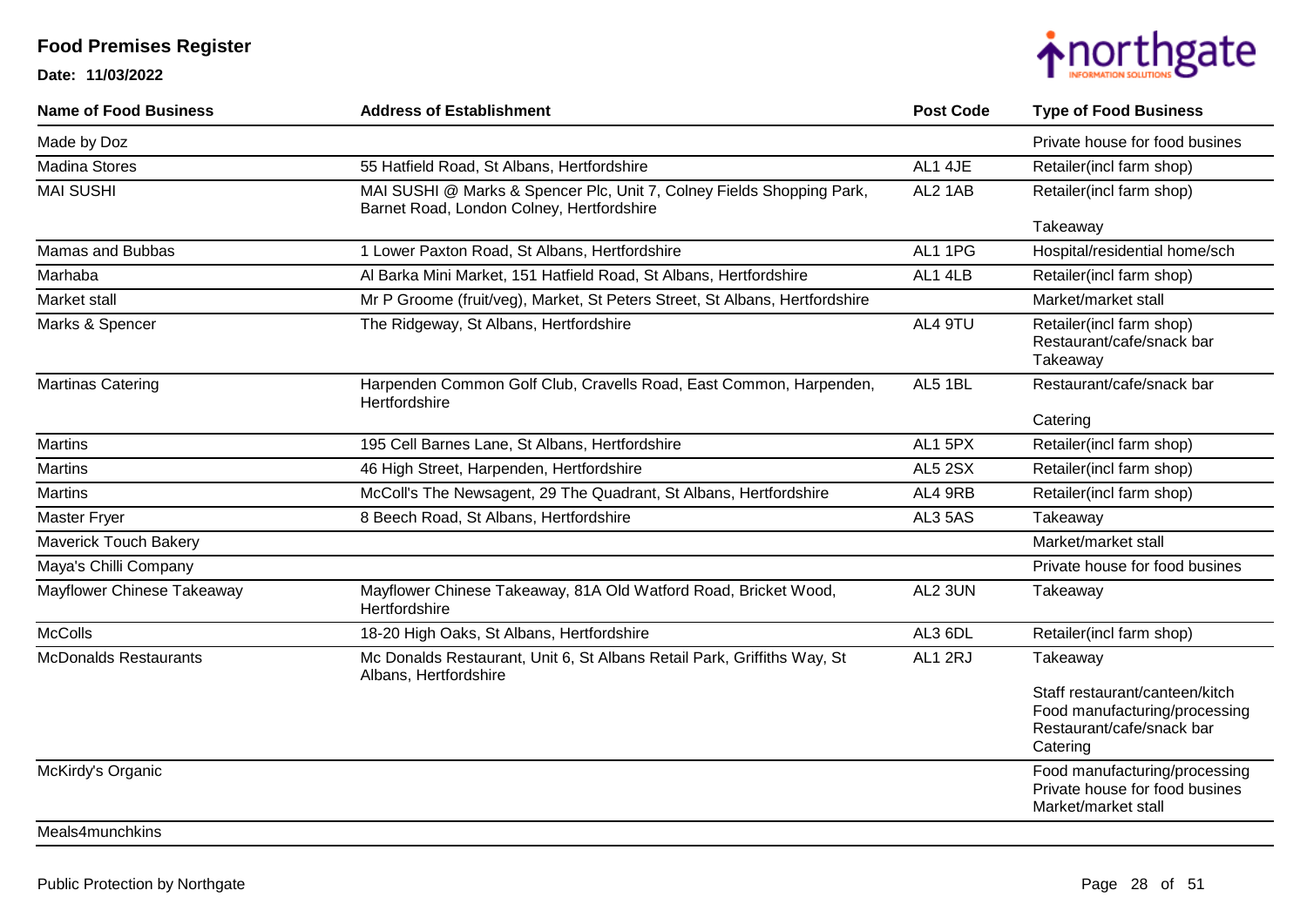

| <b>Name of Food Business</b>         | <b>Address of Establishment</b>                                                                           | <b>Post Code</b> | <b>Type of Food Business</b>                                |
|--------------------------------------|-----------------------------------------------------------------------------------------------------------|------------------|-------------------------------------------------------------|
| Med Grill                            | 83 Hatfield Road, St Albans, Hertfordshire                                                                | AL1 4JL          | Restaurant/cafe/snack bar<br>Takeaway                       |
| Mediterranean Boucherie              | 71 Hatfield Road, St Albans, Hertfordshire                                                                | AL1 4JL          | Retailer(incl farm shop)                                    |
| Megan's Restaurant                   | The Bell Hotel, 22 Chequer Street, St Albans, Hertfordshire                                               |                  | Restaurant/cafe/snack bar<br>Catering                       |
| MeJulie's                            |                                                                                                           |                  | Private house for food busines<br>Takeaway<br>Catering      |
| Michaelmas Hall                      | Michaelmas Hall, 78B Sandridge Road, St Albans, Hertfordshire                                             | AL14AR           | Staff restaurant/canteen/kitch<br>Restaurant/cafe/snack bar |
| Mickeys Cabin                        | 21 Carnegie Road, St Albans, Hertfordshire                                                                | AL3 6HN          | Restaurant/cafe/snack bar                                   |
| Mid-Herts Golf Club                  | Mid - Herts Golf Club, Mid Herts Golf Club, Gustard Wood, Wheathampstead,<br>Hertfordshire                | AL4 8RR          | Catering                                                    |
| Miller & Carter                      | Miller & Carter (St Albans), 11-13 Victoria Street, St Albans, Hertfordshire                              | AL1 3JJ          | Hotel/pub/guest house                                       |
| <b>Mint Velvet</b>                   | 17 High Street, Harpenden, Hertfordshire                                                                  | AL5 2RU          | Retailer(incl farm shop)                                    |
| Mitie @ 2 Bowlers Green              | 2 Bowlers Green, Kingsley Green, Harper Lane, Shenley, Radlett,<br>Hertfordshire                          |                  | Hospital/residential home/sch                               |
|                                      |                                                                                                           |                  | Catering                                                    |
| Mitie @ 4 Bowlers Green              | Kingsley Green, Harper Lane, Shenley, Radlett, Hertfordshire                                              | WD7 9HQ          | Hospital/residential home/sch<br>Catering                   |
| Mitie @ Albany Lodge                 | Albany Lodge Community Treatment Unit, Church Crescent, St Albans,<br>Hertfordshire                       | AL3 5JF          | Hospital/residential home/sch                               |
|                                      |                                                                                                           |                  | Catering                                                    |
| Mitie @ Forest House                 | Forest House Adolescent Unit Forest Lane, Kingsley Green, Harper Lane,<br>Shenley, Radlett, Hertfordshire | WD7 9HQ          | Hospital/residential home/sch                               |
|                                      |                                                                                                           |                  | Catering                                                    |
| Mitie @ Kingfisher Court             | Kingsley Green, Harper Lane, Shenley, Radlett, Hertfordshire                                              | WD7 9HQ          | Hospital/residential home/sch<br>Catering                   |
| Mitie @ Oak & Beech Unit             | Kingsley Green, Harper Lane, Shenley, Radlett, Hertfordshire                                              | WD7 9HQ          | Hospital/residential home/sch<br>Catering                   |
| Mitie at Lambourn Grove (Interserve) | Mitie @ Lambourn Grove, Lambourn Grove, Hixberry Lane, St Albans,<br>Hertfordshire                        | AL4 0TZ          | Hospital/residential home/sch                               |
|                                      |                                                                                                           |                  | Catering                                                    |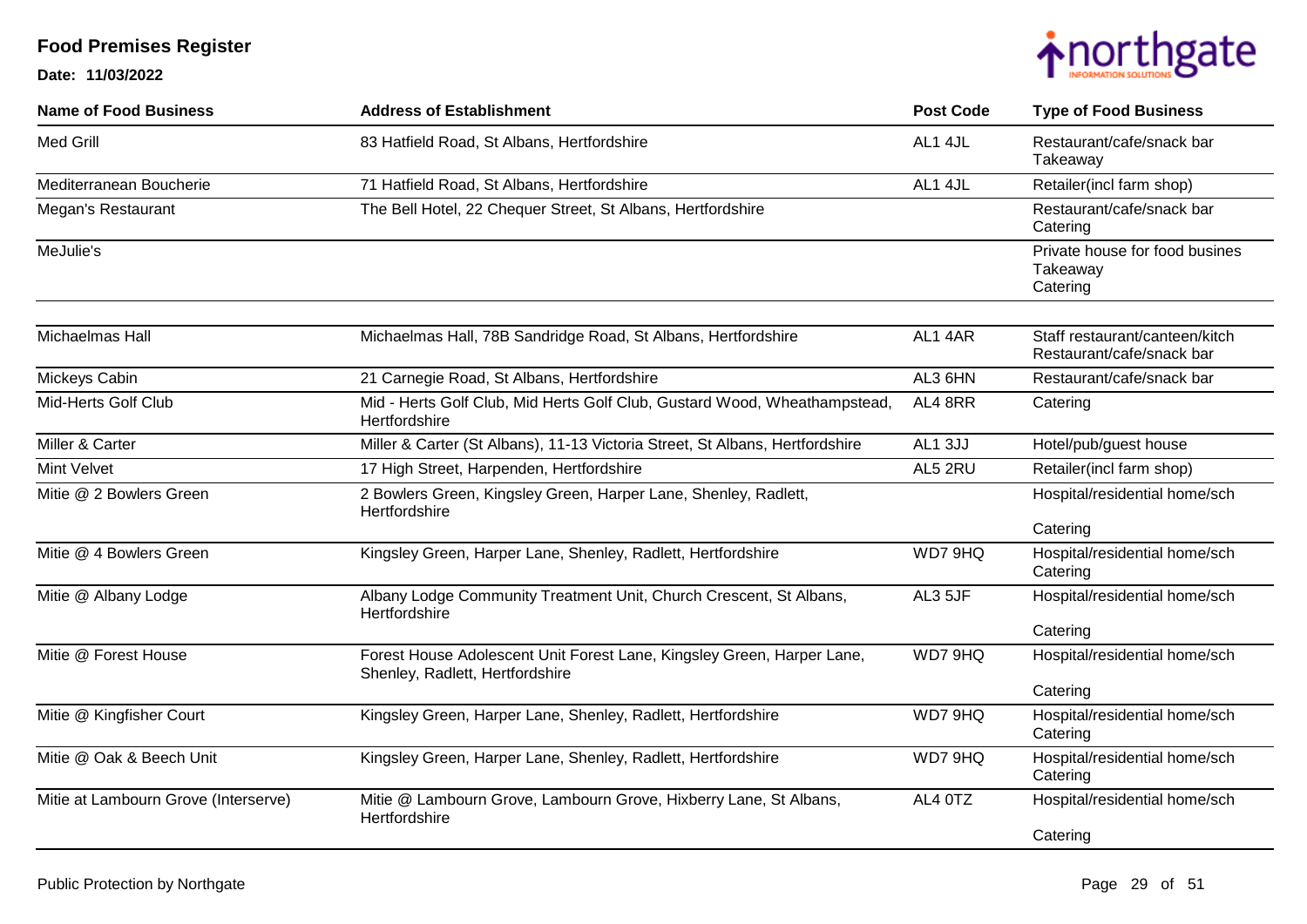

| <b>Name of Food Business</b>     | <b>Address of Establishment</b>                                                                                    | <b>Post Code</b> | <b>Type of Food Business</b>                                      |
|----------------------------------|--------------------------------------------------------------------------------------------------------------------|------------------|-------------------------------------------------------------------|
| Molen's                          | 35 The Quadrant, St Albans, Hertfordshire                                                                          | AL4 9RB          | commercial unit (small)                                           |
| Mon Chef                         | Mon Chef at Oaklands Grange, Construction Site Canteen, Oaklands Grange,<br>Sandpit Lane, St Albans, Hertfordshire |                  | Restaurant/cafe/snack bar                                         |
| Mon Chef                         | 22 Archers Fields, Sandridge Road, St Albans, Hertfordshire                                                        | AL1 4EL          | Staff restaurant/canteen/kitch                                    |
| Monkey Puzzle Day Nursery        | 1 Orient Close, St Albans, Hertfordshire                                                                           | AL1 1AH          | Hospital/residential home/sch                                     |
| Monkey Puzzle Day Nursery        | 33A Ridgmont Road, St Albans, Hertfordshire                                                                        | AL1 3AH          | Hospital/residential home/sch                                     |
| Montys (Gusto Catering Ltd)      | Monty's (Gusto Catering) catering @, Harpenden Sports Centre, Leyton Road,<br>Harpenden, Hertfordshire             | AL5 2HU          | Restaurant/cafe/snack bar                                         |
|                                  |                                                                                                                    |                  | Catering<br>Takeaway                                              |
| Mooboo St Albans                 | 28 Chequer Street, St Albans, Hertfordshire                                                                        | AL1 3YD          | Takeaway<br>Retailer(incl farm shop)<br>Restaurant/cafe/snack bar |
| <b>Moonlight Wines</b>           | 30 How Wood, Park Street, St Albans, Hertfordshire                                                                 | AL2 2RA          | Retailer(incl farm shop)                                          |
| Moose Bakery                     |                                                                                                                    |                  | Market/market stall<br>Private house for food busines             |
| Mount Carmel Kindergarten        | Mount Carmel Nursery, Verulam School Playing Fields, Sandpit Lane, St<br>Albans, Hertfordshire                     | AL4 0BS          | Hospital/residential home/sch                                     |
| Mount Carmel Kindergarten        | Day Nursery At, 60A Sandpit Lane, St Albans, Hertfordshire                                                         | AL1 4BW          | Hospital/residential home/sch                                     |
| Mozzarella Fellas Pizza          | Mozzarella Fellas Pizza Trading, 21 Valerie Close, St Albans, Hertfordshire                                        | AL1 5JD          | Movable (eg van/trailer)<br>Takeaway                              |
| Mozzarella Fellas Pizza Trading  | Mozzarella Fellas Pizza Trading @, The Plough And Harrow Ph, 88<br>Southdown Road, Harpenden, Hertfordshire        | AL5 1PR          | Movable (eg van/trailer)                                          |
|                                  |                                                                                                                    |                  | Takeaway                                                          |
| Mr D Lawrence (burger van)       | Dave's Tasty Bites (Burger Van), Market, St Peters Street, St Albans,<br>Hertfordshire                             |                  | Movable (eg van/trailer)                                          |
| Mr Fitz Fabulous Food Adventures | The Snug Bar, The Fleur De Lys Ph, 1 French Row, St Albans, Hertfordshire                                          | AL3 5DU          | Catering<br>Hotel/pub/guest house                                 |
| Mrs Ladybird St Albans Ltd       | Mrs Ladybird                                                                                                       |                  | Retailer(incl farm shop)                                          |
| Mummy's Kitchen                  |                                                                                                                    |                  | Private house for food busines                                    |
| Mungo's Kitchen                  |                                                                                                                    |                  | Private house for food busines<br>Takeaway                        |
| Munky Products Ltd               | Arquen House, 4-6 Spicer Street, St Albans, Hertfordshire                                                          | AL3 4PQ          | Importer                                                          |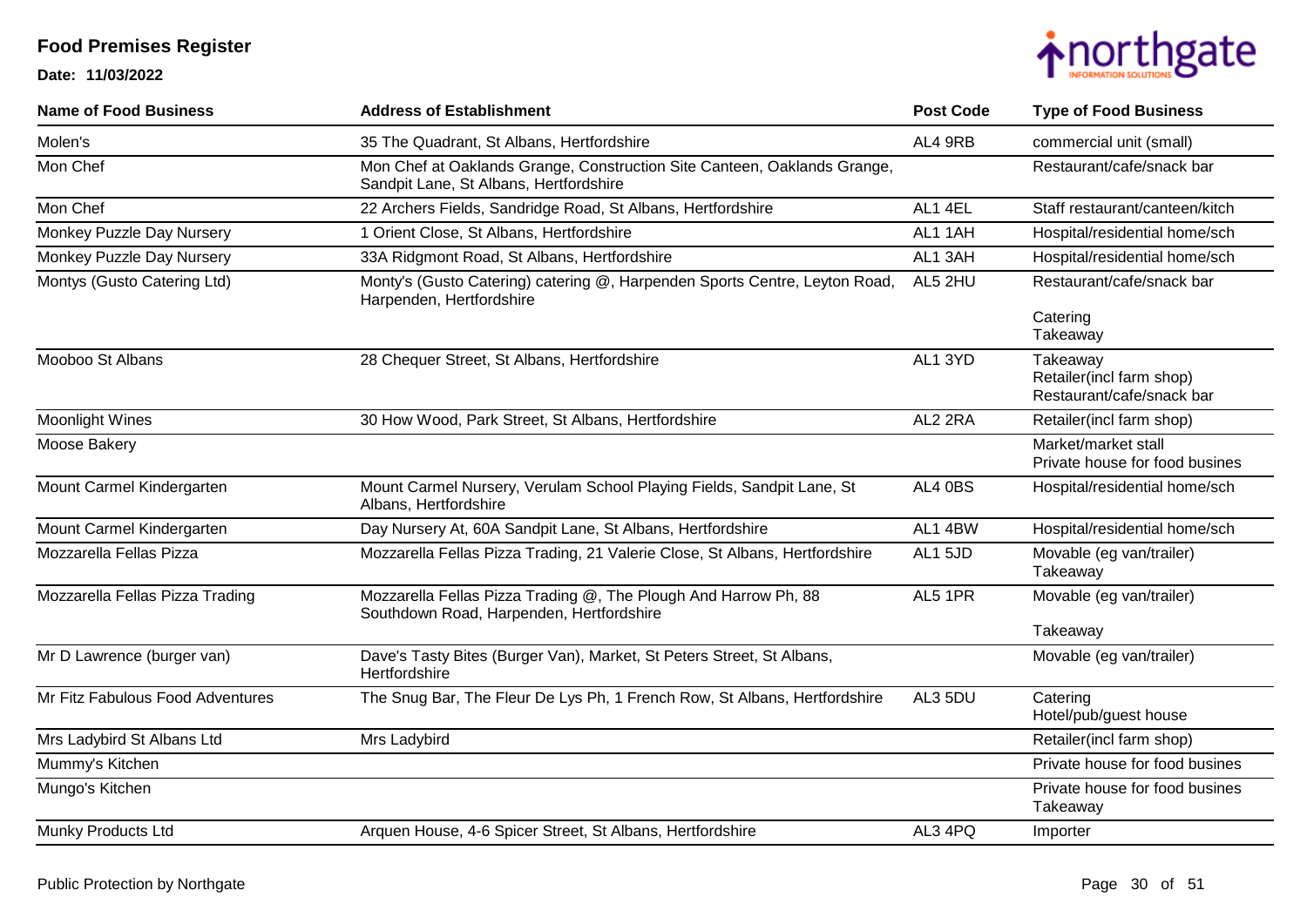

| <b>Name of Food Business</b>      | <b>Address of Establishment</b>                                                                | <b>Post Code</b> | <b>Type of Food Business</b>                           |
|-----------------------------------|------------------------------------------------------------------------------------------------|------------------|--------------------------------------------------------|
| Murgano's Peri Peri               | 82A Victoria Street, St Albans, Hertfordshire                                                  | AL1 3TG          | Takeaway<br>Restaurant/cafe/snack bar                  |
| Murganos                          | Murgano's, 82A Victoria Street, St Albans, Hertfordshire                                       | AL1 3TG          | Restaurant/cafe/snack bar                              |
| Naa's Cookies and Pies            |                                                                                                |                  | Private house for food busines                         |
| <b>Natural Balance Foods</b>      | 45 Business Link Building, Grosvenor Road, St Albans, Hertfordshire                            | AL1 3AW          | Food broker/multi-business                             |
| <b>Neal's Yard Remedies</b>       | 22 Christopher Place, St Albans, Hertfordshire                                                 | AL3 5DQ          | Retailer(incl farm shop)                               |
| <b>Nella's Cakes</b>              | Sugar Sprinkles & Joy                                                                          |                  | Private house for food busines                         |
| Nero Holdings Limited             | Cafe Nero, 30-32 Market Place, St Albans, Hertfordshire                                        | AL3 5DG          | Restaurant/cafe/snack bar                              |
| New Ocean Fish Bar                | 190 High Street, London Colney, Hertfordshire                                                  | AL2 1JQ          | Takeaway                                               |
| News 4 u                          | 1A Station Road, Harpenden, Hertfordshire                                                      | AL54SA           | Retailer(incl farm shop)                               |
| <b>Next Retail</b>                | Unit 5, Colney Fields Shopping Park, Barnet Road, London Colney,<br>Hertfordshire              | AL2 1AB          | Retailer(incl farm shop)                               |
| Nick Male TBC                     | The Seed and Grain Cafe, Hertfordshire Garden Centre, Redding Lane,<br>Redbourn, Hertfordshire | AL3 7PS          | Restaurant/cafe/snack bar                              |
|                                   |                                                                                                |                  | Takeaway                                               |
| Nicki Chan-Lam                    |                                                                                                |                  | Private house for food busines                         |
| Nicole's Childminding             | Childminder, 10 Windridge Close, St Albans, Hertfordshire                                      | AL3 4JP          | Hospital/residential home/sch                          |
| Nik the greek                     | Personal Storage Units, City House, Ronsons Way, Sandridge, Hertfordshire                      | AL4 9PU          | Distribution/warehousing                               |
| Nkora                             | 26 Market Place, St Albans, Hertfordshire                                                      | AL3 5DG          | Restaurant/cafe/snack bar                              |
| NoFOMO Foods                      |                                                                                                |                  | Private house for food busines<br>Catering<br>Takeaway |
| Nomoomoo                          | Mad Squirrel Tap, 17 Heritage Close, High Street, St Albans, Hertfordshire                     | AL3 4EB          | Restaurant/cafe/snack bar                              |
| Nonno's Pizza                     | 1 Church View, Church Street, Wheathampstead, Hertfordshire                                    | AL4 8AP          | Restaurant/cafe/snack bar<br>Takeaway                  |
| Nonno's Pizza                     | 215 Hatfield Road, St Albans, Hertfordshire                                                    | AL1 4SY          | Takeaway                                               |
| Nonnos Pizza                      | 64 High Street, Harpenden, Hertfordshire                                                       | AL5 2SP          | Restaurant/cafe/snack bar                              |
| North Herts Homes - Parkside View | North Herts Homes, Parkside View, Chiltern Road, St Albans, Hertfordshire                      |                  | Hospital/residential home/sch                          |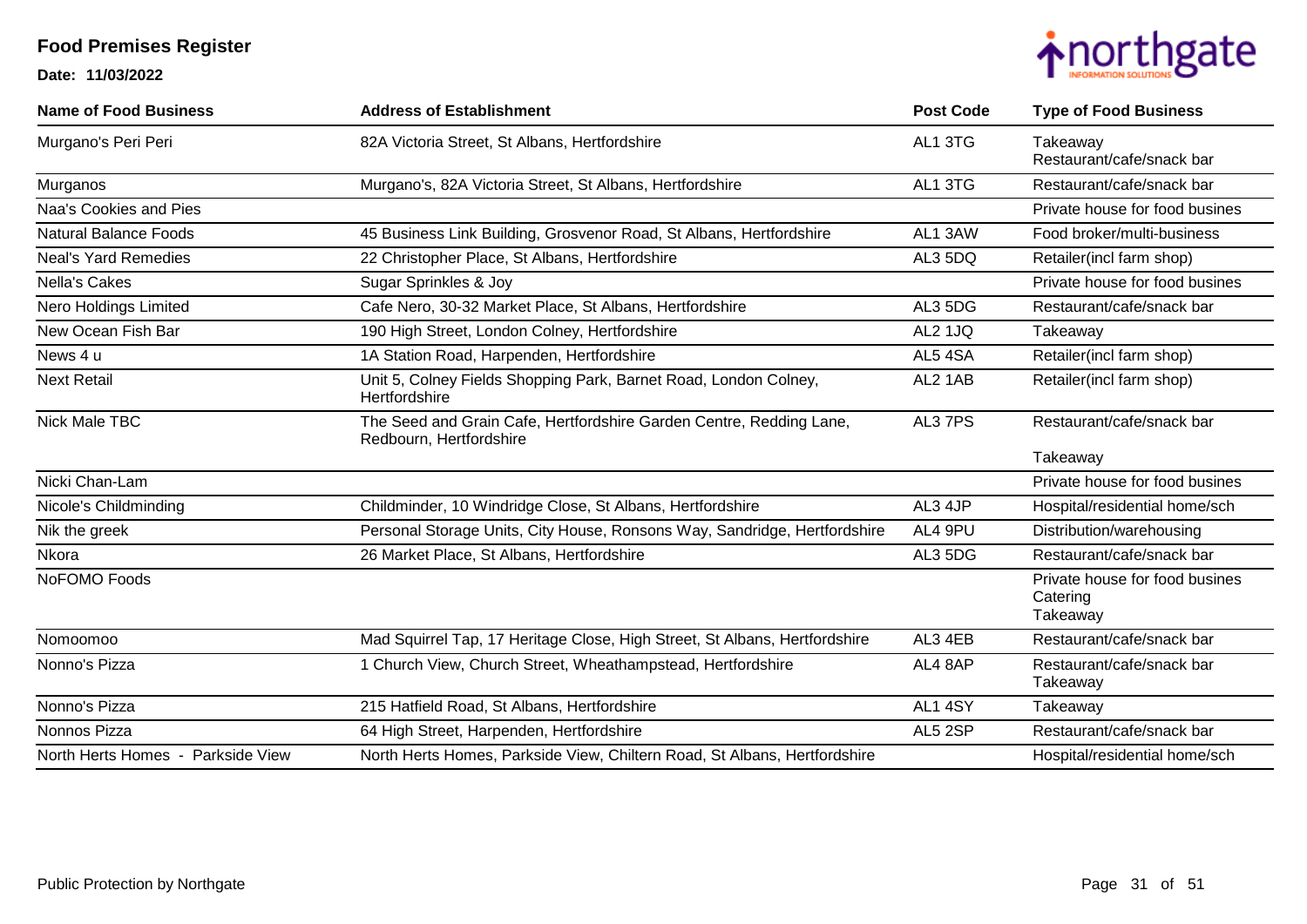

| <b>Name of Food Business</b> | <b>Address of Establishment</b>                                                                           | <b>Post Code</b> | <b>Type of Food Business</b>                                            |
|------------------------------|-----------------------------------------------------------------------------------------------------------|------------------|-------------------------------------------------------------------------|
| Nuffield Health (Sodexo)     | Nuffield Health Fitness And Wellbeing Centre, Highfield Park Drive, St Albans,<br>Hertfordshire           | AL4 0AH          | Retailer(incl farm shop)                                                |
|                              |                                                                                                           |                  | Restaurant/cafe/snack bar<br>Staff restaurant/canteen/kitch<br>Catering |
| Number 54                    |                                                                                                           |                  | Private house for food busines                                          |
| Nursery on the Green         | South Common, Redbourn, Hertfordshire                                                                     | AL37NB           | Hospital/residential home/sch<br>Staff restaurant/canteen/kitch         |
| Nutterlicious Ltd            |                                                                                                           |                  | Private house for food busines                                          |
| <b>Oaklands Stores</b>       | 447 Hatfield Road, St Albans, Hertfordshire                                                               | AL4 0XP          | Retailer(incl farm shop)                                                |
| Octavia Patisserie           |                                                                                                           |                  | Private house for food busines                                          |
| Ogy's Pizza Limited          |                                                                                                           |                  | Movable (eg van/trailer)<br>Takeaway<br>Catering                        |
| Okka                         | 62 High Street, Harpenden, Hertfordshire                                                                  | AL5 2SP          | Restaurant/cafe/snack bar                                               |
| Okka                         | 62 High Street, Harpenden, Hertfordshire                                                                  | AL5 2SP          | Restaurant/cafe/snack bar                                               |
| Okka Cafe                    | Okka, 62 High Street, Harpenden, Hertfordshire                                                            | AL5 2SP          | Restaurant/cafe/snack bar<br>Takeaway                                   |
| Old Cock Inn                 | Old Cock Inn, 58 High Street, Harpenden, Hertfordshire                                                    | AL5 2SP          | Hotel/pub/guest house                                                   |
| Old London Road Pre-School   | Old London Road Pre School, Fourth St Albans Scout Group Hut, Riverside<br>Road, St Albans, Hertfordshire | AL1 1SE          | Hospital/residential home/sch                                           |
| <b>Oliver Bonas</b>          | 12 The Maltings, St Albans, Hertfordshire                                                                 | AL1 3HL          | Retailer(incl farm shop)                                                |
| Ology Brasserie Ltd          | 8 George Street, St Albans, Hertfordshire                                                                 | AL3 4ER          | Restaurant/cafe/snack bar                                               |
| Omie Bakes                   |                                                                                                           |                  | Private house for food busines                                          |
| Omsin's Thai Takeaway        | 167 Hatfield Road, St Albans, Hertfordshire                                                               | AL1 4LB          | Takeaway                                                                |
| One Below                    | 69-69A St Peters Street, St Albans, Hertfordshire                                                         | AL1 3ED          | Retailer(incl farm shop)                                                |
| One in the Oven              |                                                                                                           |                  | Catering<br>Private house for food busines                              |
| Orchard House Nursing Home   | The Orchard Nursing Home, 129-135 Camp Road, St Albans, Hertfordshire                                     | AL1 5HL          | Hospital/residential home/sch                                           |
| Oxfam                        | 8-10 Catherine Street, St Albans, Hertfordshire                                                           | AL3 5BX          | Retailer(incl farm shop)                                                |
| Oxfam                        | 161 Hatfield Road, St Albans, Hertfordshire                                                               | AL1 4LB          | Retailer(incl farm shop)                                                |
| Ozee Treats                  |                                                                                                           |                  | Private house for food busines                                          |
|                              |                                                                                                           |                  |                                                                         |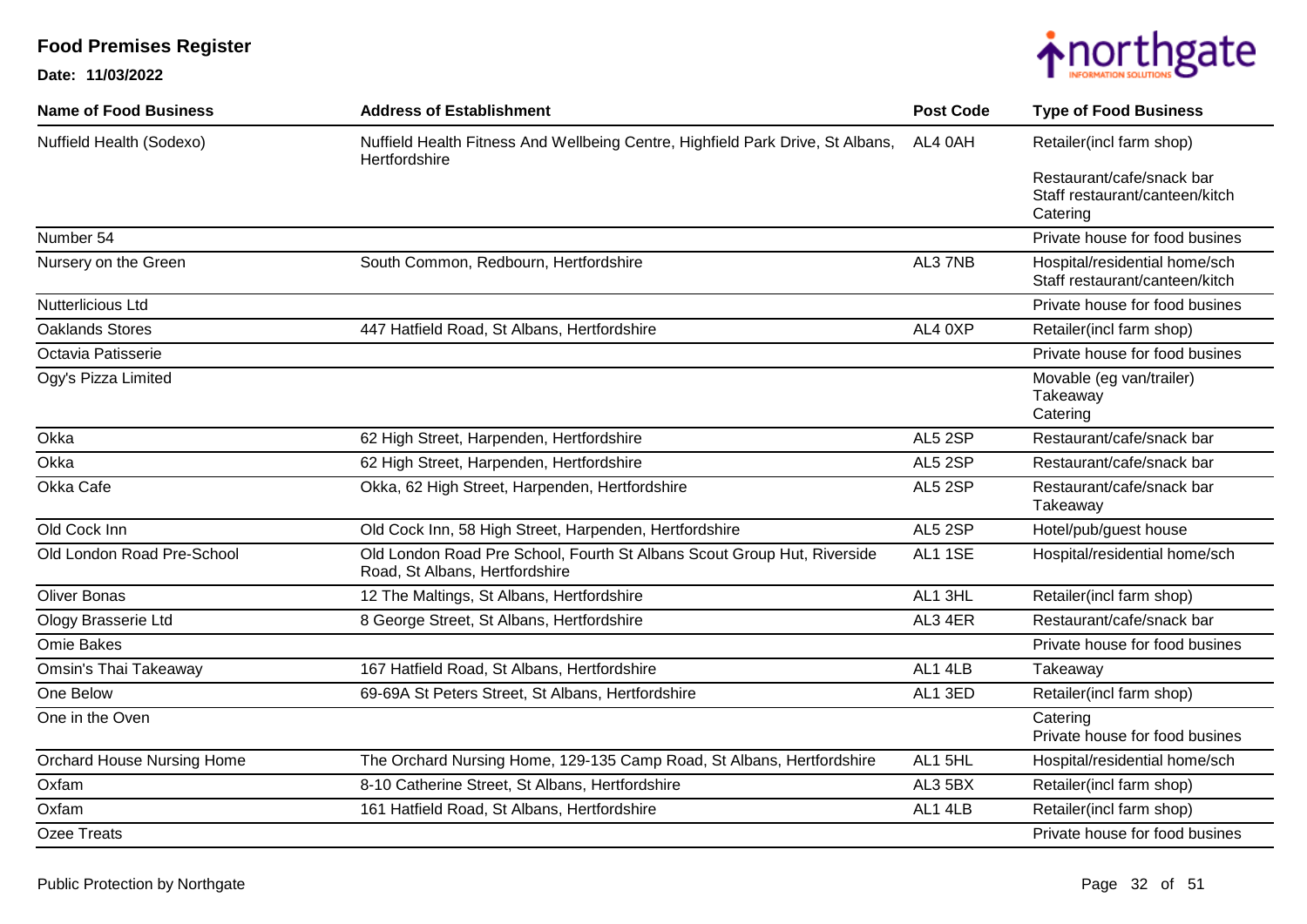

| <b>Address of Establishment</b>                                                             | <b>Post Code</b> | <b>Type of Food Business</b>                                                      |
|---------------------------------------------------------------------------------------------|------------------|-----------------------------------------------------------------------------------|
|                                                                                             |                  | Market/market stall                                                               |
| 182 Hatfield Road, St Albans, Hertfordshire                                                 |                  | Takeaway                                                                          |
| 28 High Street, Harpenden, Hertfordshire                                                    | <b>AL5 2SX</b>   | Restaurant/cafe/snack bar<br>Takeaway                                             |
| <b>CARMELO'S CUCINA &amp; PAPA PAELLA</b>                                                   |                  | <b>Food Stall</b>                                                                 |
|                                                                                             |                  | Takeaway<br>Market/market stall<br>Catering                                       |
| Market, St Peters Street, St Albans, Hertfordshire                                          |                  | <b>Food Stall</b><br>Takeaway                                                     |
| 124 London Road, St Albans, Hertfordshire                                                   | AL1 1PQ          | Takeaway                                                                          |
| Park Street Sport & Social Club, Park Street Lane, Park Street, St Albans,<br>Hertfordshire | AL2 2NE          | Hotel/pub/guest house                                                             |
| PAWD Brewery Ltd, 39 Ridgewood Drive, Harpenden, Hertfordshire                              | AL5 3LJ          | Food manufacturing/processing                                                     |
| 4 Harding Parade, Station Road, Harpenden, Hertfordshire                                    | AL54SW           | Takeaway                                                                          |
| Punchin Palooka, 26 Verulam Road, St Albans, Hertfordshire                                  | AL3 4DE          | Hotel/pub/guest house                                                             |
|                                                                                             |                  | Private house for food busines<br>Movable (eg van/trailer)                        |
|                                                                                             |                  | Private house for food busines<br>Takeaway                                        |
| 13B London Road, St Albans, Hertfordshire                                                   | AL1 1LA          | Restaurant/cafe/snack bar                                                         |
| Peri Peri Original, 73 Hatfield Road, St Albans, Hertfordshire                              | AL1 4JL          | Restaurant/cafe/snack bar                                                         |
| Hawkswick Lodge Farm, Harpenden Road, St Albans, Hertfordshire                              | AL3 6JG          | Farm/smallholding/prod-arable                                                     |
|                                                                                             |                  | Movable (eg van/trailer)<br>Market/market stall<br>Private house for food busines |
|                                                                                             |                  | Private house for food busines                                                    |
| Pinkerton's                                                                                 |                  | Movable (eg van/trailer)                                                          |
| 2 Heathlands Drive, St Albans, Hertfordshire                                                | AL3 5AY          | Other                                                                             |
| Pioneer Club, 2 Heathlands Drive, St Albans, Hertfordshire                                  | AL3 5AY          | Restaurant/cafe/snack bar                                                         |
|                                                                                             |                  | Private house for food busines                                                    |
|                                                                                             |                  |                                                                                   |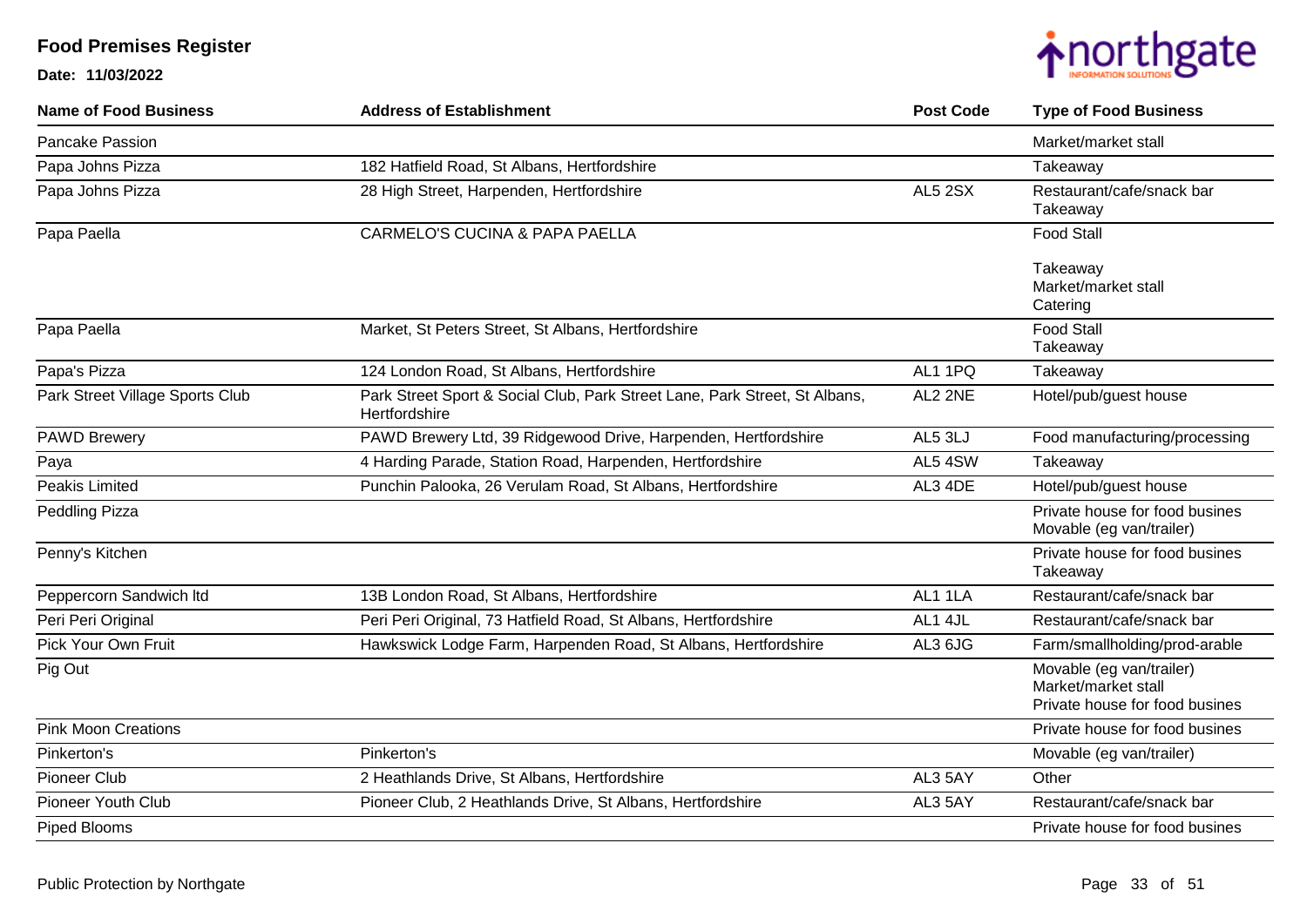

| <b>Name of Food Business</b>        | <b>Address of Establishment</b>                                                                                            | <b>Post Code</b> | <b>Type of Food Business</b>                                      |
|-------------------------------------|----------------------------------------------------------------------------------------------------------------------------|------------------|-------------------------------------------------------------------|
| Pizza GoGo                          | 116 London Road, St Albans, Hertfordshire                                                                                  | AL1 1NX          | Restaurant/cafe/snack bar                                         |
| Pizza Hut                           | 18 Beech Road, St Albans, Hertfordshire                                                                                    | AL3 5AS          |                                                                   |
| PizzaExpress/Mac & Wings            | Unit 3, The Gatehouse, 2 High Street, Harpenden, Hertfordshire                                                             | AL5 2TH          | Restaurant/cafe/snack bar<br>Takeaway                             |
| <b>Plant-Based Eats</b>             |                                                                                                                            |                  | Private house for food busines<br><b>Food Deliv Vehicle</b>       |
| Plantopia                           |                                                                                                                            |                  | Private house for food busines<br>Takeaway                        |
| <b>Platform Wines</b>               | Platform 4, Station, Street Record, Station Road, Harpenden, Hertfordshire                                                 |                  | Retailer(incl farm shop)                                          |
| Playschool Nursery                  | Playschool House, Alma Road, St Albans, Hertfordshire                                                                      | AL1 3AR          | Hospital/residential home/sch                                     |
| Playschool Nursery Ltd              | Playschool Nursery, 22 Leyton Road, Harpenden, Hertfordshire                                                               | AL5 2HU          | Hospital/residential home/sch                                     |
| Poc UK Ltd                          | Esso, 99-111 London Road, St Albans, Hertfordshire                                                                         | AL1 1PQ          | Retailer(incl farm shop)                                          |
| Podges Preserves                    | Podges Preserves                                                                                                           |                  | Market/market stall                                               |
| Polish Sausages (Food) on the Grill |                                                                                                                            |                  | Market/market stall<br>Catering<br>Private house for food busines |
| Poppycock                           | PoppyCock Events                                                                                                           |                  | Movable (eg van/trailer)                                          |
| Prae Wood Primary School            | Aspens Services Ltd catering @ Prae Wood Primary & Nursery, King Harry<br>Lane, St Albans, Hertfordshire                   | AL3 4HZ          | Hospital/residential home/sch                                     |
| <b>Premier Education</b>            | Premier Education catering @, St Bernadette Rc Nursery And Primary School,<br>Walsingham Way, London Colney, Hertfordshire | AL2 1NL          | Hospital/residential home/sch                                     |
|                                     |                                                                                                                            |                  | Catering<br>Staff restaurant/canteen/kitch                        |
| <b>Premier Foods</b>                | Servest Catering @ Centrium, Griffiths Way, St Albans, Hertfordshire                                                       |                  | Staff restaurant/canteen/kitch                                    |
| <b>Pressed Restaurant</b>           | Kitchen by CleverChefs                                                                                                     |                  | Restaurant/cafe/snack bar                                         |
| Pret A Manger                       | 25-27 St Peters Street, St Albans, Hertfordshire                                                                           | AL1 3DP          | Restaurant/cafe/snack bar<br>Takeaway                             |
| Prezzo                              | 15 Leyton Road, Harpenden, Hertfordshire                                                                                   | AL5 2HY          | Restaurant/cafe/snack bar                                         |
| <b>Prime Stead and Grill</b>        | Prime Steak & Grill Limited, 83-85 London Road, St Albans, Hertfordshire                                                   |                  | Restaurant/cafe/snack bar                                         |
| Punjab Spice                        |                                                                                                                            |                  | Movable (eg van/trailer)                                          |
| Pure and Wicked Ltd.                |                                                                                                                            |                  | Private house for food busines                                    |
| Queen Buzby Mae Pre-School          | St Johns Church Hall, St Johns Road, Harpenden, Hertfordshire                                                              |                  | Hospital/residential home/sch                                     |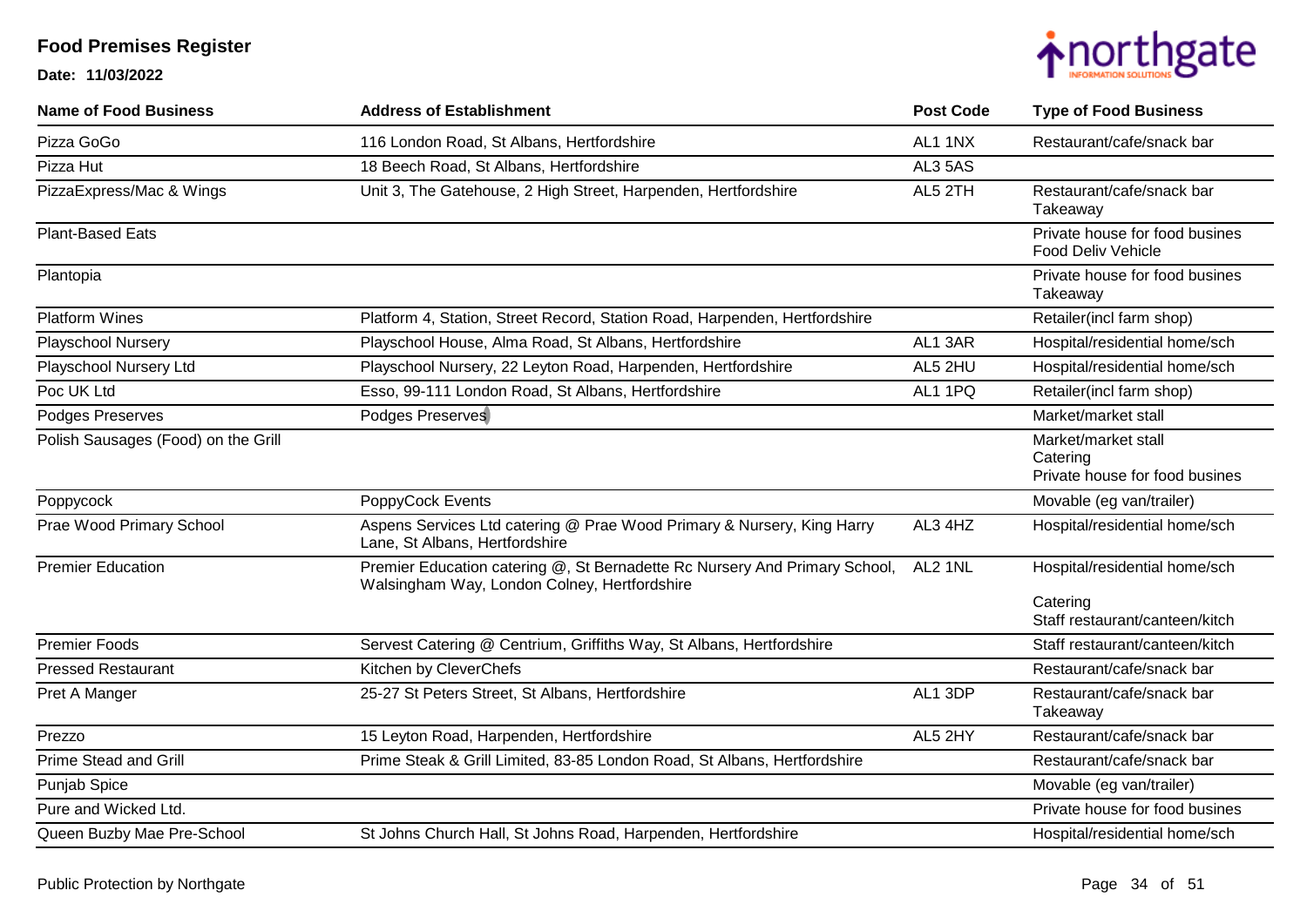

| <b>Name of Food Business</b> | <b>Address of Establishment</b>                                                                  | <b>Post Code</b> | <b>Type of Food Business</b>                                            |
|------------------------------|--------------------------------------------------------------------------------------------------|------------------|-------------------------------------------------------------------------|
| Queens Head                  | Queens Head Ph, 7 Church End, Sandridge, Hertfordshire                                           | AL4 9DL          | Hotel/pub/guest house                                                   |
| R & M Family Butchers        | 10 Station Road, Harpenden, Hertfordshire                                                        | AL5 4SE          | Other                                                                   |
| Radish                       |                                                                                                  |                  | Catering<br>Hospital/residential home/sch                               |
| <b>Radlett Golf Centre</b>   | Harper Lane, Shenley, Radlett, Hertfordshire                                                     | WD77HJ           | Restaurant/cafe/snack bar                                               |
| <b>Rainbow House Nursery</b> | Wheathampstead, Meads Lane, Wheathampstead, Hertfordshire                                        | AL4 8BW          | Hospital/residential home/sch                                           |
| Rainforest 2019 Ltd          | 9 Station Approach, Harpenden, Hertfordshire                                                     | AL5 4SP          | Restaurant/cafe/snack bar<br>Takeaway                                   |
| Ramen Electra                | Ramen Electra catering @, The Beehive Ph, 2 Keyfield Terrace, St Albans,<br>Hertfordshire        | AL1 1QL          | Hotel/pub/guest house                                                   |
|                              |                                                                                                  |                  | Catering<br>Takeaway                                                    |
| Rami Tandoori & Balti House  | 305 Watford Road, Chiswell Green, St Albans, Hertfordshire                                       | AL2 3DA          | Restaurant/cafe/snack bar                                               |
| Re-Play                      | St John Fisher Catholic Primary School, Hazelmere Road, St Albans,<br>Hertfordshire              | AL4 9RW          | Staff restaurant/canteen/kitch                                          |
| Re:Play @                    | Skyswood Primary School, Chandlers Road, St Albans, Hertfordshire                                | AL4 9RS          | Hospital/residential home/sch                                           |
| Re:Play @                    | Maple Primary School, Hall Place Gardens, St Albans, Hertfordshire                               | AL1 3SW          | Hospital/residential home/sch                                           |
| <b>READS</b>                 | 13 High Street, Harpenden, Hertfordshire                                                         | AL5 2RT          | Retailer(incl farm shop)                                                |
| <b>Redbourn Cricket Club</b> | The Common, Redbourn, Hertfordshire                                                              | AL37UB           | Other<br>Restaurant/cafe/snack bar<br>Catering<br>Hotel/pub/guest house |
| Redbourn Village Store       | Weymans Food, 27 High Street, Redbourn, Hertfordshire                                            | AL37LE           | Restaurant/cafe/snack bar<br>Retailer(incl farm shop)                   |
| Renu's Kitchen Ltd           |                                                                                                  |                  | Private house for food busines<br>Takeaway<br>Market/market stall       |
| <b>Restaurant Associates</b> | Compass Catering @ Deloitte LLP, 3 Victoria Square, Victoria Street, St<br>Albans, Hertfordshire | AL1 3TF          | Restaurant/cafe/snack bar                                               |
| Rice & Spice                 | 125 Southdown Road, Harpenden, Hertfordshire                                                     | <b>AL5 1QQ</b>   | Takeaway                                                                |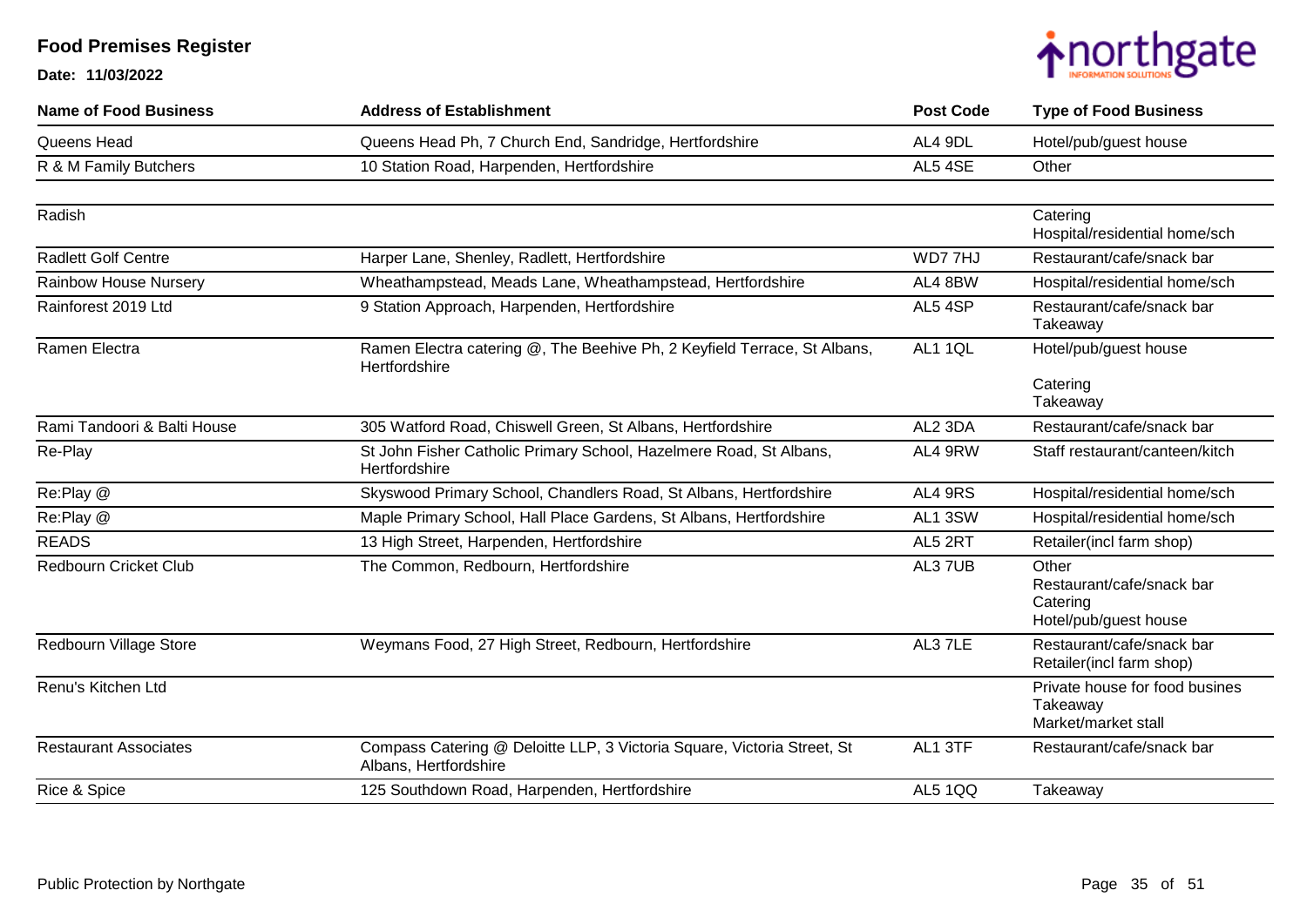

| <b>Name of Food Business</b>                            | <b>Address of Establishment</b>                                                                   | <b>Post Code</b> | <b>Type of Food Business</b>                                                       |
|---------------------------------------------------------|---------------------------------------------------------------------------------------------------|------------------|------------------------------------------------------------------------------------|
| <b>Rolling Burritos</b>                                 |                                                                                                   |                  | Catering<br>Private house for food busines<br>Takeaway<br>Movable (eg van/trailer) |
| Room For Dessert                                        | Capstan House, 184 Hatfield Road, St Albans, Hertfordshire                                        |                  | Takeaway<br>Restaurant/cafe/snack bar                                              |
| Rosebery House                                          | 1 Rosebery Avenue, Harpenden, Hertfordshire                                                       | AL5 2QT          | Hospital/residential home/sch                                                      |
| <b>Rothamsted Enterprises Ltd</b>                       | Rothamsted Manor, Harpenden, Hertfordshire                                                        | AL5 2BE          | Restaurant/cafe/snack bar<br>Catering<br>Takeaway                                  |
| <b>Rothamsted Restaurant &amp; Conference</b><br>Centre | Rothamsted Research, West Common, Harpenden, Hertfordshire                                        | AL5 2JQ          | Restaurant/cafe/snack bar                                                          |
| <b>Royal Voluntary Service</b>                          | Royal Voluntary Service Shop, St Albans City Hospital, Waverley Road, St<br>Albans, Hertfordshire | AL3 5PN          | Catering<br>Retailer(incl farm shop)                                               |
| Rudi's Chilli Jam                                       |                                                                                                   |                  | Private house for food busines<br>Market/market stall                              |
| <b>Rumbles Fish Bar</b>                                 | 76-78 Park Street, Park Street, St Albans, Hertfordshire                                          | AL2 2PW          | Restaurant/cafe/snack bar                                                          |
| RyeHarvest                                              | Rothamsted Research, West Common, Harpenden, Hertfordshire                                        | AL5 2JQ          | Catering                                                                           |
| Saar Convenience Store                                  | 211 Hatfield Road, St Albans, Hertfordshire                                                       | AL1 4SY          |                                                                                    |
| Sainsbury's Supermarkets Ltd                            | Sainsbury's Local, St Albans City Station, Station Way, St Albans,<br>Hertfordshire               | AL1 5HE          | Retailer(incl farm shop)                                                           |
| Salon Services Ltd                                      | 48 The Maltings, St Albans, Hertfordshire                                                         | AL1 3HL          | Retailer(incl farm shop)                                                           |
| Sam Chinese Takeaway                                    | Sam Chinese Take Away, 3 Haseldine Road, London Colney, Hertfordshire                             | AL2 1RR          | Takeaway                                                                           |
| Sam Wylie 1:1 Diet Consultant                           |                                                                                                   |                  | Private house for food busines                                                     |
| Sapore D'Italia                                         | 42 New House Park, St Albans, Hertfordshire                                                       | AL1 1UJ          | Takeaway                                                                           |
| Sapore D'Italia (Mobile)                                | 42 New House Park, St Albans, Hertfordshire                                                       | AL1 1UJ          | Movable (eg van/trailer)                                                           |
| Saute Grill & Meze Restaurant                           | Saute Grill & Meze Restaurant, 52-56 Adelaide Street, St Albans, Hertfordshire                    | AL3 5BG          | Staff restaurant/canteen/kitch                                                     |
| School Catering Support Ltd (Relish)                    | Roundwood Primary School, Roundwood Park, Harpenden, Hertfordshire                                | AL5 3AD          | Hospital/residential home/sch<br>Restaurant/cafe/snack bar<br>Catering             |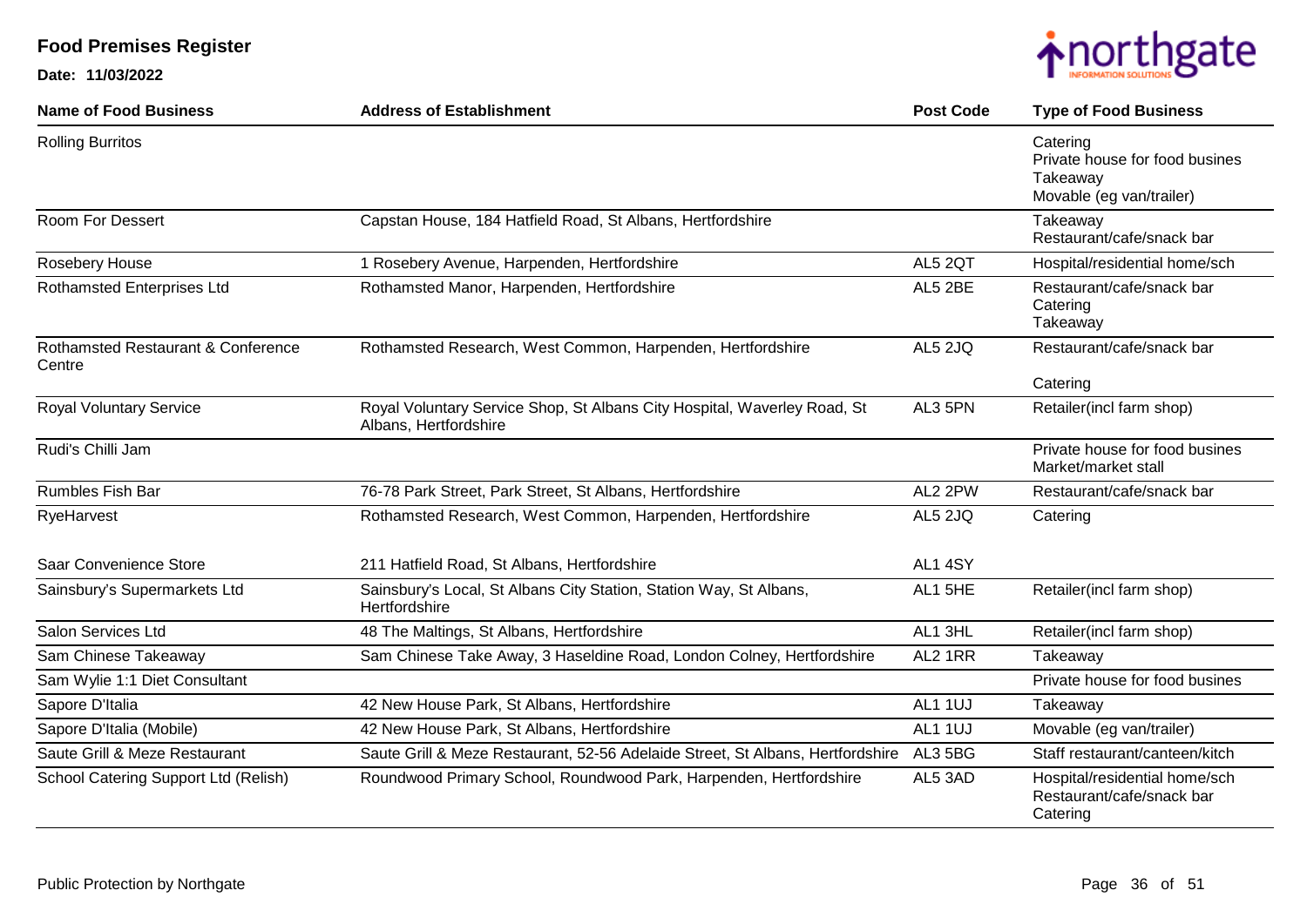

| <b>Name of Food Business</b>         | <b>Address of Establishment</b>                                                                                  | <b>Post Code</b> | <b>Type of Food Business</b>                           |
|--------------------------------------|------------------------------------------------------------------------------------------------------------------|------------------|--------------------------------------------------------|
| School Catering Support Ltd (Relish) | Wood End JMI School, Wood End School, Yeomans Avenue, Harpenden,<br>Hertfordshire                                | AL5 3EF          | Hospital/residential home/sch                          |
|                                      |                                                                                                                  |                  | Restaurant/cafe/snack bar<br>Catering                  |
| <b>School PTA</b>                    | St Michaels C Of E Va Primary School, St Michaels Street, St Albans,<br>Hertfordshire                            | AL3 4SJ          | Other                                                  |
| Sculpt & Bloom                       |                                                                                                                  |                  | Private house for food busines                         |
| Seans Bakery @, The George Inn       | 37 High Street, Redbourn, Hertfordshire                                                                          | AL3 7LW          | Catering<br>Retailer(incl farm shop)                   |
| Seaworld                             | 193 Cell Barnes Lane, St Albans, Hertfordshire                                                                   | AL1 5PX          | Takeaway                                               |
| Seaworld                             | Seaworld Fish & Chips & Kebabs, 4 How Wood, Park Street, St Albans,<br>Hertfordshire                             | AL2 2RA          | Takeaway                                               |
| Serco PECS                           | St Albans Magistrates Court, Civic Centre, St Peters Street, St Albans,<br>Hertfordshire                         | AL1 3LB          | Staff restaurant/canteen/kitch                         |
| <b>SHAAD</b>                         | 256 Hatfield Road, St Albans, Hertfordshire                                                                      | AL1 4UN          | Takeaway                                               |
| Shell (Redbourn) Petrol Station      | Shell Redbourn, Petrol Filling Station, St Albans Road, Redbourn,<br>Hertfordshire                               | AL37AD           | Retailer(incl farm shop)                               |
| <b>Shell Orbital</b>                 | Service Station, North Orbital Road, Colney Heath, St Albans, Hertfordshire                                      | AL4 ONG          | Retailer(incl farm shop)                               |
| Shell Redbourn                       | Petrol Filling Station, St Albans Road, Redbourn, Hertfordshire                                                  | AL37AD           |                                                        |
| <b>Shell Smallford</b>               | Shell Smallford, 608 Hatfield Road, Smallford, St Albans, Hertfordshire                                          | AL4 OHP          | Retailer(incl farm shop)                               |
| <b>Shell Waitrose Chiswell</b>       | Shell / Waitrose Chiswell, Petrol Filling Station, 551 Watford Road, Chiswell<br>Green, St Albans, Hertfordshire | AL2 3EH          | Retailer(incl farm shop)                               |
| Shezzo's                             | 106A Lower Luton Road, Harpenden, Hertfordshire                                                                  | AL5 5AH          | Restaurant/cafe/snack bar<br>Takeaway                  |
| Shirley's Cafe                       | Broadlakes Lodge Social Club, Shenley Lane, London Colney, Hertfordshire                                         | AL2 1DQ          | Restaurant/cafe/snack bar                              |
| Shish & Grill                        | 307 High Street, London Colney, Hertfordshire                                                                    | AL2 1EJ          | Catering<br>Staff restaurant/canteen/kitch<br>Takeaway |
| Shop Local Extra                     | Jas News, 3 Piggottshill Lane, Harpenden, Hertfordshire                                                          | AL5 1LG          | commercial unit (small)                                |
| Simmons Bakers                       | 14 High Oaks, St Albans, Hertfordshire                                                                           | AL3 6DL          | Restaurant/cafe/snack bar<br>Takeaway                  |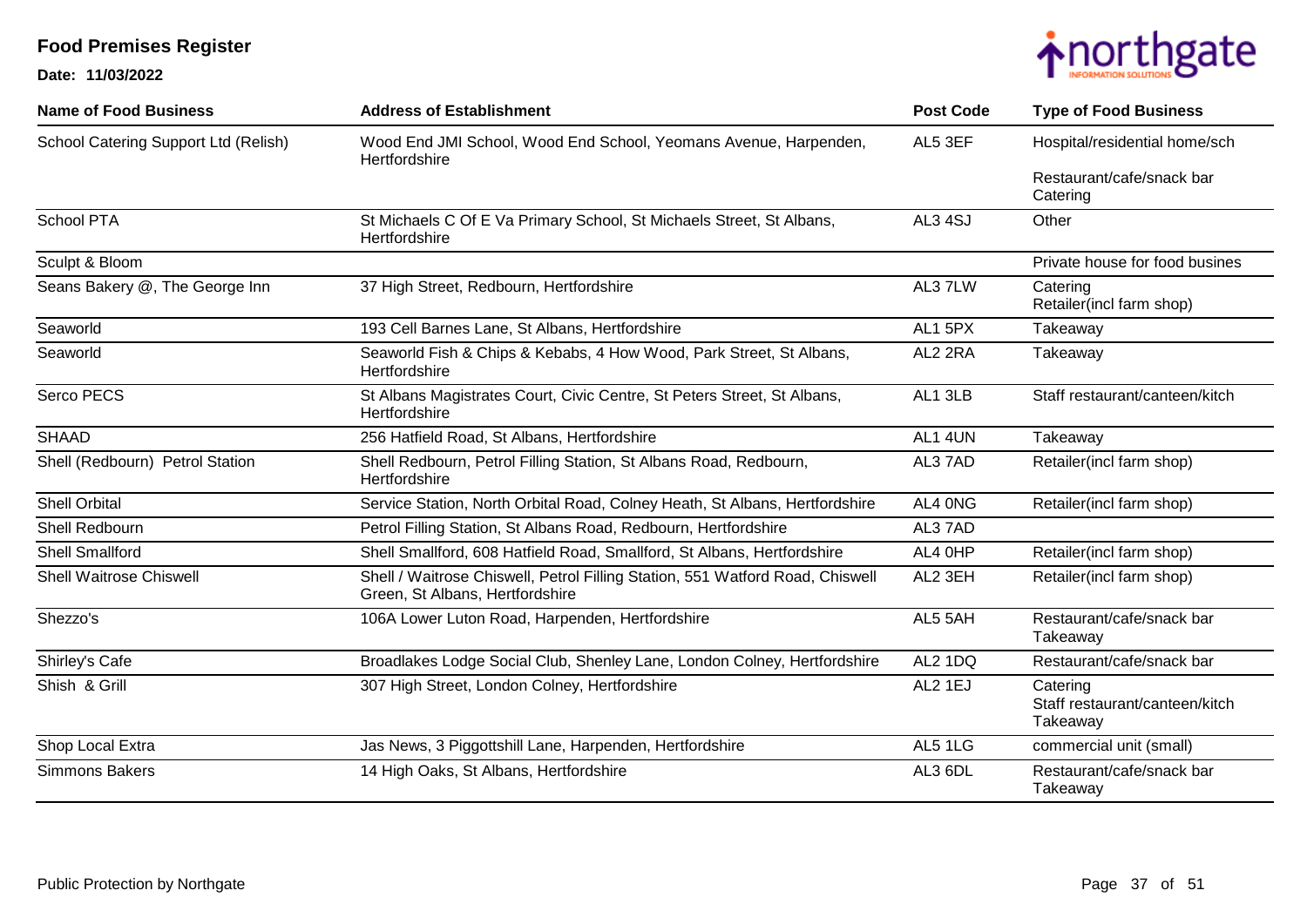

| <b>Name of Food Business</b>                          | <b>Address of Establishment</b>                                                                               | <b>Post Code</b> | <b>Type of Food Business</b>                                      |
|-------------------------------------------------------|---------------------------------------------------------------------------------------------------------------|------------------|-------------------------------------------------------------------|
| Simmons Bakers                                        | 12 How Wood, Park Street, St Albans, Hertfordshire                                                            | AL2 2RA          | Restaurant/cafe/snack bar<br>Takeaway<br>Retailer(incl farm shop) |
| <b>Simmons Bakers Limited</b>                         | Simmons Bakers, 2A Tippendell Lane, Chiswell Green, St Albans,<br>Hertfordshire                               | AL2 3HL          | Restaurant/cafe/snack bar                                         |
| <b>Skylarks Day Care</b>                              | Batford Day Care Ltd, 34 Holcroft Road, Batford, Harpenden, Hertfordshire                                     | AL5 5BQ          | Hospital/residential home/sch                                     |
| Slimming World                                        |                                                                                                               |                  | Private house for food busines                                    |
| Slimming World                                        |                                                                                                               |                  | Private house for food busines                                    |
| Slimming World Wheathampstead & St<br>Johns Harpenden |                                                                                                               |                  | Retailer(incl farm shop)                                          |
|                                                       |                                                                                                               |                  | Private house for food busines                                    |
| Slug and Lettuce                                      | The Wheatsheaf, 9 High Street, Harpenden, Hertfordshire                                                       | AL5 2RT          | Hotel/pub/guest house                                             |
| Slug and Lettuce                                      | 15 Victoria Street, St Albans, Hertfordshire                                                                  | AL1 3JJ          | Hotel/pub/guest house                                             |
| SM and Sons                                           | SM & SONS FOOD AND WINE, 30-32 Abbots Avenue West, St Albans,<br>Hertfordshire                                | AL1 2JZ          | Retailer(incl farm shop)                                          |
| Small Bed & Breakfast                                 | Bed & Breakfast / Guest House, 13 Windermere Avenue, St Albans,<br>Hertfordshire                              | AL1 5QW          | Hotel/pub/guest house                                             |
| Smallford Farm Shop and Cafe                          | Smallford Farm Shop and Italian Kitchen Cafe, Smallford Nurseries, Hatfield<br>Road, St Albans, Hertfordshire | AL4 OHE          | Restaurant/cafe/snack bar                                         |
|                                                       |                                                                                                               |                  | Retailer(incl farm shop)                                          |
| <b>Smiths News</b>                                    | Distribution Centre, Punch Bowl Park, Cherry Tree Lane, Hemel Hempstead,<br>Hertfordshire                     | HP2 7EU          | Distribution/warehousing                                          |
| Smoke and Hive Ltd                                    | Smoke and Hive, Hertfordshire                                                                                 |                  | Market/market stall                                               |
| Smoke House Deli                                      | Smoke House Deli, 205 Cell Barnes Lane, St Albans, Hertfordshire                                              | AL1 5PX          | Restaurant/cafe/snack bar                                         |
| Smoky Boys                                            | 33 Vesta Avenue, St Albans, Hertfordshire                                                                     | AL1 2PG          | Takeaway                                                          |
| Snack Bar                                             | Colney Heath Football & Social Club, High Street, Colney Heath, St Albans,<br>Hertfordshire                   | AL4 ONP          | Restaurant/cafe/snack bar                                         |
| <b>Snack Shack</b>                                    |                                                                                                               |                  | Catering<br>Movable (eg van/trailer)                              |
| <b>SNACKBOX</b>                                       | 12 Art School Yard, The Maltings, St Albans, Hertfordshire                                                    | AL1 3YS          | Movable (eg van/trailer)<br>Takeaway                              |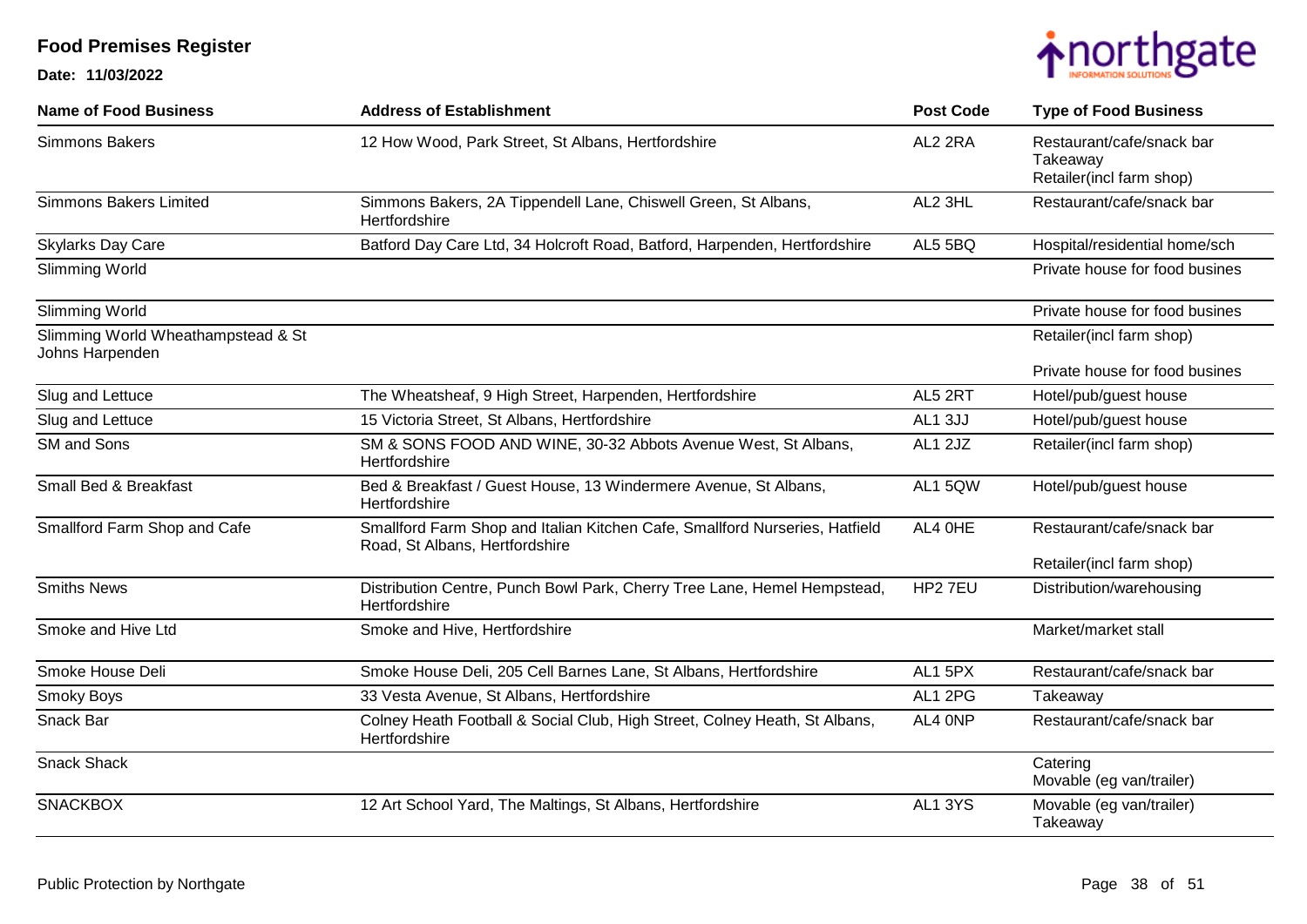

| <b>Name of Food Business</b>        | <b>Address of Establishment</b>                                                                               | <b>Post Code</b> | <b>Type of Food Business</b>                                                |
|-------------------------------------|---------------------------------------------------------------------------------------------------------------|------------------|-----------------------------------------------------------------------------|
| Snug Bars Ltd.                      | The Snug Bar, The Fleur De Lys Ph, 1 French Row, St Albans, Hertfordshire                                     | AL3 5DU          | Restaurant/cafe/snack bar<br>Hotel/pub/guest house                          |
| Sopwall Pantry Limited              |                                                                                                               |                  | Private house for food busines                                              |
| Soups of St Albans                  |                                                                                                               |                  | Private house for food busines                                              |
| Souvlaki City                       | 203 Hatfield Road, St Albans, Hertfordshire                                                                   | AL1 4SY          | Restaurant/cafe/snack bar                                                   |
| Spar                                | 1 Loyd Court, 63 Russet Drive, St Albans, Hertfordshire                                                       |                  | Retailer(incl farm shop)                                                    |
| <b>Special Residential Services</b> | Special Residential Servies, Kingsley Green, Harper Lane, Shenley, Radlett,<br>Hertfordshire                  | WD7 9HQ          | Hospital/residential home/sch                                               |
| Spice Rack                          | 5 Station Road, Harpenden, Hertfordshire                                                                      | AL5 4SA          | Restaurant/cafe/snack bar                                                   |
| <b>Spicer Street Church</b>         | Independent Chapel, Spicer Street, St Albans, Hertfordshire                                                   | AL3 4PQ          | Other                                                                       |
| Spirals After School Care Club      | Mandeville Primary School, Mandeville Drive, St Albans, Hertfordshire                                         | AL1 2LE          | Hospital/residential home/sch                                               |
| Spire Hospital                      | Spire Harpenden Hospital, Ambrose Lane, Harpenden, Hertfordshire                                              | AL5 4BP          | Staff restaurant/canteen/kitch<br>Catering<br>Hospital/residential home/sch |
| St Albans and District Foodbank     | 3 Redbourn Industrial Centre, High Street, Redbourn, Hertfordshire                                            | AL37LG           | Distribution/warehousing                                                    |
| St Albans Cafe                      | Wickes, Acrewood Way, St Albans, Hertfordshire                                                                | AL4 0JY          | Movable (eg van/trailer)                                                    |
| St Albans Care Ltd                  | Alban Manor Nursing Home, Alban Manor Nursing Home, 2 Chene Drive,<br>Waverley Road, St Albans, Hertfordshire | AL3 5QP          | Hospital/residential home/sch                                               |
| <b>St Albans Country Markets</b>    | 60 Hughenden Road, St Albans, Hertfordshire                                                                   | <b>AL4 9QS</b>   | Market/market stall                                                         |
| <b>St Albans Country Markets</b>    | Vicky Millins, 3 Willoughby Court, London Colney, Hertfordshire                                               | AL2 1HL          | Market/market stall<br>Catering                                             |
| St Albans Day Service               | Cunningham Hub, 207 Cell Barnes Lane, St Albans, Hertfordshire                                                | AL1 5PX          | Other                                                                       |
| St Albans Irish Association         | North Orbital Road, London Colney, Hertfordshire                                                              | AL2 1DW          | Hotel/pub/guest house                                                       |
| St Albans Museum And Gallery        | St Albans Museum And Gallery, Town Hall, St Peters Street, St Albans,<br>Hertfordshire                        | AL1 3DH          | Retailer(incl farm shop)                                                    |
| St Albans Nursery & Montessori      | 601A Hatfield Road, Smallford, St Albans, Hertfordshire                                                       | AL4 OHL          | Hospital/residential home/sch                                               |
| <b>St Albans Service Station</b>    | 150 Harpenden Road, St Albans, Hertfordshire                                                                  | AL3 6BZ          | Takeaway<br>Retailer(incl farm shop)                                        |
| St Albans SF Connect                | BP St Albans Simply Food Connect, BP Oil UK Ltd, Verulam Road, St Albans,<br>Hertfordshire                    | AL3 4DP          | Restaurant/cafe/snack bar                                                   |
| St Albans Tandoori                  | 44-46 St Peters Street, St Albans, Hertfordshire                                                              | AL1 3NF          | Restaurant/cafe/snack bar                                                   |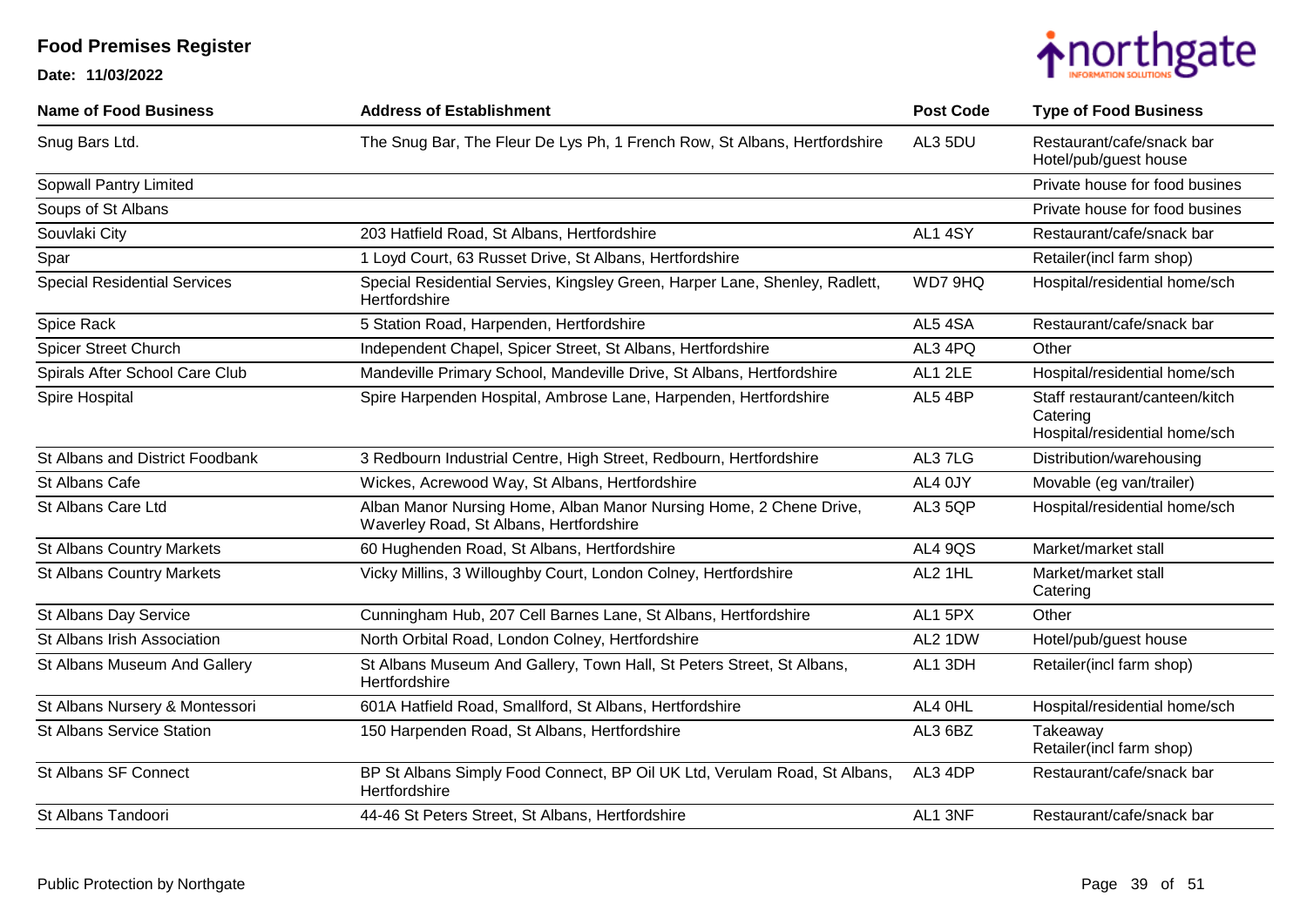

| <b>Name of Food Business</b>  | <b>Address of Establishment</b>                                                                                      | <b>Post Code</b> | <b>Type of Food Business</b>                                                                  |
|-------------------------------|----------------------------------------------------------------------------------------------------------------------|------------------|-----------------------------------------------------------------------------------------------|
| ST Chi Oriental               | 415 Hatfield Road, St Albans, Hertfordshire                                                                          | AL4 0XP          | Restaurant/cafe/snack bar<br>Takeaway                                                         |
| St Lukes Church               | The Crescent, Bricket Wood, Hertfordshire                                                                            | AL2 3NF          | Hospital/residential home/sch                                                                 |
| St Saviour's Church           | St Saviours Church, Sandpit Lane, St Albans, Hertfordshire                                                           | AL1 4DF          | Catering                                                                                      |
| St Villa Ltd                  | 2 Marlborough Road, St Albans, Hertfordshire                                                                         | AL1 3XQ          | Restaurant/cafe/snack bar                                                                     |
| St. Albans School             | St Albans School, St Albans School Pavilion, 162 Harpenden Road, St Albans,<br>Hertfordshire                         | AL3 6BZ          | Hospital/residential home/sch                                                                 |
| <b>StA Pizza</b>              | 23 George Street, St Albans, Hertfordshire                                                                           |                  |                                                                                               |
| <b>Staff Restaurant</b>       | Sainsbury's, Unit 6, Colney Fields Shopping Park, Barnet Road, London<br>Colney, Hertfordshire                       | AL2 1AB          | Staff restaurant/canteen/kitch                                                                |
| <b>Staff Restaurant</b>       | Sainsbury's, 31 High Street, Harpenden, Hertfordshire                                                                | AL5 2RU          | Staff restaurant/canteen/kitch                                                                |
| Stairways                     | Stairways, 19 Douglas Road, Harpenden, Hertfordshire                                                                 | AL5 2EN          | Hospital/residential home/sch                                                                 |
| <b>Stanhope Preserves</b>     | 34 Stanhope Road, St Albans, Hertfordshire                                                                           | AL1 5BL          | Market/market stall                                                                           |
| <b>Starbucks</b>              | 11 High Street, St Albans, Hertfordshire                                                                             | AL3 4ED          | Restaurant/cafe/snack bar                                                                     |
| <b>Starbucks</b>              | North Orbital Road, Chiswell Green, St Albans, Hertfordshire                                                         | AL2 2AB          | Retailer(incl farm shop)                                                                      |
| STAY BELVEDERE HOTELS LTD     | Mercure St. Albans Noke Hotel, The Noke, Watford Road, Chiswell Green, St<br>Albans, Hertfordshire                   | AL2 3DS          | Hotel/pub/guest house                                                                         |
| Steiner Kindergarten          | Fleetville Community Centre, Royal Road, St Albans, Hertfordshire                                                    | AL1 4LQ          | Hospital/residential home/sch                                                                 |
| <b>Steve's Sauces</b>         |                                                                                                                      |                  | Private house for food busines<br>Catering                                                    |
| <b>STI UK LTD</b>             | Punch Bowl Park, Cherry Tree Lane, Hemel Hempstead, Hertfordshire                                                    |                  | Distribution/warehousing<br>Importer<br>Food broker/multi-business<br>commercial unit (large) |
| <b>Strong Roots Childcare</b> | Strong Roots Childcare, St Bernadette Rc Nursery And Primary School,<br>Walsingham Way, London Colney, Hertfordshire | AL2 1NL          | Hospital/residential home/sch                                                                 |
| Subway                        | 79A St Peters Street, St Albans, Hertfordshire                                                                       | AL1 3EG          | Restaurant/cafe/snack bar                                                                     |
| Subway                        | 11 The Quadrant, St Albans, Hertfordshire                                                                            | AL4 9RB          | Restaurant/cafe/snack bar<br>Takeaway<br>Staff restaurant/canteen/kitch                       |
| <b>Suffolk House</b>          | 9 Suffolk Close, London Colney, Hertfordshire                                                                        | AL2 1DZ          | Hospital/residential home/sch<br>Catering                                                     |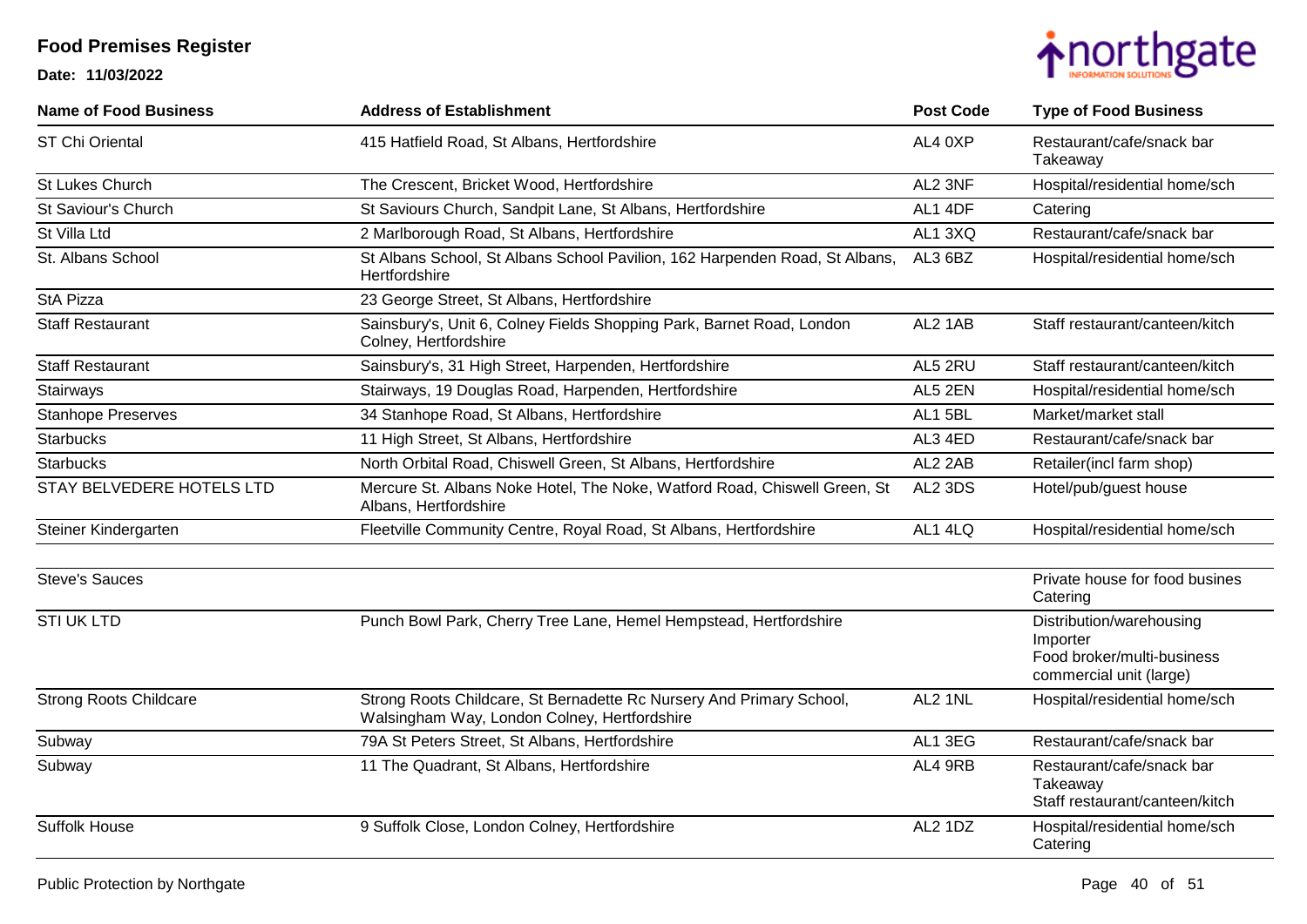| <b>Name of Food Business</b>     | <b>Address of Establishment</b>                                                                               | <b>Post Code</b> | <b>Type of Food Business</b>                           |
|----------------------------------|---------------------------------------------------------------------------------------------------------------|------------------|--------------------------------------------------------|
| Sugar & Spice                    |                                                                                                               |                  | Private house for food busines                         |
| Sugar & Spice                    |                                                                                                               |                  | Private house for food busines                         |
| <b>Sugar and Spice Cupcakes</b>  |                                                                                                               |                  | Private house for food busines<br>Market/market stall  |
| Sugartists                       |                                                                                                               |                  | Private house for food busines                         |
| Sulfood                          |                                                                                                               |                  | Private house for food busines<br>Takeaway             |
| Sunlight Fish & Chips            | Sunlight Fish and Chips, 35 Vesta Avenue, St Albans, Hertfordshire                                            | AL1 2PG          | Takeaway                                               |
| Sunny View London Paramount Care | Sunny View London Paramount Care Ltd, 61 Tuffnells Way, Harpenden,<br>Hertfordshire                           | AL5 3HA          | Hospital/residential home/sch                          |
| Sunshine Cafe                    | Homebase Ltd, Afb House, Alban Park, Hatfield Road, St Albans,<br>Hertfordshire                               | AL4 0JJ          | <b>Food Stall</b>                                      |
| Sushi Daily                      | Sushi Daily, 3 Leyton Road, Harpenden, Hertfordshire                                                          | AL5 2TJ          | Retailer(incl farm shop)                               |
| Sushi Fusion                     | 44 New House Park, St Albans, Hertfordshire                                                                   | AL1 1UJ          | Takeaway                                               |
| Sushi Gourmet                    | Sushi Gourmet @ Sainsburys, Unit 6, Colney Fields Shopping Park, Barnet<br>Road, London Colney, Hertfordshire | AL2 1AB          | Takeaway                                               |
| Sushi Gourmet                    | Sushi Gourmet @ Sainsbury's, Sainsburys, Everard Close, St Albans,<br>Hertfordshire                           | AL1 2QU          | Retailer(incl farm shop)                               |
| Sushimania                       | Unit 7 - 11 Verulam Road, Christopher Place, St Albans, Verulam Road, St<br>Albans, Hertfordshire             | AL3 4DA          | Restaurant/cafe/snack bar                              |
| SUTTON ROAD CONVENIENCE STORE    | 5 Sutton Road, St Albans, Hertfordshire                                                                       | AL1 5JQ          | Retailer(incl farm shop)                               |
| <b>Sweet</b>                     | 26 Station Road, Harpenden, Hertfordshire                                                                     | AL5 4SE          | Catering<br>Restaurant/cafe/snack bar                  |
| <b>Sweet Tooth</b>               |                                                                                                               |                  | Private house for food busines                         |
| Sweetspread & More               |                                                                                                               |                  | Private house for food busines                         |
| T K Maxx                         | Unit 2, Colney Fields Retail Park, Barnet Road, London Colney, Hertfordshire                                  | AL2 1BG          | Retailer(incl farm shop)                               |
| Tabure                           | 6 Spencer Street, St Albans, Hertfordshire                                                                    | AL3 5EG          | Restaurant/cafe/snack bar                              |
| Taco Tavern & Salad Station      |                                                                                                               |                  | Private house for food busines<br>Catering<br>Takeaway |
| Tahini                           | 104 High Street, Harpenden, Hertfordshire                                                                     | AL5 2SP          | Restaurant/cafe/snack bar<br>Takeaway                  |

## **Food Premises Register Date: 11/03/2022**

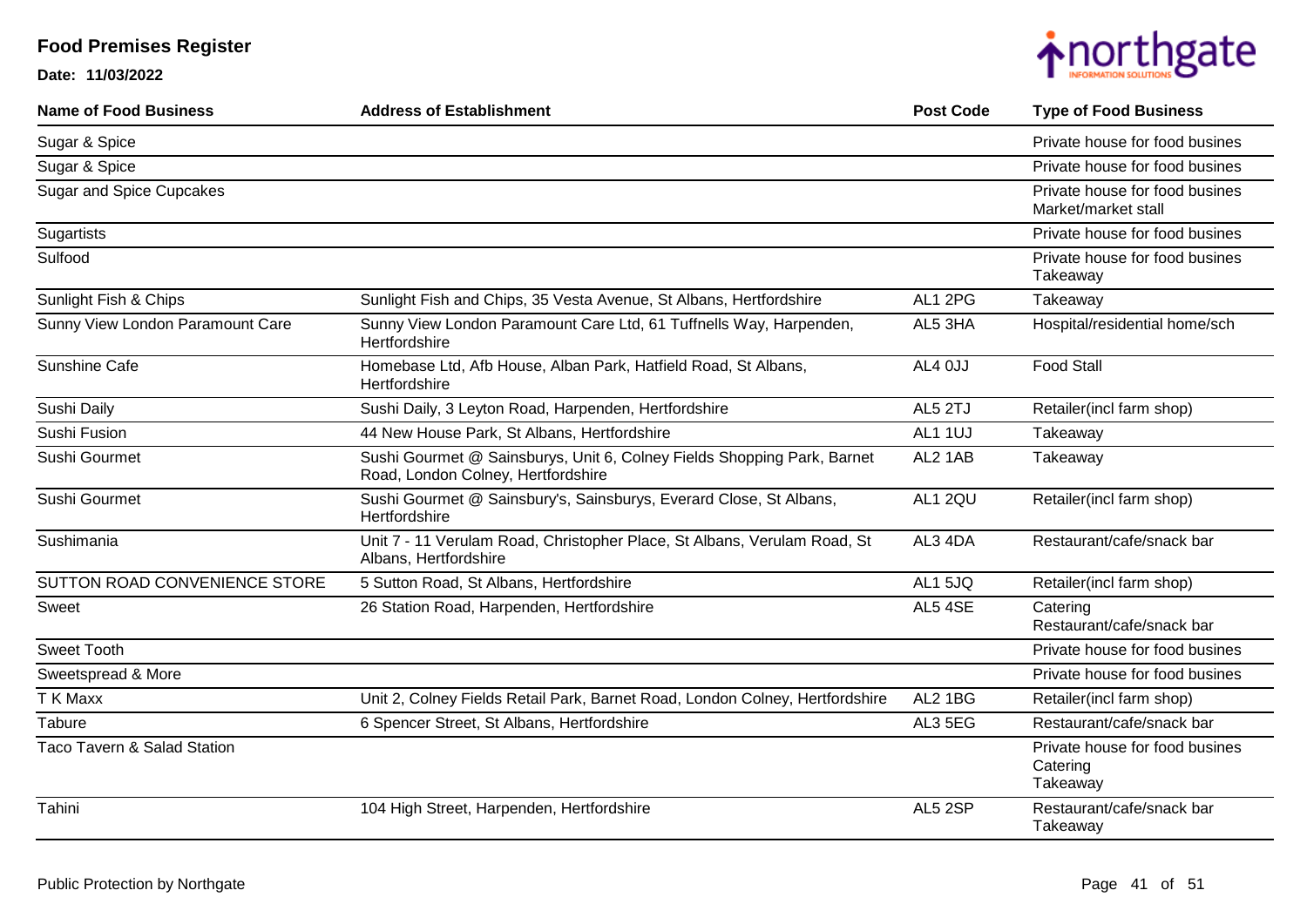

| <b>Name of Food Business</b>       | <b>Address of Establishment</b>                                                                     | <b>Post Code</b> | <b>Type of Food Business</b>                                                           |
|------------------------------------|-----------------------------------------------------------------------------------------------------|------------------|----------------------------------------------------------------------------------------|
| Take Me Home Event Hire            |                                                                                                     |                  | Private house for food busines                                                         |
| <b>Taras Retreat</b>               | Tara's Retreat, Taras Retreat Care Home, High Street, Sandridge,<br>Hertfordshire                   | AL4 9DQ          | Hospital/residential home/sch                                                          |
| TAS Food & Wine Ltd                | 109 Victoria Street, St Albans, Hertfordshire                                                       | AL1 3TJ          | Retailer(incl farm shop)                                                               |
| Taste of Nawab St Albans           | 156 London Road, St Albans, Hertfordshire                                                           | AL1 1PQ          | Restaurant/cafe/snack bar<br>Takeaway                                                  |
| <b>Taste Of Sicily</b>             | Taste of Sicily, 18 Handley Page Way, Old Parkbury Lane, Colney Street, St<br>Albans, Hertfordshire | AL2 2DQ          | Wholesale/cash&carry                                                                   |
| Taste of Vietnam                   |                                                                                                     |                  | Private house for food busines                                                         |
| <b>Tasty Buttercup Cakes</b>       |                                                                                                     |                  | Private house for food busines                                                         |
| Tavah                              | 187 Hatfield Road, St Albans, Hertfordshire                                                         | AL1 4LG          | Restaurant/cafe/snack bar<br>Takeaway                                                  |
| Tea and Jeanies                    | Tea At Jeanies, 95 Oakwood Road, Bricket Wood, Hertfordshire                                        | AL2 3QB          | Restaurant/cafe/snack bar                                                              |
| <b>Terio Italian Chef</b>          |                                                                                                     |                  | Private house for food busines                                                         |
| Tesco                              | 26-30 Beech Road, St Albans, Hertfordshire                                                          | AL3 5AS          | Retailer(incl farm shop)                                                               |
| Tesco                              | 95 Hatfield Road, St Albans, Hertfordshire                                                          |                  | Retailer(incl farm shop)                                                               |
| Tesco                              | 19-21 High Street, Wheathampstead, Hertfordshire                                                    | AL4 8BB          | Retailer(incl farm shop)                                                               |
| Tesco                              | 33-39 St Peters Street, St Albans, Hertfordshire                                                    | AL1 3EB          | Retailer(incl farm shop)                                                               |
| <b>Tesco Stores Limited</b>        | Tesco, 95 - 101, Luton Road, Harpenden, Hertfordshire                                               | AL5 3BB          | Retailer(incl farm shop)                                                               |
| TGF Pizza Ltd.                     | TGF Pizza Ltd, 7 Sutton Road, St Albans, Hertfordshire                                              | AL1 5JQ          | Takeaway                                                                               |
| Thai Square                        | Thai Square, 27-28 George Street, St Albans, Hertfordshire                                          | AL3 4ES          | Restaurant/cafe/snack bar<br>Staff restaurant/canteen/kitch<br>Catering<br>Takeaway    |
| The 1:1 Cambridge Weight Plan Diet |                                                                                                     |                  | Private house for food busines<br>Distribution/warehousing<br>Retailer(incl farm shop) |
| The Allotment Centre               | Allotment Gardens, Dark Lane, Harpenden, Hertfordshire                                              |                  | Market/market stall                                                                    |
| The BBQ Shack                      | Southdown Industrial Estate, Marlborough Park, Harpenden, Hertfordshire                             |                  | Movable (eg van/trailer)<br>Catering<br>Takeaway                                       |
| The Beech House                    | 81 St Peters Street, St Albans, Hertfordshire                                                       | AL1 3EG          | Restaurant/cafe/snack bar                                                              |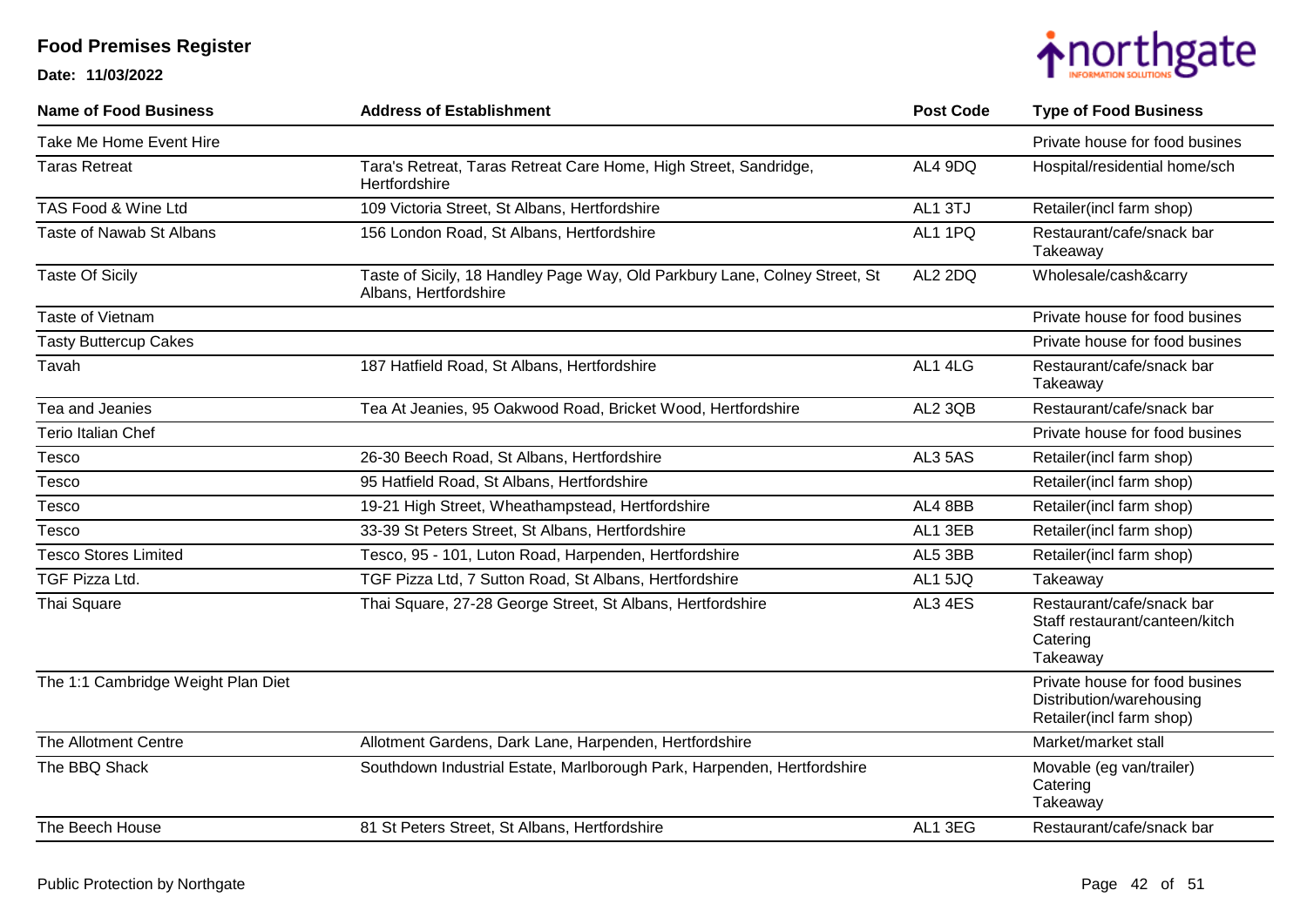

| <b>Name of Food Business</b>         | <b>Address of Establishment</b>                                                                          | <b>Post Code</b> | <b>Type of Food Business</b>                          |
|--------------------------------------|----------------------------------------------------------------------------------------------------------|------------------|-------------------------------------------------------|
| The Beech Tree Cafe                  | The Beech Tree Cafe, 191A Hatfield Road, St Albans, Hertfordshire                                        | AL1 4LG          | Catering                                              |
| The Beer Shop                        | 71 London Road, St Albans, Hertfordshire                                                                 | AL1 1LN          | Retailer(incl farm shop)                              |
| The Bishops Cave                     | The Bishop's Cave, 19 Holywell Hill, St Albans, Hertfordshire                                            | AL1 1EZ          | Restaurant/cafe/snack bar                             |
| The Bishops' Cave / The Gin Cave     | The Bishop's Cave / The Gin Cave, 21 Holywell Hill, St Albans, Hertfordshire                             | AL1 1EZ          | Hotel/pub/guest house                                 |
| The Blue Tangerine Cafe              | The Blue Tangerine Cafe operating at, St Lukes School, Crouch Hall Lane,<br>Redbourn, Hertfordshire      | AL3 7ET          | Movable (eg van/trailer)                              |
|                                      |                                                                                                          |                  | Catering<br>Hospital/residential home/sch             |
| The Body Shop                        | The Body Shop INT PLC, 10 The Maltings, St Albans, Hertfordshire                                         | AL1 3HL          | Retailer(incl farm shop)                              |
| The Breakfast Club                   | 62 Stanhope Road, St Albans, Hertfordshire                                                               | AL1 5BL          | Restaurant/cafe/snack bar                             |
| The Bull Public House                | The Bull Ph, Barnet Road, London Colney, Hertfordshire                                                   | AL2 1QU          | Hotel/pub/guest house                                 |
| The Bunker Cafe                      | Wheathampstead Pay And Play Golf Course, Harpenden Road,<br>Wheathampstead, Hertfordshire                | AL4 8EZ          | Restaurant/cafe/snack bar                             |
|                                      |                                                                                                          |                  | Takeaway                                              |
| The Buttercup Bakery                 |                                                                                                          |                  | Private house for food busines                        |
| The Camp Fish Bar                    | 33 Sutton Road, St Albans, Hertfordshire                                                                 | AL1 5JQ          | commercial unit (small)                               |
| The Canape Company                   |                                                                                                          |                  | Private house for food busines                        |
| The Chef's Friend                    |                                                                                                          |                  | Private house for food busines                        |
| The Chicken Shop                     | 63 Hatfield Road, St Albans, Hertfordshire                                                               | AL1 4JE          | Restaurant/cafe/snack bar<br>Takeaway                 |
| The ChilliBru Company                |                                                                                                          |                  | Private house for food busines                        |
| The Choc Spot                        |                                                                                                          |                  | Private house for food busines                        |
| The Clever Cookie UK                 |                                                                                                          |                  | Private house for food busines<br>Market/market stall |
| The Club                             | St Nicholas Church Of England Va Primary School, Church Green,<br>Harpenden, Hertfordshire               | AL5 2TP          | Hospital/residential home/sch                         |
| The Co-operative Pharmacy            | Well Pharmacy, 295 High Street, London Colney, Hertfordshire                                             | AL2 1EJ          | Retailer(incl farm shop)                              |
| The Cobbled Kitchen                  |                                                                                                          |                  | Private house for food busines                        |
| The Cock                             | The Cock Inn, The Cock Ph, 48 St Peters Street, St Albans, Hertfordshire                                 | AL1 3NF          | Hotel/pub/guest house<br>Catering                     |
| The Coffee Shop @ Maidenhead Aquatic | The Water Garden Centre, The Albert Bygrave Retail Park, North Orbital<br>Road, St Albans, Hertfordshire | AL2 1DJ          | Restaurant/cafe/snack bar                             |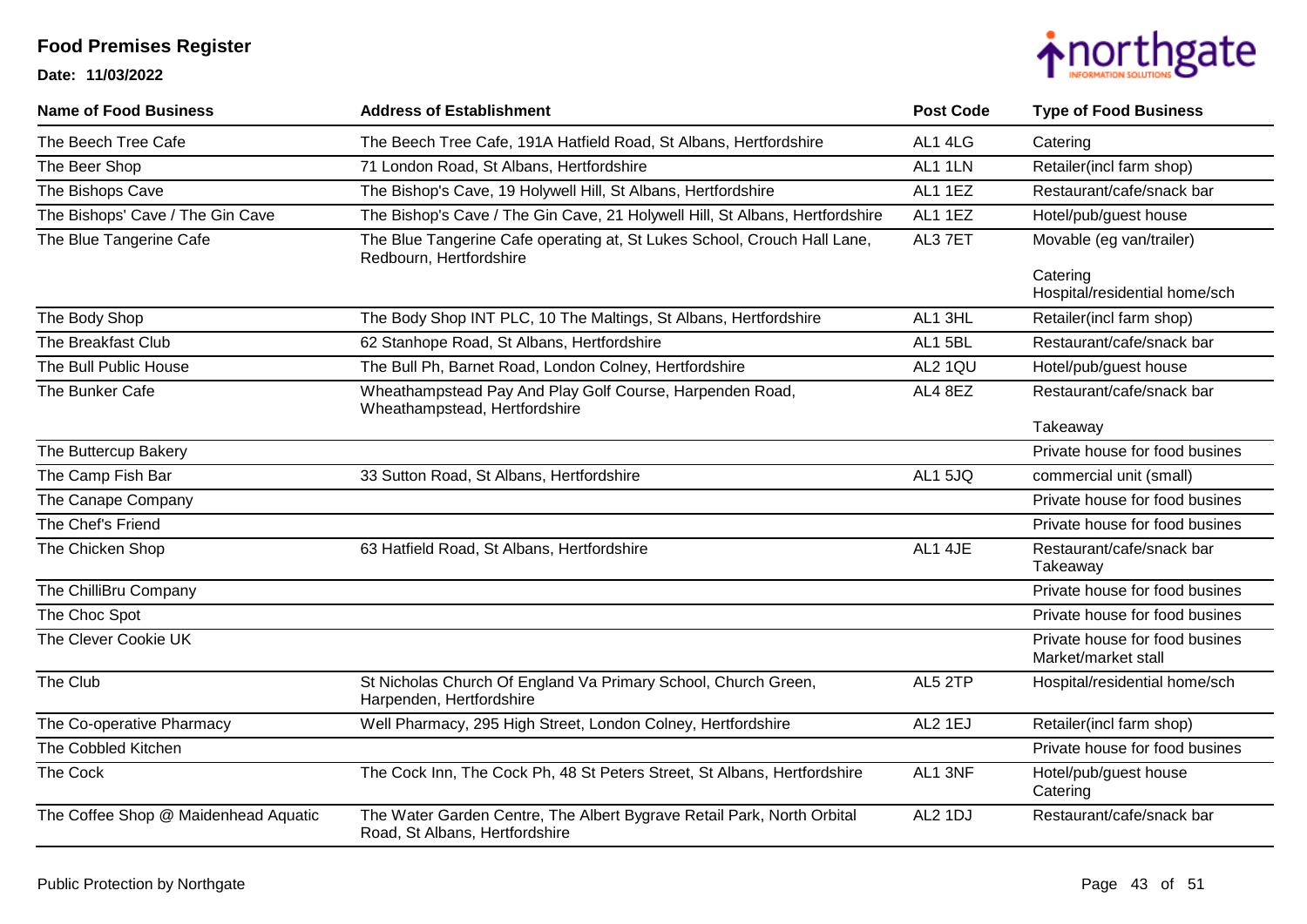

| <b>Name of Food Business</b>   | <b>Address of Establishment</b>                                                               | <b>Post Code</b> | <b>Type of Food Business</b>                      |
|--------------------------------|-----------------------------------------------------------------------------------------------|------------------|---------------------------------------------------|
| The Colney Kitchen             |                                                                                               |                  | Private house for food busines                    |
| The Cookie Place               |                                                                                               |                  | Private house for food busines                    |
| The Courtyard                  | Farr Brew Ltd, Samuels Farm, Coleman Green Lane, Wheathampstead,<br>Hertfordshire             | AL4 8ER          | Retailer(incl farm shop)                          |
|                                |                                                                                               |                  | Food manufacturing/processing                     |
| The Cricketers                 | The Cricketers of Redbourn Ph, The Cricketers Ph, East Common, Redbourn,<br>Hertfordshire     | AL3 7ND          | Hotel/pub/guest house                             |
| The Crown                      | The Crown Ph, The Crown Ph, 144 Hatfield Road, St Albans, Hertfordshire                       | AL1 4JA          | Hotel/pub/guest house                             |
| The Deli on Verulam            | 5 Verulam Road, St Albans, Hertfordshire                                                      | AL3 4DA          | Retailer(incl farm shop)                          |
| The Dessert Shop               | 116 London Road, St Albans, Hertfordshire                                                     | AL1 1NX          | Takeaway                                          |
| The Enchanted Tea Rooms        | The Enchanted Tea Rooms & Restaurant, 71 High Street, Redbourn,<br>Hertfordshire              | AL37LW           | Restaurant/cafe/snack bar                         |
| The Engineer Pub               | The Engineer Ph, The Engineer Ph, 12 St Johns Road, Harpenden,<br>Hertfordshire               | AL5 1DJ          | Restaurant/cafe/snack bar                         |
|                                |                                                                                               |                  | Hotel/pub/guest house                             |
| The Exquisite Peacock Emporium | 38-40 The Maltings, St Albans, Hertfordshire                                                  |                  | Restaurant/cafe/snack bar<br>Takeaway             |
| The Fairy Bake Mother          |                                                                                               |                  | Private house for food busines                    |
| The Fleetville Lader           | The Fleetville Larder, 129 Hatfield Road, St Albans, Hertfordshire                            | AL1 4JS          | Restaurant/cafe/snack bar                         |
| The Garibaldi Public House     | The Garibaldi Ph, The Garibaldi Ph, 61 Albert Street, St Albans, Hertfordshire                | AL1 1RT          | Hotel/pub/guest house                             |
| The Gate                       | The Gate Ph, Station Road, Bricket Wood, Hertfordshire                                        | AL2 3PW          | Hotel/pub/guest house                             |
| The Gate House                 | Coffee Bike Sipcess, All Saints, Shenley Lane, London Colney, Hertfordshire                   |                  | Retailer(incl farm shop)<br>Market/market stall   |
| The Goat                       | The Goat Inn, 37 Sopwell Lane, St Albans, Hertfordshire                                       | AL1 1RN          | Hotel/pub/guest house                             |
| The Goode Kitchen              | Ground Floor, 122 Southdown Road, Harpenden, Hertfordshire                                    | AL5 1QQ          | Restaurant/cafe/snack bar<br>Catering<br>Takeaway |
| The Grazing Squad              |                                                                                               |                  | Private house for food busines<br>Catering        |
| The Green Dragon               | The Green Dragon Ph, Waterside, London Colney, Hertfordshire                                  | AL2 1RB          | Hotel/pub/guest house                             |
| The Green Man                  | The Green Man Ph, 31 High Street, Sandridge, Hertfordshire                                    | AL4 9DD          | Hotel/pub/guest house                             |
| The Hare and Hounds            | The Hare And Hounds Ph, The Hare And Hounds Ph, 104 Sopwell Lane, St<br>Albans, Hertfordshire | AL1 1RL          | Hotel/pub/guest house                             |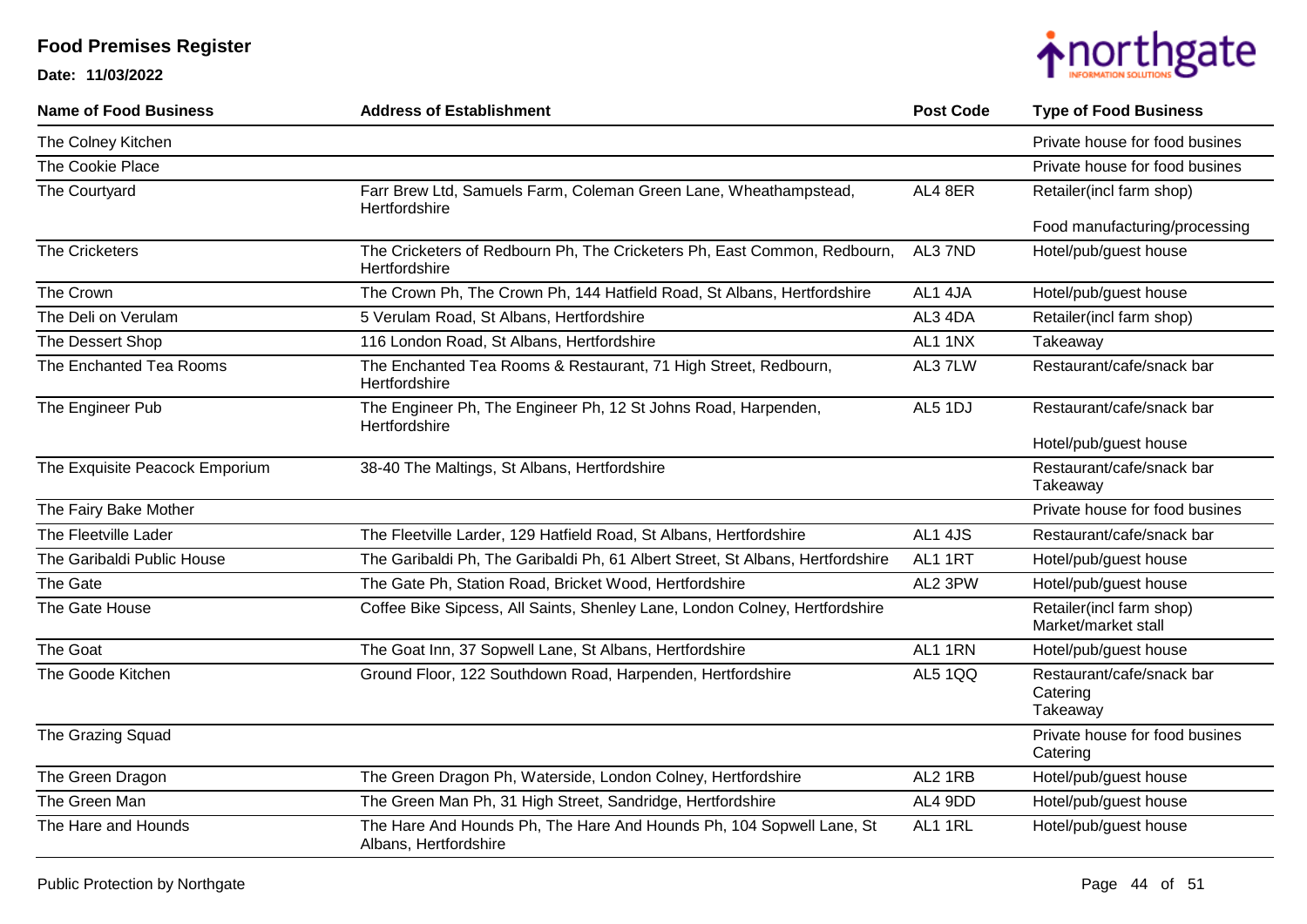

| <b>Name of Food Business</b>   | <b>Address of Establishment</b>                                                                    | <b>Post Code</b> | <b>Type of Food Business</b>                                                 |
|--------------------------------|----------------------------------------------------------------------------------------------------|------------------|------------------------------------------------------------------------------|
| The Harpenden Sandwich Company |                                                                                                    |                  | Private house for food busines                                               |
| The Harpenden Thai Kitchen     | The Harpenden Arms Ph, 188 High Street, Harpenden, Hertfordshire                                   | AL5 2TR          | Restaurant/cafe/snack bar                                                    |
| The Hearts Milk Bank           | Daniel Hall Building, Rothamsted Research, West Common, Harpenden,<br>Hertfordshire                |                  | Hospital/residential home/sch                                                |
| The Hideout Kafe               | Cha & Nasta (The Hideout Kafe), 14 Hatfield Road, St Albans, Hertfordshire                         | AL1 3RP          | Restaurant/cafe/snack bar                                                    |
| The Hob                        | Mobile Catering Van, Brick Knoll Park, St Albans, Hertfordshire                                    |                  | Movable (eg van/trailer)                                                     |
| The Hollybush PH               | Church End, Redbourn, Hertfordshire                                                                | AL3 7DU          | Hotel/pub/guest house                                                        |
| The House That Jack Built      | Building Research Establishment, Bucknalls Lane, Garston, Hertfordshire                            | WD27JR           | Hospital/residential home/sch                                                |
| The Hub                        | 22 High Street, Redbourn, Hertfordshire                                                            | AL37LL           | Retailer(incl farm shop)                                                     |
| The Kabab shop                 | The Kebab Shop, 7 Wycombe Place, St Albans, Hertfordshire                                          | AL4 9RH          | Takeaway                                                                     |
| The Kebab Hut                  |                                                                                                    |                  | Market/market stall<br>Private house for food busines<br>Takeaway            |
| The Kebab Hut (Takeaway)       | Market, St Peters Street, St Albans, Hertfordshire                                                 |                  | Takeaway<br>Market/market stall<br>Catering                                  |
| The Kindercastle               | Redbourn Village Hall, High Street, Redbourn, Hertfordshire                                        | AL37LW           | Other                                                                        |
| The Lankan Kitchen             |                                                                                                    |                  | Private house for food busines<br>Food Deliv Vehicle<br>Takeaway<br>Catering |
| The Little Convenience Store   | 130 London Road, St Albans, Hertfordshire                                                          | AL1 1PQ          | Other                                                                        |
| The Little Orange Van          |                                                                                                    |                  | Movable (eg van/trailer)                                                     |
| The Long Brownie               |                                                                                                    |                  | Private house for food busines                                               |
| The Malta                      | The Malta PH, The Malta Ph, 110 Lower Luton Road, Harpenden,<br>Hertfordshire                      | AL5 5AH          | Hotel/pub/guest house                                                        |
| The Marvellous Kitchen         |                                                                                                    |                  | Private house for food busines                                               |
| The Meating Room               | 22 Catherine Street, St Albans, Hertfordshire                                                      | AL3 5BX          | Restaurant/cafe/snack bar                                                    |
| The Noke Hotel                 | Mercure St. Albans Noke Hotel, The Noke, Watford Road, Chiswell Green, St<br>Albans, Hertfordshire | AL2 3DS          | Hotel/pub/guest house                                                        |
| The Oasis                      | 149 Hatfield Road, St Albans, Hertfordshire                                                        | AL1 4LB          | Restaurant/cafe/snack bar                                                    |
| The Odyssey Cinema             | Odyssey Cinema, 166 London Road, St Albans, Hertfordshire                                          | AL1 1PQ          | Restaurant/cafe/snack bar                                                    |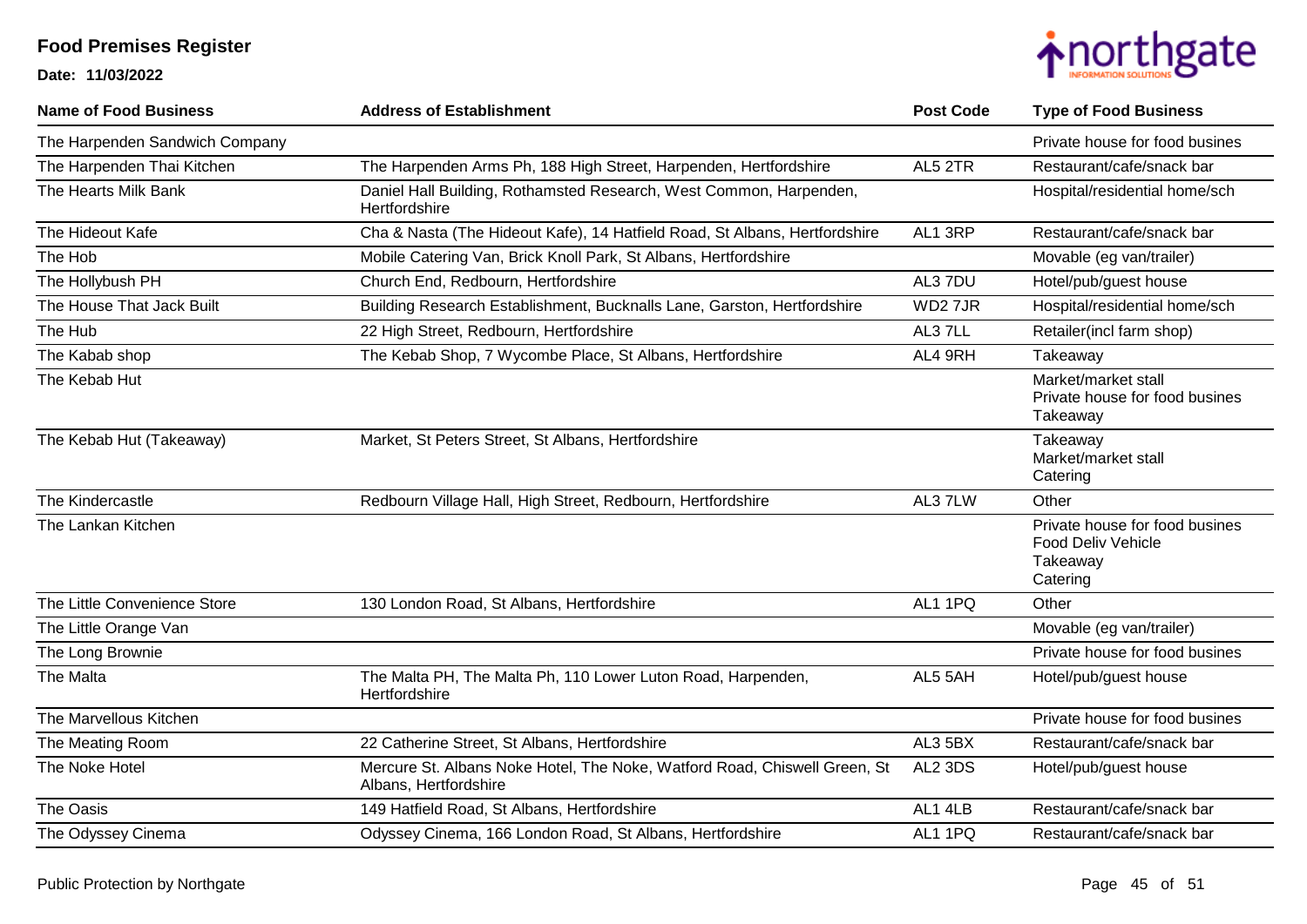

| <b>Name of Food Business</b>                                 | <b>Address of Establishment</b>                                                                                                 | <b>Post Code</b> | <b>Type of Food Business</b>                          |
|--------------------------------------------------------------|---------------------------------------------------------------------------------------------------------------------------------|------------------|-------------------------------------------------------|
| The Old Cottage Fish & Chips                                 | 50 High Street, Redbourn, Hertfordshire                                                                                         | AL37LN           | Takeaway                                              |
| The Oval Cafe                                                | The Clock Building, 6 Highfield Oval, Ambrose Lane, Harpenden, Hertfordshire                                                    | AL5 4FB          | Restaurant/cafe/snack bar                             |
| The Overdraught                                              | The Overdraught Ph, 86 Park Street, Park Street, St Albans, Hertfordshire                                                       | AL2 2JR          | Hotel/pub/guest house<br>Restaurant/cafe/snack bar    |
| The Pancake Bar                                              |                                                                                                                                 |                  | Private house for food busines                        |
| The Pantry (UK)                                              | The Pantry (UK) catering @ Wheatfields Infants School, Wheatfields Infants<br>School, Downes Road, St Albans, Hertfordshire     | AL4 9NT          | Hospital/residential home/sch                         |
| The Pantry (UK)                                              | The Pantry (UK) catering @ Wheatfields Junior School, Wheatfields Junior<br>Mixed School, Downes Road, St Albans, Hertfordshire | AL4 9NT          | Hospital/residential home/sch                         |
| The Pantry (UK) catering @ Redbourn<br><b>Primary School</b> | Redbourn Jm School, Long Cutt, Redbourn, Hertfordshire                                                                          | AL37EX           | Restaurant/cafe/snack bar                             |
| The Parish Centre                                            | Church of St Michael, St Michaels Church, St Michaels Street, St Albans,<br>Hertfordshire                                       | AL3 4SL          | Other                                                 |
| The Peacock                                                  | The Peacock Ph, 13 Hatfield Road, St Albans, Hertfordshire                                                                      | AL1 3RR          | Hotel/pub/guest house                                 |
| The Peacock                                                  | The Peacock Ph, 13 Hatfield Road, St Albans, Hertfordshire                                                                      | AL1 3RR          | Hotel/pub/guest house<br>Catering                     |
| The Peahen                                                   | 14 London Road, St Albans, Hertfordshire                                                                                        | AL1 1NG          | Hotel/pub/guest house                                 |
| The Plough PH                                                | The Plough Ph, 32 Tyttenhanger Green, St Albans, Hertfordshire                                                                  | AL4 0RW          | Hotel/pub/guest house                                 |
| The Portland Arms                                            | The Portland Arms Ph, 63 Portland Street, St Albans, Hertfordshire                                                              | AL3 4RA          | Hotel/pub/guest house                                 |
| The Program                                                  |                                                                                                                                 |                  | Private house for food busines                        |
| THE PUDDING STOP                                             | 14 Church Green Row, Church Green, Harpenden, Hertfordshire                                                                     | AL5 2TW          | Restaurant/cafe/snack bar<br>Retailer(incl farm shop) |
| THE PUDDING STOP                                             | THE PUDDING STOP BAKERY, 2 Redbourn Industrial Estate, High Street,<br>Redbourn, Hertfordshire                                  | AL37LG           | Food manufacturing/processing                         |
| The Pudding Stop                                             | 2 Redbourn Industrial Estate, High Street, Redbourn, Hertfordshire                                                              | AL37LG           | Takeaway<br>Restaurant/cafe/snack bar                 |
| The Queens Head                                              | The Skew Bridge Ph, 59 Southdown Road, Harpenden, Hertfordshire                                                                 | AL5 1PQ          | Restaurant/cafe/snack bar<br>Hotel/pub/guest house    |
| The Queens Head                                              | The Skew Bridge Ph, 59 Southdown Road, Harpenden, Hertfordshire                                                                 | AL5 1PQ          | Hotel/pub/guest house<br>Restaurant/cafe/snack bar    |
| The Range                                                    | Unit 1, Griffiths Way, St Albans, Hertfordshire                                                                                 | AL1 2RJ          | Retailer(incl farm shop)                              |
| The Reading Rooms                                            | 36 High Street, Wheathampstead, Hertfordshire                                                                                   | AL4 8AA          | Hotel/pub/guest house<br>Catering                     |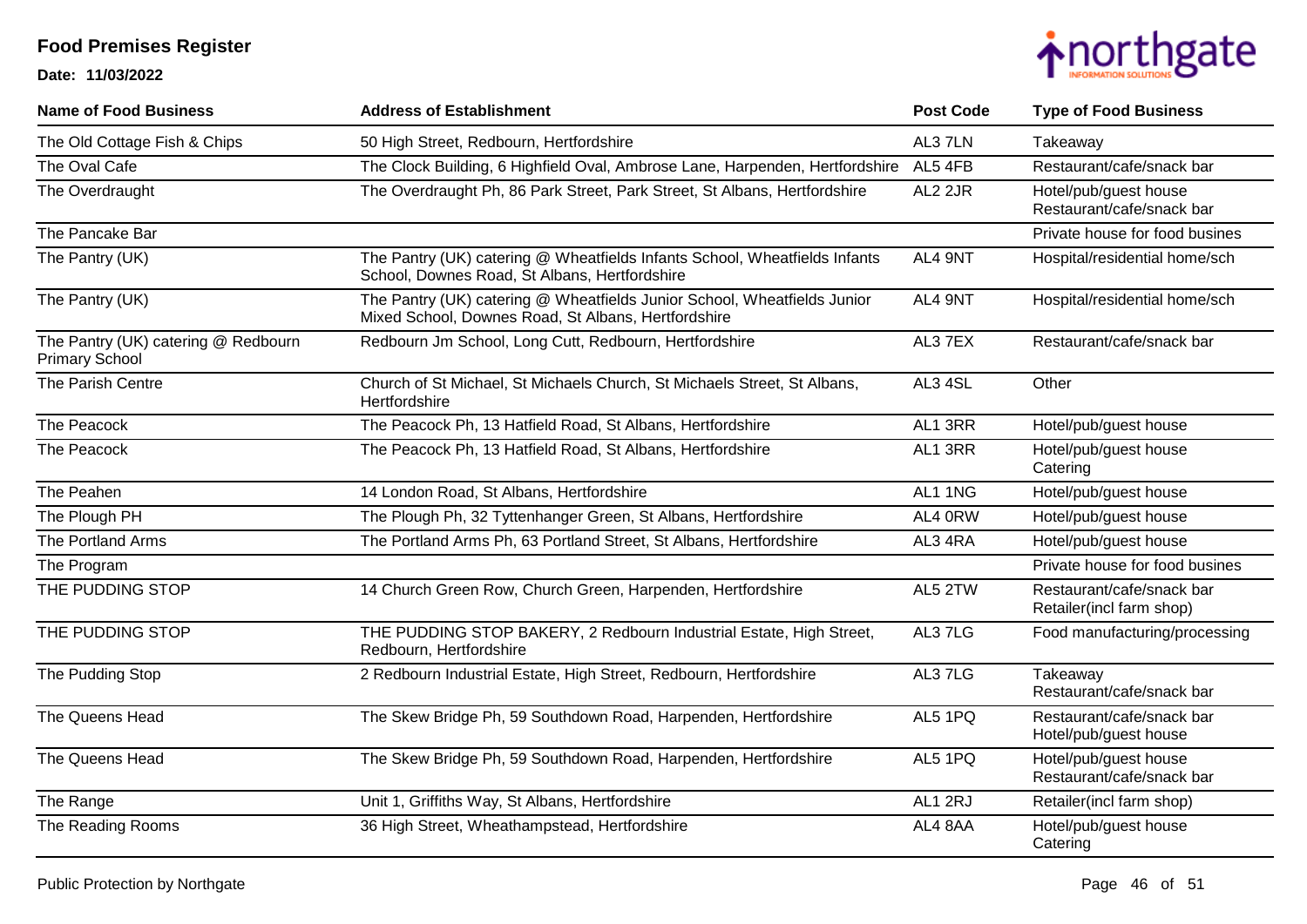

| <b>Name of Food Business</b> | <b>Address of Establishment</b>                                                              | <b>Post Code</b> | <b>Type of Food Business</b>                                      |
|------------------------------|----------------------------------------------------------------------------------------------|------------------|-------------------------------------------------------------------|
| The Red Cow                  | 171 West Common, Harpenden, Hertfordshire                                                    | AL5 4ND          | Hotel/pub/guest house                                             |
| The Red Cow                  | The Red Cow Ph, 171 Westfield Road, Harpenden, Hertfordshire                                 | AL5 4ND          | Hotel/pub/guest house                                             |
| The Refill Pantry            | The Refill Pantry, Shop, 26 London Road, St Albans, Hertfordshire                            | AL1 1NG          | Retailer(incl farm shop)                                          |
| The Regent                   | 123-124 Southdown Road, Harpenden, Hertfordshire                                             | <b>AL5 1QQ</b>   | Takeaway                                                          |
| The Restaurant & The Deli    | Marks & Spencer, Colney Fields Shopping Centre, Barnet Road, London<br>Colney, Hertfordshire | AL2 1AB          | Commercial detached                                               |
| The Rice                     | 11 High Street, Colney Heath, St Albans, Hertfordshire                                       | AL4 ONS          | Takeaway                                                          |
| The Ridgeway Fish Bar        | 7 The Quadrant, St Albans, Hertfordshire                                                     | AL4 9RA          | Takeaway                                                          |
| The Robin Hood PH            | The Robin Hood Ph, 126 Victoria Street, St Albans, Hertfordshire                             | AL1 3TG          | Hotel/pub/guest house                                             |
| The Rose and Crown           | The Rose And Crown Ph, 24 High Street, Sandridge, Hertfordshire                              | AL4 9DA          | Hotel/pub/guest house                                             |
| The Rose and Crown PH        | The Rose and Crown, 8-10 St Michaels Street, St Albans, Hertfordshire                        | AL3 4SG          | Hotel/pub/guest house                                             |
| The Ruby Tandoori            | The Ruby, 5 Haseldine Road, London Colney, Hertfordshire                                     | AL2 1RR          | Restaurant/cafe/snack bar                                         |
| The Shaken Cow               | 17 High Street, St Albans, Hertfordshire                                                     | AL3 4EH          | Restaurant/cafe/snack bar                                         |
| The Shaken Cow               | Shaken Cow, 2A Vaughan Road, Harpenden, Hertfordshire                                        | AL5 4ED          | Restaurant/cafe/snack bar                                         |
| The Shop by The Park         | 107 Station Road, Harpenden, Hertfordshire                                                   | AL5 4UJ          | Retailer(incl farm shop)<br>Takeaway<br>Restaurant/cafe/snack bar |
| The Size of a Hazelnut       | 50 West Common, Harpenden, Hertfordshire                                                     | AL5 2JW          | Retailer(incl farm shop)<br>Market/market stall                   |
| The Skew Bridge              | The Queens Head, The Skew Bridge Ph, 59 Southdown Road, Harpenden,<br>Hertfordshire          | AL5 1PQ          | Hotel/pub/guest house                                             |
|                              |                                                                                              |                  | Catering<br>Restaurant/cafe/snack bar                             |
| <b>The Stables</b>           | Unit 1, Alban Park, Hatfield Road, St Albans, Hertfordshire                                  | AL4 OJJ          | Restaurant/cafe/snack bar<br>Staff restaurant/canteen/kitch       |
| The Sticky Bun               |                                                                                              |                  | Private house for food busines                                    |
| The Street Cafe              | 13 Catherine Street, St Albans, Hertfordshire                                                | AL3 5BJ          | Restaurant/cafe/snack bar                                         |
| The Stubborn Goat            |                                                                                              |                  | Movable (eg van/trailer)<br>Takeaway                              |
| The Swan Public House        | The Swan Ph, 56 High Street, Wheathampstead, Hertfordshire                                   | AL4 8AR          | Hotel/pub/guest house                                             |
| The Total Kitchen            | Radlett Golf Centre, Harper Lane, Shenley, Radlett, Hertfordshire                            | WD77HJ           | Movable (eg van/trailer)<br>Takeaway                              |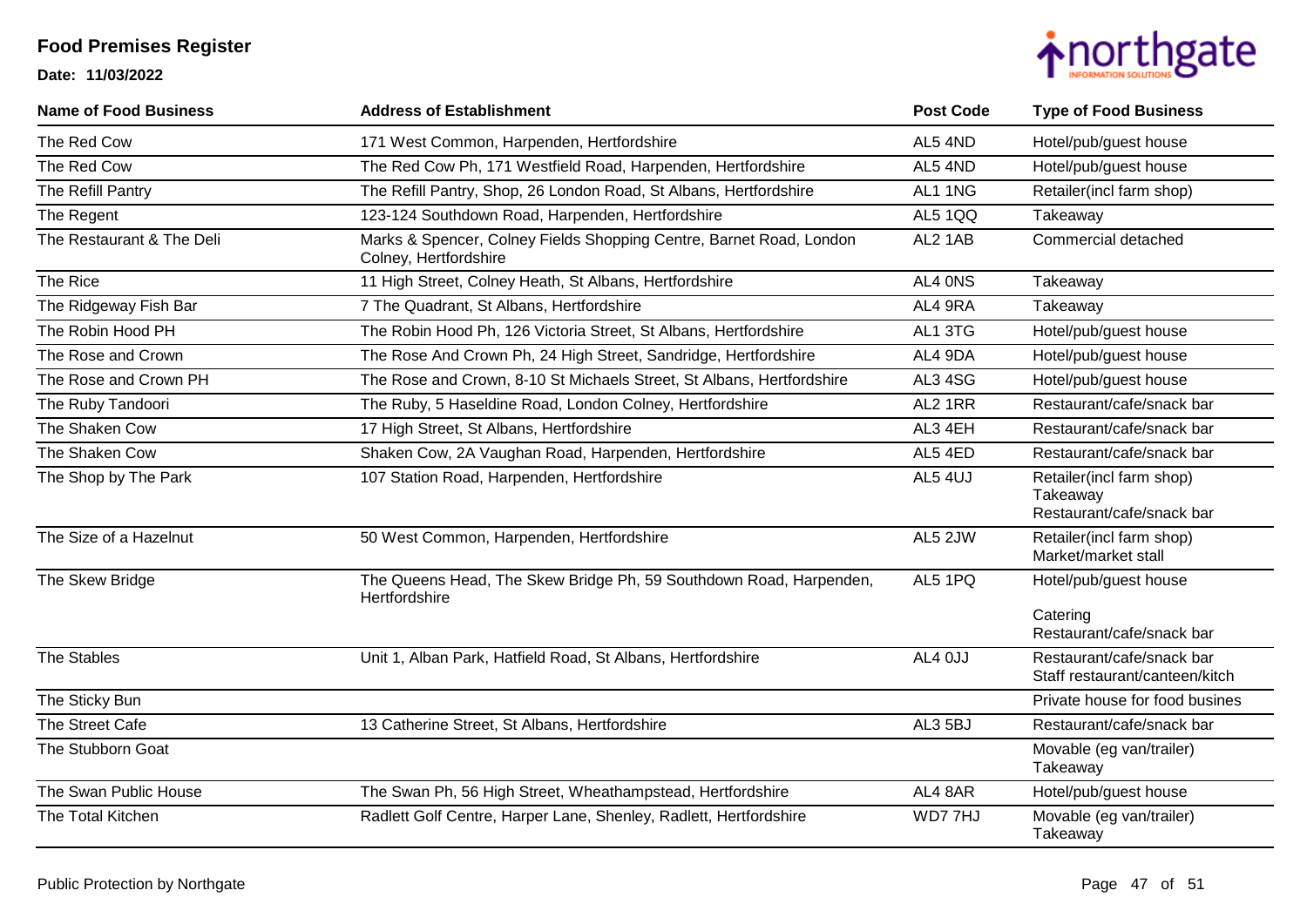

| <b>Name of Food Business</b>     | <b>Address of Establishment</b>                                                    | <b>Post Code</b> | <b>Type of Food Business</b>                          |
|----------------------------------|------------------------------------------------------------------------------------|------------------|-------------------------------------------------------|
| The Treat Box St Albans          |                                                                                    |                  | Private house for food busines                        |
| The Verulam Arms                 | 41 Lower Dagnall Street, St Albans, Hertfordshire                                  | AL3 4QE          | Hotel/pub/guest house<br>Catering                     |
| The Viceroy                      | Viceroy of India, 85 Old Watford Road, Bricket Wood, Hertfordshire                 | AL2 3UN          | Restaurant/cafe/snack bar                             |
| The Victoria                     | The Victoria PH, The Victoria Ph, 82 Victoria Street, St Albans, Hertfordshire     | AL1 3TG          | Hotel/pub/guest house                                 |
| The Victoria                     | The Victoria PH, The Victoria Ph, 82 Victoria Street, St Albans, Hertfordshire     | AL1 3TG          | Hotel/pub/guest house<br>Restaurant/cafe/snack bar    |
| The Village Shop                 | Appleonia, 9 High Street, London Colney, Hertfordshire                             | AL2 1RE          | Retailer(incl farm shop)<br>Restaurant/cafe/snack bar |
| The Vine Cellar Ltd              | Unit 2, 181A Verulam Road, St Albans, Hertfordshire                                |                  | Retailer(incl farm shop)                              |
| The Weiss Cake Company           | 74 Ramsbury Road, St Albans, Hertfordshire                                         | AL1 1SW          | Food manufacturing/processing<br>Market/market stall  |
| The White Horse                  | Public House, Hatching Green, Harpenden, Hertfordshire                             | AL5 2JP          | Hotel/pub/guest house                                 |
| The White Lion PH                | The White Lion Ph, 91 Sopwell Lane, St Albans, Hertfordshire                       | AL1 1RN          | Hotel/pub/guest house                                 |
| The White Lion PH                | The White Lion Ph, 91 Sopwell Lane, St Albans, Hertfordshire                       | AL1 1RN          | Hotel/pub/guest house                                 |
| The White Lotus Cake Company     | 45 Arthur Road, St Albans, Hertfordshire                                           | AL1 4SZ          | Private house for food busines                        |
| The Willow Trees                 | Croft Cottage, Cherry Tree Lane, Wheathampstead, Hertfordshire                     | AL4 8HP          | Restaurant/cafe/snack bar                             |
| The Wood Store at The Cross Keys | The Wood Store @ The Cross Keys, 23 Gustard Wood, Wheathampstead,<br>Hertfordshire | AL4 8RP          | Restaurant/cafe/snack bar                             |
|                                  |                                                                                    |                  | Hotel/pub/guest house                                 |
| The Yard Pizzeria                | The Yard, 105 Luton Road, Harpenden, Hertfordshire                                 | AL5 3BB          | Restaurant/cafe/snack bar                             |
| Thirlmere Church                 | Cornerstone Church, 153 Cell Barnes Lane, St Albans, Hertfordshire                 | AL1 5PX          | Restaurant/cafe/snack bar                             |
| Thompson St Albans               | Thompsons St Albans, 2-8 Hatfield Road, St Albans, Hertfordshire                   | AL1 3RP          | Restaurant/cafe/snack bar                             |
| <b>Three Horseshoes</b>          | The 616 Hatfield Road, Smallford, St Albans, Hertfordshire                         | AL4 0HP          | Hotel/pub/guest house                                 |
| Tings n Wings                    | 111 Hatfield Road, St Albans, Hertfordshire                                        | AL1 4JS          | Restaurant/cafe/snack bar<br>Takeaway<br>Catering     |
| Tk cafe                          | 131 Southdown Road, Harpenden, Hertfordshire                                       | AL5 1PU          | Restaurant/cafe/snack bar<br>Takeaway                 |
| <b>TK Maxx</b>                   | TK Maxx,, The Maltings, St Albans, Hertfordshire                                   | AL1 3HL          | Retailer(incl farm shop)                              |
| <b>Toastilicious</b>             | Toastielicious (opposite Boots), 23-25 High Street, Harpenden, Hertfordshire       | AL5 2RU          | Movable (eg van/trailer)                              |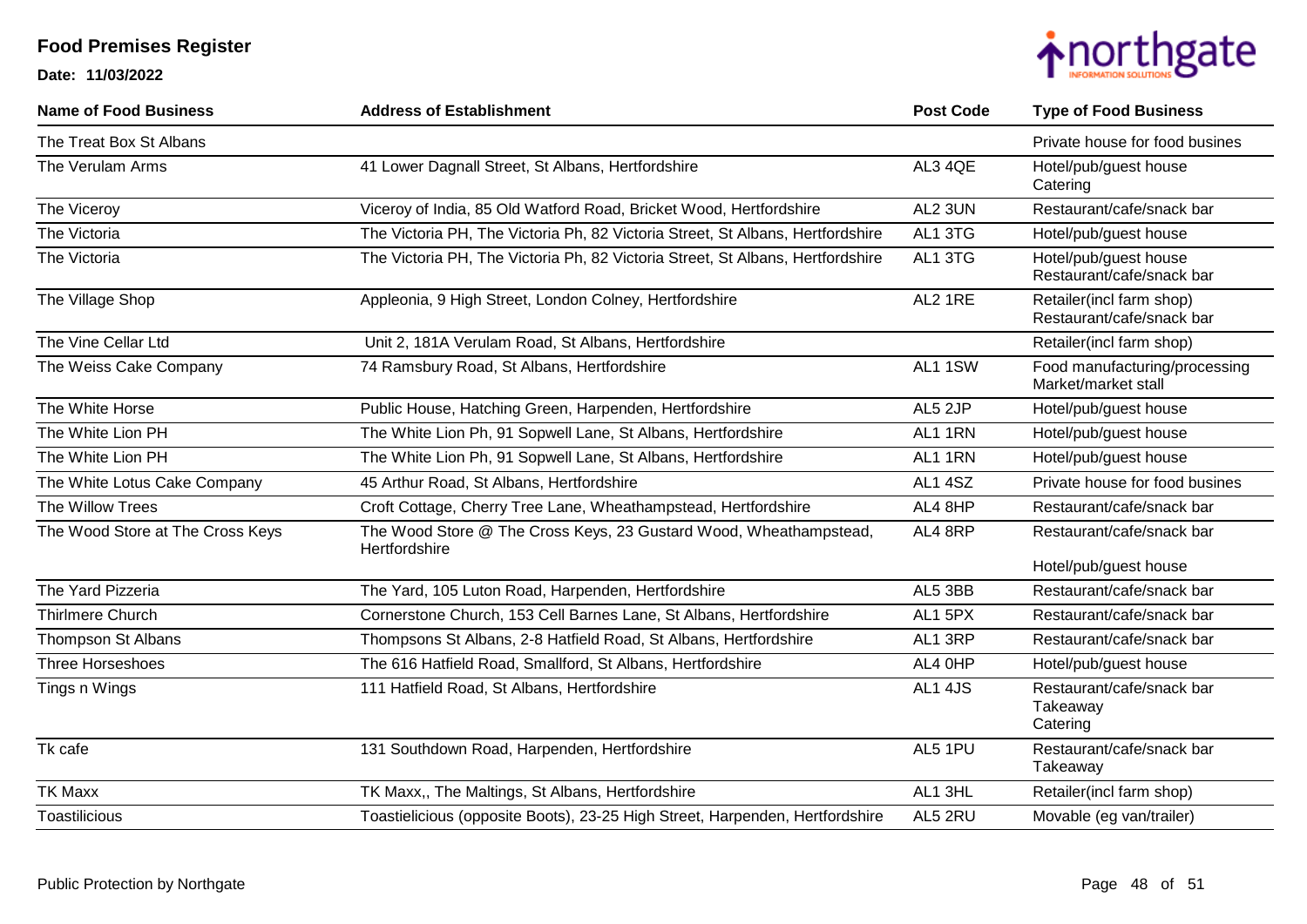

| <b>Name of Food Business</b>     | <b>Address of Establishment</b>                                                                                             | <b>Post Code</b> | <b>Type of Food Business</b>                                    |
|----------------------------------|-----------------------------------------------------------------------------------------------------------------------------|------------------|-----------------------------------------------------------------|
| TracyCrawleyCakes                |                                                                                                                             |                  | Private house for food busines<br>Catering                      |
| <b>Treasure Tots Pre-School</b>  | Colney Heath Village Hall, 83 High Street, Colney Heath, St Albans,<br>Hertfordshire                                        | AL4 ONS          | Hospital/residential home/sch                                   |
| Treetops                         | The Pantry (UK) catering @ Wheatfields Infants School, Wheatfields Infants<br>School, Downes Road, St Albans, Hertfordshire | AL4 9NT          | Staff restaurant/canteen/kitch                                  |
| <b>Trinity Community Project</b> | Trinity United Reformed Church, Beaconsfield Road, St Albans, Hertfordshire                                                 | AL1 3RD          | Hospital/residential home/sch                                   |
| <b>Tumble Tiers</b>              | Sculpt & Bloom                                                                                                              |                  | Private house for food busines                                  |
| <b>Turcuisine Express</b>        | Picky, 5 Market Place, St Albans, Hertfordshire                                                                             | AL3 5DR          | Restaurant/cafe/snack bar<br>Takeaway                           |
| <b>Twist Teas</b>                | Pollards Farm, The Common, Kinsbourne Green, Harpenden, Hertfordshire                                                       | AL5 3PE          | Retailer(incl farm shop)<br>Private house for food busines      |
| U4Coffee                         | Pets Corner, Albert Bygrave Centre, North Orbital Road, Chiswell Green, St<br>Albans, Hertfordshire                         | AL2 1DL          | Restaurant/cafe/snack bar                                       |
| Uramaki Ltd                      | Kimaya, 144 London Road, St Albans, Hertfordshire                                                                           | AL1 1PQ          | Restaurant/cafe/snack bar                                       |
| Van Aerde UK Limited             | Suite 12, Arquen House, 4-6 Spicer Street, St Albans, Hertfordshire                                                         | AL3 4PQ          | Importer<br>Distribution/warehousing<br>commercial unit (large) |
| Vanisha's Kitchen                | The Thali Cookery School                                                                                                    |                  | Private house for food busines                                  |
| Veer Dhara One                   | 9 Hatfield Road, St Albans, Hertfordshire                                                                                   |                  | Restaurant/cafe/snack bar                                       |
| <b>Vegan Treats</b>              |                                                                                                                             |                  | Private house for food busines                                  |
| Verulam Gold Club                | Verulam Golf Club, London Road, St Albans, Hertfordshire                                                                    | AL1 1JG          | Restaurant/cafe/snack bar                                       |
| Verulam School                   | Verulam School (abm Catering), Brampton Road, St Albans, Hertfordshire                                                      | AL1 4PR          | Hospital/residential home/sch                                   |
| Verulamium Museum                | St Michaels Street, St Albans, Hertfordshire                                                                                | AL3 4SW          | Restaurant/cafe/snack bar                                       |
| Viento Coffee Company            | 115 Hatfield Road, St Albans, Hertfordshire                                                                                 | AL1 4JS          | Restaurant/cafe/snack bar<br>Takeaway<br>Catering               |
| Village Off License              | Village Off Licence, 16 High Street, Wheathampstead, Hertfordshire                                                          | AL4 8AA          | Retailer(incl farm shop)                                        |
| Vinsanto                         | 26 Station Road, Harpenden, Hertfordshire                                                                                   | AL5 4SE          | Restaurant/cafe/snack bar                                       |
| Virginia's Kitchen               |                                                                                                                             |                  | Private house for food busines                                  |
| Vitopia Ltd                      | Unit 15, 134 Ashley Road, St Albans, Hertfordshire                                                                          | AL1 5JR          | Distribution/warehousing                                        |
|                                  |                                                                                                                             |                  |                                                                 |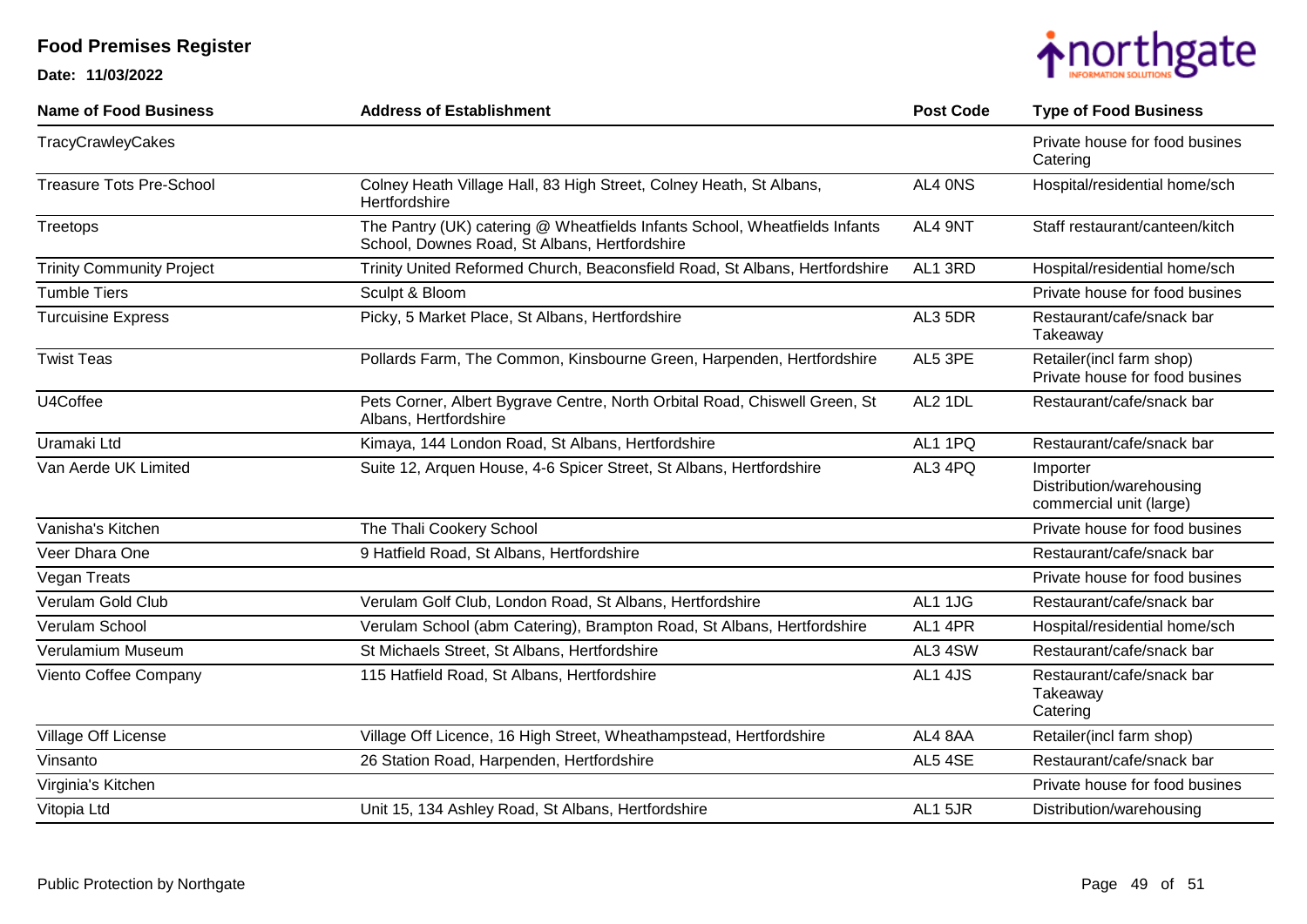

| <b>Name of Food Business</b>         | <b>Address of Establishment</b>                                                                                | <b>Post Code</b> | <b>Type of Food Business</b>                                                           |
|--------------------------------------|----------------------------------------------------------------------------------------------------------------|------------------|----------------------------------------------------------------------------------------|
| W.A.S.P.S.                           | W.A.S.P.S, Beech Hyde Jmi And Nursery School, Nurseries Road,<br>Wheathampstead, Hertfordshire                 | AL4 8TP          |                                                                                        |
| Waffle Wands                         |                                                                                                                |                  | Private house for food busines                                                         |
| <b>Wallled Garden Avaries</b>        | <b>Walled Garden Apiaries</b>                                                                                  |                  | Private house for food busines                                                         |
| <b>Waterfall Elior</b>               | Fleetville Junior School, Fleetville Jm School, 228 Hatfield Road, St Albans,<br>Hertfordshire                 | AL1 4LW          | Hospital/residential home/sch                                                          |
| <b>Waterfall Elior</b>               | Waterfall Elior catering @ H21, Lea Springs, 14 Lower Luton Road,<br>Harpenden, Hertfordshire                  |                  | Hospital/residential home/sch                                                          |
|                                      |                                                                                                                |                  | Staff restaurant/canteen/kitch<br>Restaurant/cafe/snack bar                            |
| <b>Waterfall Elior</b>               | Oakwood Primary School, Oakwood Drive, St Albans, Hertfordshire                                                | AL4 0XA          | Hospital/residential home/sch                                                          |
| <b>Waterfall Elior</b>               | Fleetville Infant School, Royal Road, St Albans, Hertfordshire                                                 | AL1 4LX          | Hospital/residential home/sch                                                          |
| <b>Waterfall Elior</b>               | Marlborough Science Academy (Accent Catering), Marlborough School,<br>Watling Street, St Albans, Hertfordshire | AL1 2QA          | Hospital/residential home/sch                                                          |
| <b>Weight Loss</b>                   | 17 Corder Close, St Albans, Hertfordshire                                                                      | AL3 4NH          | Retailer(incl farm shop)<br>Distribution/warehousing<br>Private house for food busines |
| <b>Wenzels The Bakers Limited</b>    | Wenzels The Bakers, 33-35 Chequer Street, St Albans, Hertfordshire                                             | AL1 3YE          | Retailer(incl farm shop)                                                               |
| West End                             | West End Barns also trading as This Blondie Bakes, West End Farm,<br>Wheathampstead, Hertfordshire             | AL4 8EG          | Movable (eg van/trailer)                                                               |
|                                      |                                                                                                                |                  | Takeaway                                                                               |
| What's Cooking at Mels               |                                                                                                                |                  | Private house for food busines<br>Catering<br>Takeaway                                 |
| Wheathampstead Fryer                 | 18 High Street, Wheathampstead, Hertfordshire                                                                  | AL4 8AA          | Takeaway                                                                               |
| <b>Wheathampstead Parish Council</b> | Memorial Hall, Marford Road, Wheathampstead, Hertfordshire                                                     | AL4 8AY          | commercial unit (small)                                                                |
| White Hart Hotel                     | Pots of Art, The 23-25 Holywell Hill, St Albans, Hertfordshire                                                 | AL1 1EZ          | Hotel/pub/guest house<br>Restaurant/cafe/snack bar                                     |
| <b>Wickes Building Supplies Ltd</b>  | Wickes, Acrewood Way, St Albans, Hertfordshire                                                                 | AL4 0JY          | Retailer(incl farm shop)<br>Wholesale/cash&carry<br>commercial unit (large)            |
| Wild Alban                           |                                                                                                                |                  | Private house for food busines<br>Catering                                             |
| Wilkinson's Hardware Store           | Wilko Retail Limited, 29 The Maltings, St Albans, Hertfordshire                                                | AL1 3HL          | Retailer(incl farm shop)                                                               |